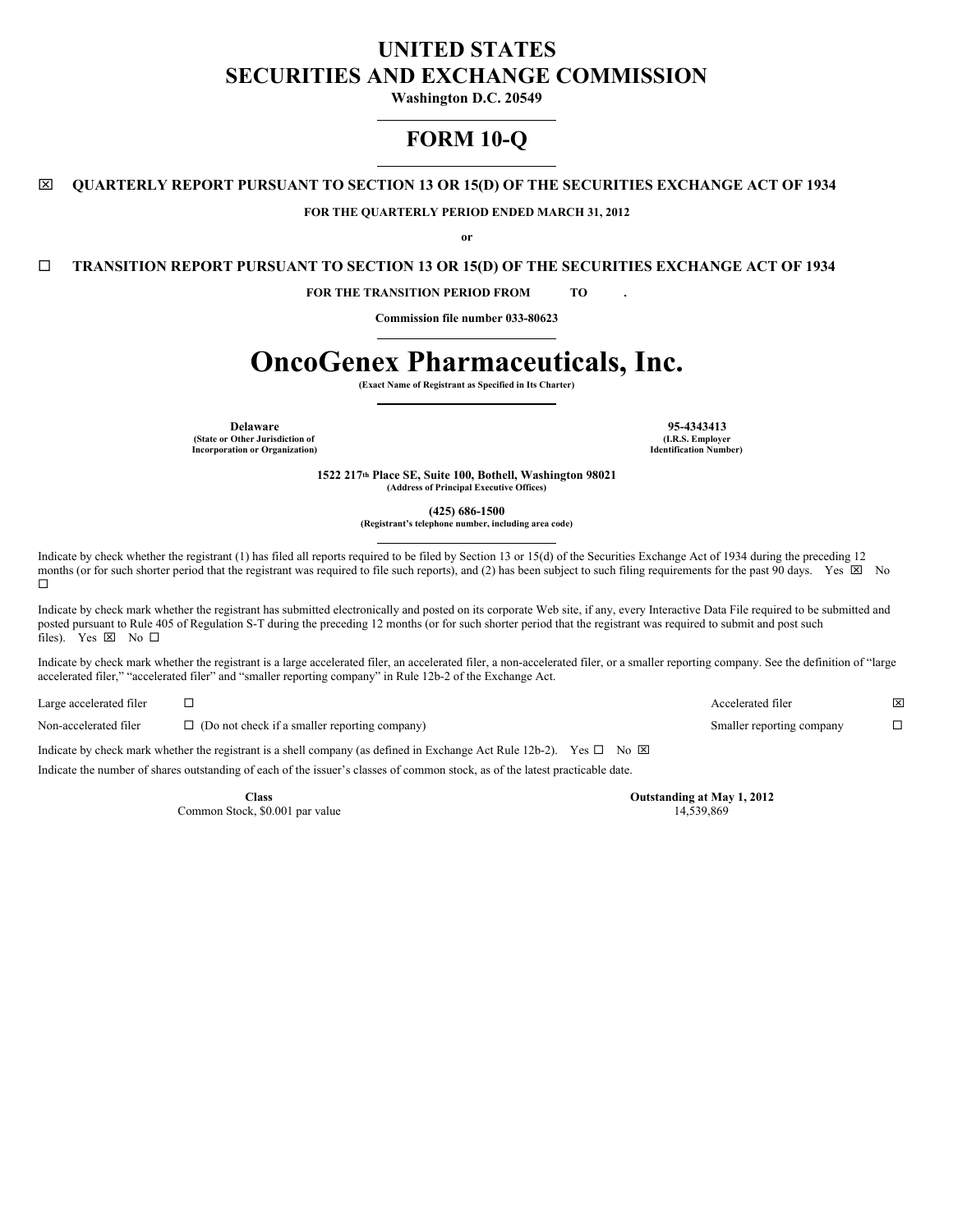## **OncoGenex Pharmaceuticals, Inc. Index to Form 10-Q**

## **Part I. Financial [Information](#page-2-0)** Item 1. Item 1. Financial Statements [\(unaudited\)](#page-2-1) 3 [Consolidated](#page-2-2) Balance Sheets as of March 31, 2012 (unaudited) and December 31, 2011 3 Consolidated Statements of [Comprehensive](#page-3-0) Loss (unaudited) for the three months ended March 31, 2012 and March 31, 2011 4 [Consolidated](#page-4-0) Statements of Cash Flows (unaudited) for the three months ended March 31, 2012 and March 31, 2011 5 Notes to [Consolidated](#page-5-0) Financial Statements (unaudited) 6 Item 2. [Management's](#page-17-0) Discussion and Analysis of Financial Condition and Results of Operations 18 Item 3. [Quantitative](#page-29-0) and Qualitative Disclosures About Market Risk 30 30 **Item 4. Controls and [Procedures](#page-30-0)** 31 **Part II. Other [Information](#page-31-0)** Item 1A. Risk [Factors](#page-31-1) 32  $I$ tem 6. [Exhibits](#page-50-0) 51 Items 1, 2, 3, and 4 are not applicable and therefore have been omitted. **[Signatures](#page-51-0)** 52

[Exhibit](#page-52-0) Index

2

Page Number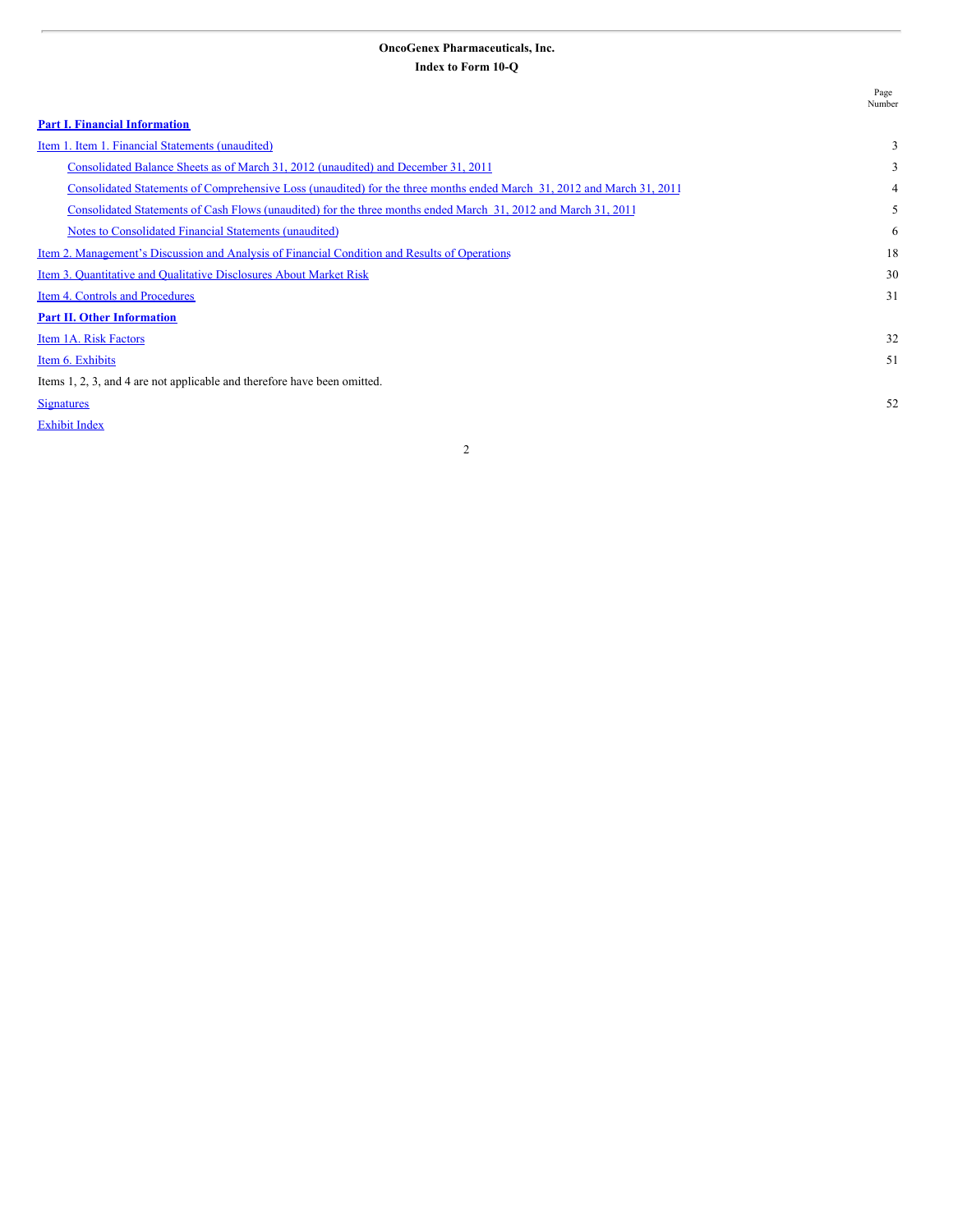<span id="page-2-1"></span><span id="page-2-0"></span>**Item 1. Consolidated Financial Statements**

#### <span id="page-2-2"></span>**OncoGenex Pharmaceuticals, Inc. Consolidated Balance Sheets (Unaudited)** (In thousands of U.S. dollars)

**March 31,**

**December 31,**

|                                    | 2012    | 2011   |
|------------------------------------|---------|--------|
| <b>ASSETS</b>                      |         |        |
| Current                            |         |        |
| Cash and cash equivalents [note 4] | 56,852  | 28,517 |
| Restricted cash                    | 377     | 377    |
| Short-term investments [note 4]    | 54,469  | 36,410 |
| Amounts receivable                 | 774     | 812    |
| Prepaid expenses                   | 2,079   | 1,210  |
| <b>Total current assets</b>        | 114,551 | 67,326 |
| Property and equipment, net        | 161     | 180    |
| Other assets                       | 509     | 509    |
| <b>Total assets</b>                | 115,221 | 68,015 |

## **LIABILITIES AND SHAREHOLDERS' EQUITY**

| Current                                                    |        |        |
|------------------------------------------------------------|--------|--------|
| Accounts payable and accrued liabilities                   | 2,877  | 3,217  |
| Deferred collaboration revenue [note 3]                    | 17.335 | 18,271 |
| Current portion of long-term obligations [note 6]          | 1,429  | 1.417  |
| Warrant liability <i>[notes 4 and 5]</i>                   | 9,311  | 7,881  |
| <b>Total current liabilities</b>                           | 30.952 | 30,786 |
| Long-term obligation, less current portion <i>[note 6]</i> | 6,142  | 6,339  |
| <b>Total liabilities</b>                                   | 37.094 | 37,125 |
|                                                            |        |        |

## Commitments and contingencies *[note 7]*

## **Shareholders' equity:**

| Common shares <i>[note 5]</i> :                                                                                                              |          |           |
|----------------------------------------------------------------------------------------------------------------------------------------------|----------|-----------|
| $$0.001$ par value 25,000,000 shares authorized and 14,539,869 issued and outstanding at March 31, 2012 and 9,749,819 issued and outstanding |          |           |
| at December 31, 2011                                                                                                                         | 15       | 10        |
| Additional paid-in capital                                                                                                                   | 163,078  | 108,986   |
| Accumulated deficit                                                                                                                          | (87,602) | (80, 742) |
| Accumulated other comprehensive income                                                                                                       | 2,636    | 2,636     |
| Total shareholders' equity                                                                                                                   | 78,127   | 30,890    |
| Total liabilities and shareholders' equity                                                                                                   | 115,221  | 68,015    |
|                                                                                                                                              |          |           |

*Subsequent events [note 8]*

See accompanying notes.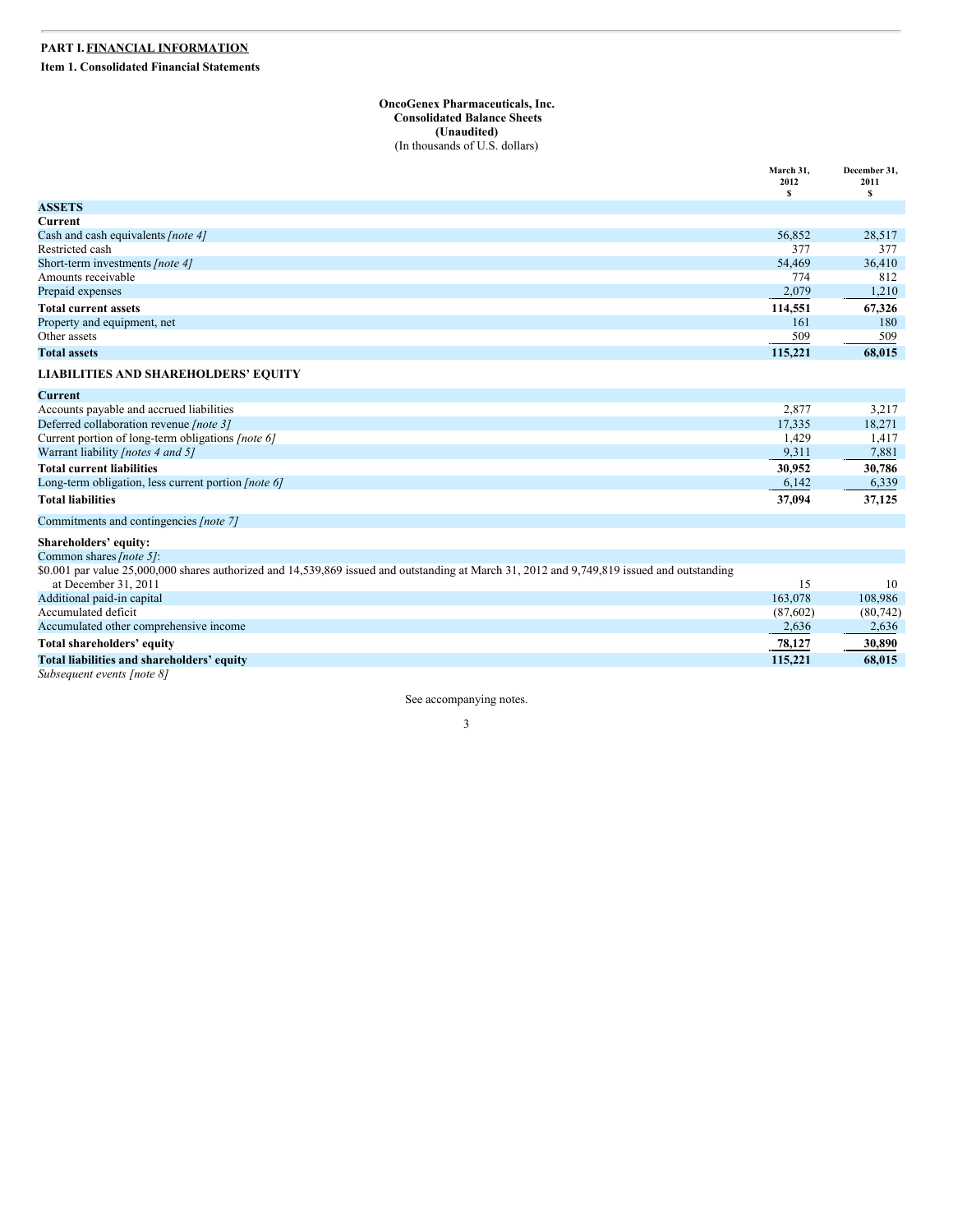## <span id="page-3-0"></span>**OncoGenex Pharmaceuticals, Inc. Consolidated Statements of Loss and Comprehensive Loss**

**(Unaudited)**

(In thousands of U.S. dollars, except per share and share amounts)

|                                                               | <b>Three months</b><br>Ended March 31,<br>2012 | 2011      |
|---------------------------------------------------------------|------------------------------------------------|-----------|
| <b>COLLABORATION REVENUE</b> [note 3]                         | S<br>1,316                                     | 1,199     |
| <b>EXPENSES</b>                                               |                                                |           |
| Research and development                                      | 5,082                                          | 4,853     |
| General and administrative                                    | 1,737                                          | 1,571     |
| Total expenses                                                | 6,819                                          | 6,424     |
| <b>LOSS FROM OPERATIONS</b>                                   | 5,503                                          | 5,225     |
| <b>OTHER INCOME (EXPENSE)</b>                                 |                                                |           |
| Interest income                                               | 50                                             | 56        |
| Other                                                         | 23                                             | (4)       |
| (Loss) gain on warrants [notes 4 and 5]                       | (1, 430)                                       | 2,128     |
| Total other (expense) income                                  | (1, 357)                                       | 2,180     |
| Loss for the period before income taxes                       | 6,860                                          | 3,045     |
| Income taxes                                                  |                                                |           |
| <b>Net loss</b>                                               | 6,860                                          | 3,045     |
| <b>OTHER COMPREHENSIVE INCOME (LOSS)</b>                      |                                                |           |
| Unrealized gain on cash equivalents and marketable securities |                                                | 70        |
| Unrealized loss on cash equivalents and marketable securities | (5)                                            | (48)      |
| Total other comprehensive (loss) income                       | (5)                                            | 22        |
| <b>Total comprehensive loss</b>                               | 6,865                                          | 3,023     |
| Basic and diluted loss per common share [note $5(c)$ ]        | 0.67                                           | 0.31      |
| Weighted average number of common shares [note $5(c)$ ]       | 10,235,237                                     | 9,713,413 |

See accompanying notes.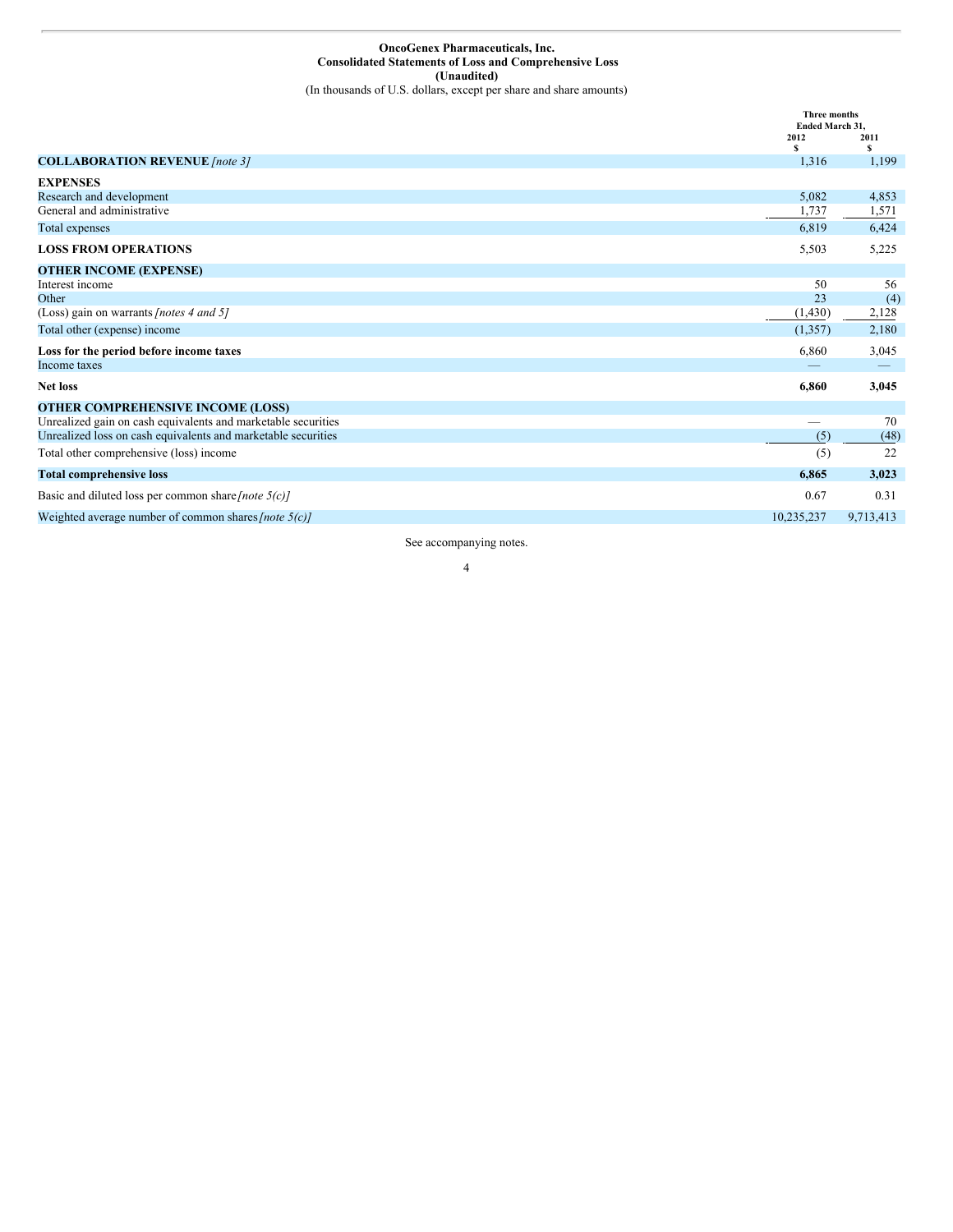#### <span id="page-4-0"></span>**OncoGenex Pharmaceuticals, Inc. Consolidated Statements of Cash Flows (Unaudited)** (In thousands of U.S. dollars)

|                                                                                       | Three months ended<br>March 31,<br>2012 | 2011      |
|---------------------------------------------------------------------------------------|-----------------------------------------|-----------|
|                                                                                       | s                                       | s         |
| <b>OPERATING ACTIVITIES</b>                                                           |                                         |           |
| Loss for the period                                                                   | (6,860)                                 | (3,045)   |
| Add items not involving cash                                                          |                                         |           |
| Depreciation and amortization                                                         | 19                                      | 19        |
| Stock-based compensation [note 5(c)]                                                  | 320                                     | 271       |
| Loss on warrants [notes 4 and 5]                                                      | 1,430                                   | (2,128)   |
| Changes in non-cash items                                                             |                                         |           |
| Amounts receivable                                                                    | 38                                      | (124)     |
| Prepaid expenses                                                                      | (869)                                   | 1,519     |
| Accounts payable and accrued liabilities                                              | (340)                                   | 273       |
| Lease obligation                                                                      | (185)                                   | (247)     |
| Deferred collaboration revenue                                                        | (936)                                   | (581)     |
| Cash used in operating activities                                                     | (7, 383)                                | (4,043)   |
| <b>FINANCING ACTIVITIES</b>                                                           |                                         |           |
| Proceeds from issuance of common stock under stock option and employee purchase plans | $\overline{2}$                          | 91        |
| Proceeds from issuance of common shares, net of issuance costs                        | 53,777                                  |           |
| Cash provided by financing activities                                                 | 53,779                                  | 91        |
| <b>INVESTING ACTIVITIES</b>                                                           |                                         |           |
| Proceeds from sale of investments                                                     | 23,651                                  | 16,088    |
| Purchase of investments                                                               | (41,710)                                | (28, 614) |
| Purchase of property and equipment                                                    |                                         | (32)      |
| Cash provided by (used in) investing activities                                       | (18,059)                                | (12, 558) |
| Effect of exchange rate changes on cash and cash equivalents                          | (2)                                     | (25)      |
| Decrease in cash and cash equivalents during the period                               | 28,335                                  | (16, 535) |
| Cash and cash equivalents, beginning of the period                                    | 28,517                                  | 23,533    |
| Cash and cash equivalents, end of the period                                          | 56,852                                  | 6,998     |
| <b>Supplemental cash flow information</b>                                             |                                         |           |
| Property and equipment acquired under lease obligation                                |                                         | 71        |

See accompanying notes.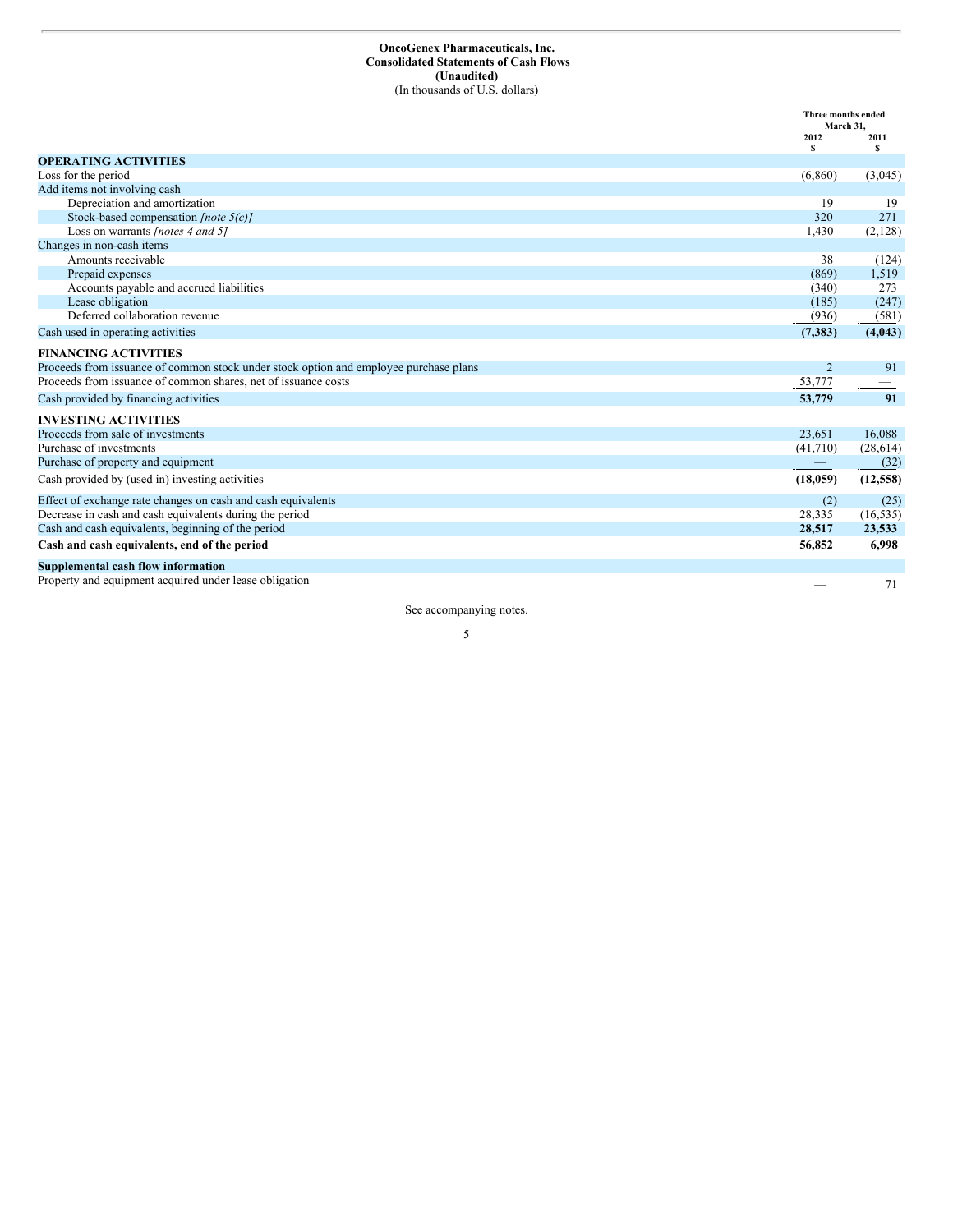#### <span id="page-5-0"></span>**OncoGenex Pharmaceuticals, Inc. Notes to Consolidated Financial Statements (Unaudited)**

### **1. NATURE OF BUSINESS AND BASIS OF PRESENTATION**

OncoGenex Pharmaceuticals, Inc. (the "Company" or "OncoGenex") is committed to the development and commercialization of new therapies that address treatment resistance in cancer patients. The Company was incorporated in the state of Delaware and, together with its subsidiaries, has a facility in Bothell, Washington and an office in Vancouver, British Columbia (Canada).

The unaudited financial statements have been prepared in accordance with generally accepted accounting principles in the United States for interim financial information and with the instructions to Form 10-Q. Accordingly, they do not include all of the information and footnotes required to be presented for complete financial statements. The accompanying unaudited consolidated financial statements reflect all adjustments (consisting only of normal recurring items) which are, in the opinion of management, necessary for a fair presentation of the results for the interim periods presented. The accompanying consolidated Balance Sheet at December 31, 2011 has been derived from the audited consolidated financial statements included in the Company's Annual Report on Form 10-K for the year then ended. The unaudited consolidated financial statements and related disclosures have been prepared with the assumption that users of the interim financial information have read or have access to the audited consolidated financial statements for the preceding fiscal year. Accordingly, these financial statements should be read in conjunction with the audited consolidated financial statements and the related notes thereto included in the Annual Report on Form 10-K for the year ended December 31, 2011 and filed with the United States Securities and Exchange Commission ("SEC") on March 8, 2012.

The consolidated financial statements include the accounts of OncoGenex and our wholly owned subsidiary, OncoGenex Technologies Inc. ("OncoGenex Technologies"). All intercompany balances and transactions have been eliminated.

## **2. ACCOUNTING POLICIES**

#### **Recently Adopted Accounting Policies**

In December 2011, the FASB issued ASU No. 2011-12, "Comprehensive Income." This ASU defers the effective date for amendments to the presentation of reclassification of items out of accumulated other comprehensive income in ASU No. 2011-05. The amendments are being made to allow the Board time to redeliberate whether to present on the face of the financial statements the effects of reclassifications out of accumulated other comprehensive income on the components of net income and other comprehensive income for all periods presented. While the Board is considering the operational concerns about the presentation requirements for reclassification adjustments and the needs of financial statement users for additional information about reclassification adjustments, entities should continue to report reclassifications out of accumulated other comprehensive income consistent with the presentation requirements in effect before Update 2011-05.

All other requirements in Update 2011-05 are not affected by this Update, including the requirement to report comprehensive income either in a single continuous financial statement or in two separate but consecutive financial statements. Public entities are required to apply these requirements for fiscal years, and interim periods within those years, beginning after December 15, 2011. The Company adopted this standard on a prospective basis beginning in the quarter ended March 31, 2012. The adoption of this standard did not have a significant impact on our financial position or results of operations.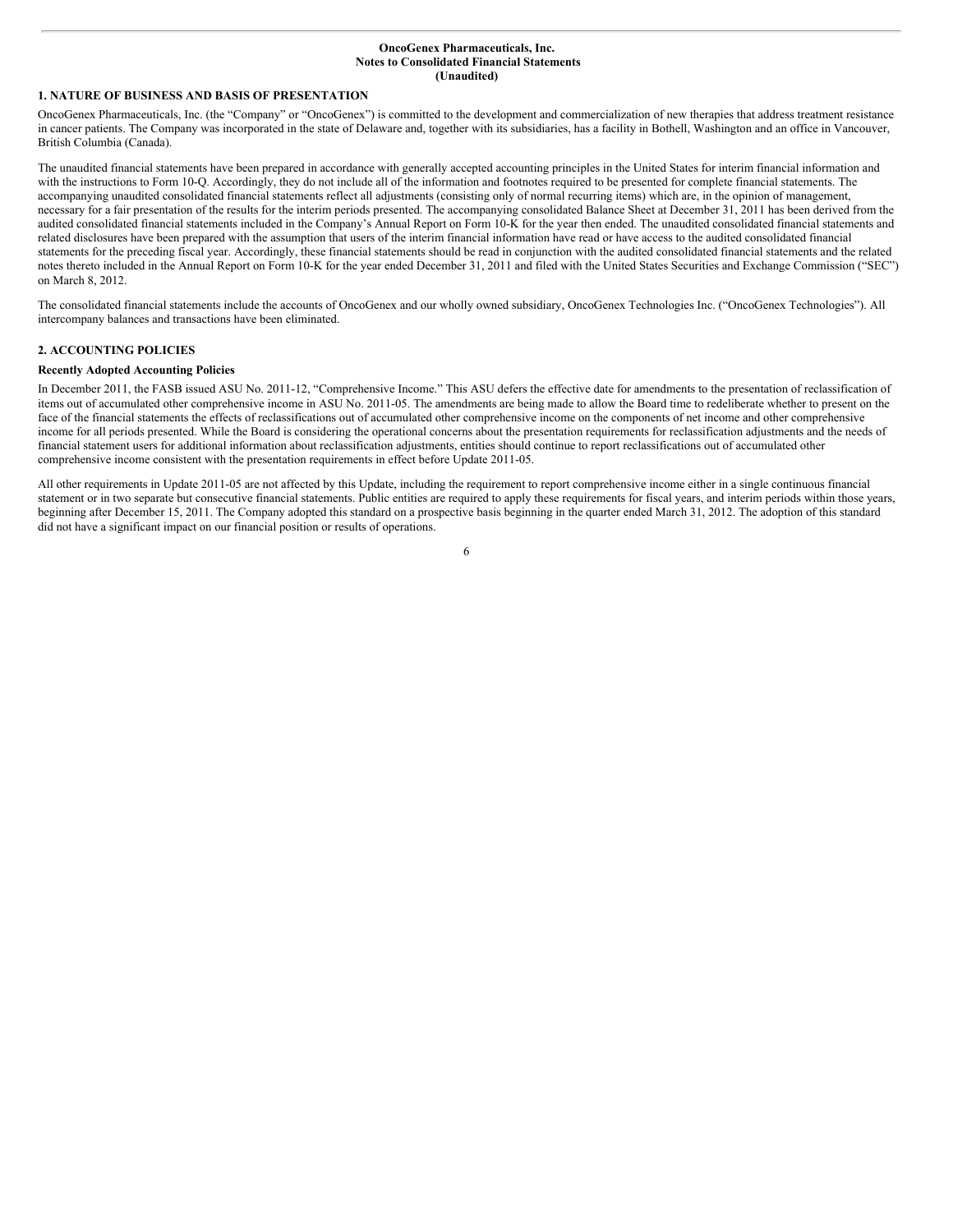In May 2011, the FASB issued ASU No. 2011-04, "Fair Value Measurement." This ASU clarifies the concepts related to highest and best use and valuation premise, blockage factors and other premiums and discounts, the fair value measurement of financial instruments held in a portfolio and of those instruments classified as a component of shareowners' equity. The guidance includes enhanced disclosure requirements about recurring Level 3 fair value measurements, the use of nonfinancial assets, and the level in the fair value hierarchy of assets and liabilities not recorded at fair value. The provisions of this ASU are effective prospectively for interim and annual periods beginning on or after December 15, 2011. The Company adopted this standard on a prospective basis beginning in the quarter ended March 31, 2012. The adoption of this standard did not have a significant impact on our financial position or results of operations.

#### **3. COLLABORATION AGREEMENT**

On December 20, 2009, the Company, through its wholly-owned subsidiary, OncoGenex Technologies, entered into a Collaboration Agreement with Teva Pharmaceutical Industries Ltd., or Teva, for the development and global commercialization of custirsen (and related compounds), a pharmaceutical compound designed to inhibit the production of clusterin, a protein the Company believes is associated with cancer treatment resistance, or the Licensed Product. Under the Collaboration Agreement, Teva paid the Company upfront payments in the aggregate amount of \$50 million, acquired \$10 Million of our common stock at a premium under a separate Stock Purchase Agreement and has agreed to pay up to \$370 million upon the achievement of developmental and commercial milestones and royalties at percentage rates ranging from the mid-teens to midtwenties on net sales, depending on aggregate annual net sales of the Licensed Product.

Under the Stock Purchase Agreement, Teva's \$10 million equity investment in the Company was made at a 20% premium to a thirty-day average closing price, resulting in the issuance of 267,531 of the Company's common shares purchased at a price of \$37.38 per share. The 20% share premium was included as consideration for the custirsen license and was included in collaboration revenue.

In connection with the Collaboration Agreement and pursuant to the terms of agreements between the Company and Isis Pharmaceuticals, Inc., or Isis, relating to custirsen, the Company paid Isis \$10 million which was recorded as research and development expense in 2009. The Company also paid approximately \$333,333 to the University of British Columbia, or UBC, pursuant to the terms of their license agreement relating to custirsen, which has been recorded as research and development expense in 2009. Pursuant to the terms of the agreements, the Company anticipates that it would be required to pay third parties 31% of any milestone payments that are not based on a percentage of net sales of the Licensed Product. Pursuant to the terms of these agreements, the Company anticipates it will pay royalties to third-parties of 4.88% to 8.00% of net sales, unless the Company's royalties are adjusted for competition from generic compounds, in which case royalties to third parties will also be subject to adjustment on a country-by-country basis. Certain third-party royalties are tiered based on the royalty rate received by the Company. Minimum royalty rates payable by the Company assume certain third-party royalties are not paid at the time that the Licensed Product is marketed due to the expiration of patents held by such third parties. Maximum royalty rates assume all third-party royalty rates currently in effect continue in effect at the time the Licensed Product is marketed. No milestones were due in 2011 and the Company does not anticipate making any royalty payments to Isis in 2012.

Teva has the exclusive worldwide right and license to develop and commercialize products containing custirsen and related compounds. The Company has an option to copromote any Licensed Product in the United States and Canada.

Teva is responsible for all costs relating to product commercialization including costs incurred in relation to the Company's co-promotion option, except for start-up costs in advance of commercialization.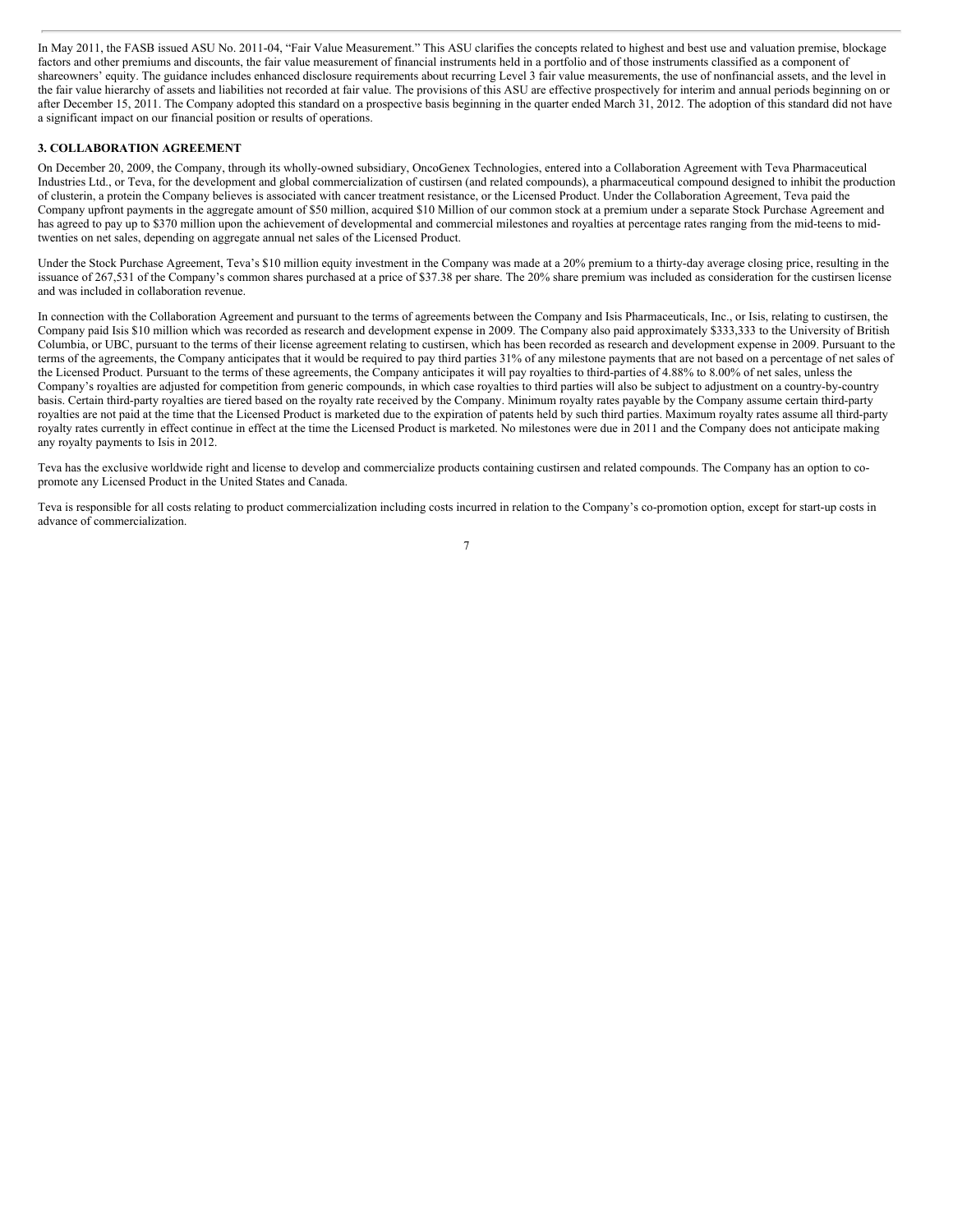On March 6, 2012, OncoGenex Technologies and Teva entered into an amendment to the Collaboration Agreement, or the Collaboration Agreement Amendment. Under the Collaboration Agreement Amendment, OncoGenex Technologies and Teva revised the clinical development plan, or Amended Clinical Development Plan, under which the following three phase 3 clinical trials have been or are expected to be initiated:

- The ongoing phase 3 clinical trial, referred to as the SYNERGY trial, or SYNERGY, to evaluate a survival benefit for custirsen in combination with first-line docetaxel treatment in patients with castrate resistant prostate cancer, or CRPC.
- A phase 3 clinical trial, referred to as the AFFINITY trial, or AFFINITY, to evaluate a survival benefit for custirsen in combination with cabazitaxel treatment as second-line chemotherapy in patients with CRPC. This trial will be conducted in lieu of the phase 3 clinical trial, referred to as SATURN, which was designed to evaluate a durable pain palliation benefit for custirsen in combination with cabazitaxel or docetaxel as second-line chemotherapy in patients with CRPC. The Company began closing down the Saturn trial in the first quarter of 2012.
- A phase 3 clinical trial to evaluate a survival benefit for custirsen in combination with chemotherapy in patients with non-small cell lung cancer, or NSCLC.

Teva will be responsible for conducting any other studies and development work necessary to obtain required regulatory approvals. The Company may assume some of these activities if assigned by the joint steering committee. Teva will be responsible for all such costs. The joint steering committee will oversee the development and regulatory approval of any Licensed Product. The Company may terminate its participation in the joint steering committee at any time.

Funding responsibilities for the Clinical Development Plan will be allocated as follows:

- The Company will be required to spend \$30 million in direct and indirect development costs, and
- Teva will fund all other expenses under the Clinical Development Plan.

The Collaboration Agreement will remain in effect, on a country-by-country basis, until the expiration of the obligation of Teva to pay royalties on sales of the Licensed Product in such country (or earlier termination under its terms). After the completion of all three phase 3 clinical trials set forth in the Clinical Development Plan, or upon early termination due to a material adverse change in the Company's patent rights related to custirsen or safety issues or "futility" as defined in the Collaboration Agreement, Teva may terminate the Collaboration Agreement at its sole discretion upon three months' notice if notice is given prior to regulatory approval of a Licensed Product and upon six months' notice if notice is given after such regulatory approval. If Teva terminates the Collaboration Agreement for any reasons other than an adverse change in custirsen patent rights, safety issues or "futility" determination as previously described, it will remain responsible for paying for any remaining costs of all three phase 3 clinical trials, except for specified development expenses that are the responsibility of the Company. Either party may terminate the Collaboration Agreement for an uncured material breach by the other party or upon the bankruptcy of either party. If the Collaboration Agreement is terminated by the Company for other than an uncured material breach by Teva, the Company will pay Teva a royalty on sales of Licensed Products. The percentage rates of such royalties (which are in the single digits) vary depending on whether termination occurs prior to the first regulatory approval in the United States or a primary European Market or after one of these approvals. These royalties would expire on a country-by-country basis on the earlier of ten years after the first commercial sale of a Licensed Product or certain thresholds related to generic competition.

In the event of a change of control of the Company, within 90 days of the change of control, Teva may terminate the joint steering committee at its sole discretion, terminate the co-promotion option at its sole discretion if the option has not been exercised by the Company or, if exercised, but not yet executed by the Company, or terminate the copromotion option if in its commercially reasonable opinion co-promotion with the Company's successor would be materially detrimental to Teva's interests.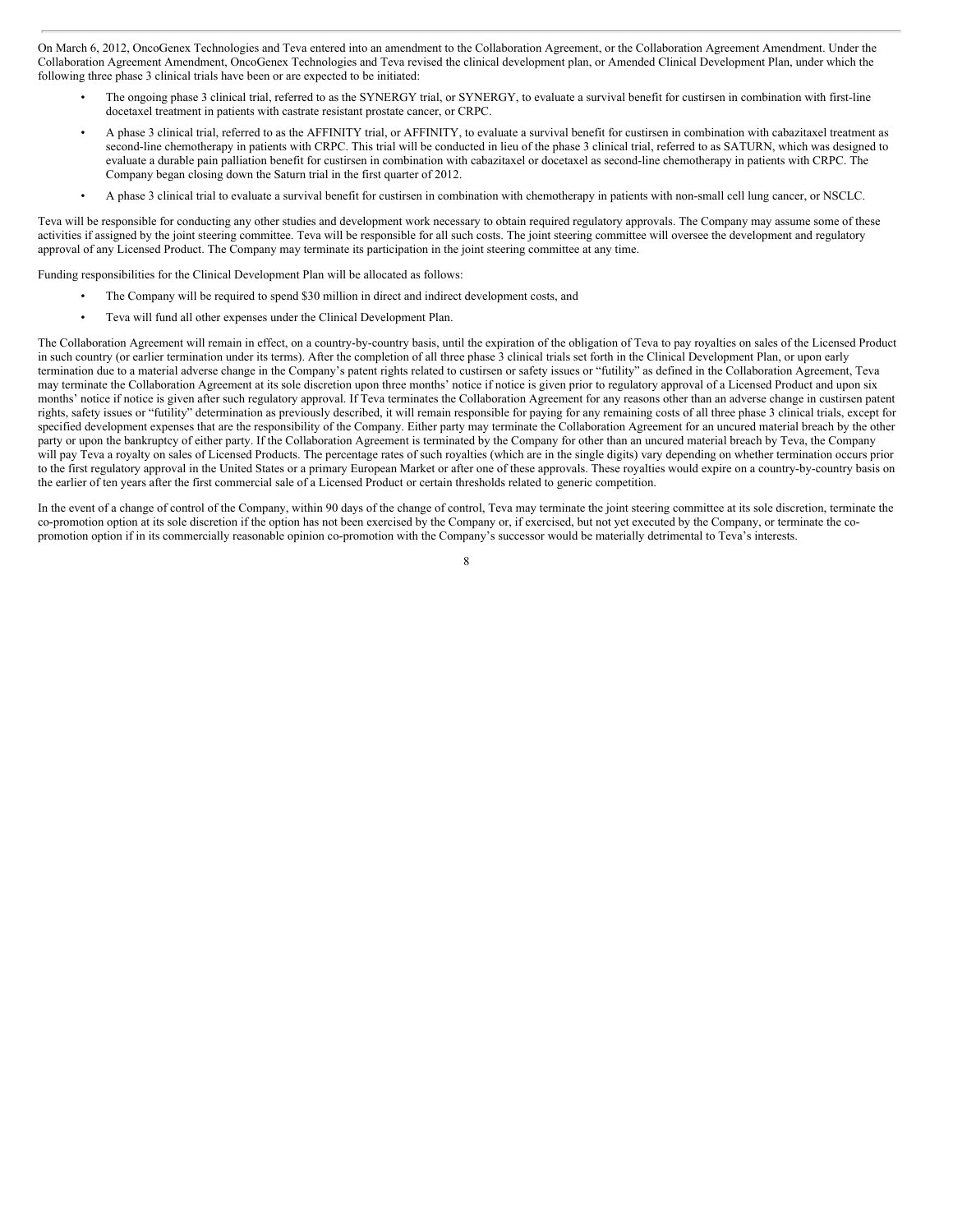Revenue for the three months ended March 31, 2012 was \$1.3 million, which consists of partial recognition of deferred collaboration revenue representing OncoGenex's contribution to the custirsen phase 3 development plan under the Collaboration Agreement with Teva and custirsen manufacturing costs and certain other preclinical and clinical trial costs incurred by OncoGenex in the year ended December 31, 2011 that are reimbursable from Teva on a cash basis. As at March 31, 2012, a remaining balance of \$17.3 million of the up-front payment was recorded in deferred collaboration revenue, and \$0.3 million relating to revenue reimbursable on a cash basis is included in Amounts Receivable. There was \$5.5 million in revenue recorded in the year ended December 31, 2011 as a result of the Collaboration Agreement with Teva.

## **4. FAIR VALUE MEASUREMENTS**

With the adoption of ASC 820 "Fair Value Measurements and Disclosures", beginning January 1, 2008, assets and liabilities recorded at fair value in the balance sheets are categorized based upon the level of judgment associated with the inputs used to measure their fair value. For certain of the Company's financial instruments including amounts receivable and accounts payable the carrying values approximate fair value due to their short-term nature.

ASC 820 specifies a hierarchy of valuation techniques based on whether the inputs to those valuation techniques are observable or unobservable. In accordance with ASC 820, these inputs are summarized in the three broad level listed below:

- Level 1 Quoted prices in active markets for identical securities.
- Level 2 Other significant inputs that are observable through corroboration with market data (including quoted prices in active markets for similar securities).
- Level 3 Significant unobservable inputs that reflect management's best estimate of what market participants would use in pricing the asset or liability.

As quoted prices in active markets are not readily available for certain financial instruments, the Company obtains estimates for the fair value of financial instruments through independent pricing service providers.

In determining the appropriate levels, the Company performed a detailed analysis of the assets and liabilities that are subject to ASC 820.

The Company invests its excess cash in accordance with investment guidelines that limit the credit exposure to any one financial institution other than securities issued by the U.S. Government. Our securities are not collateralized and mature within one year.

A description of the valuation techniques applied to the Company's financial instruments measured at fair value on a recurring basis follows.

*Financial Instruments*

*Cash*

Significant amounts of cash are held on deposit with large well established Canadian and U.S. financial institutions.

## *U.S. Government and Agency Securities*

U.S. Government Securities U.S. government securities are valued using quoted market prices. Valuation adjustments are not applied. Accordingly, U.S. government securities are categorized in Level 1 of the fair value hierarchy.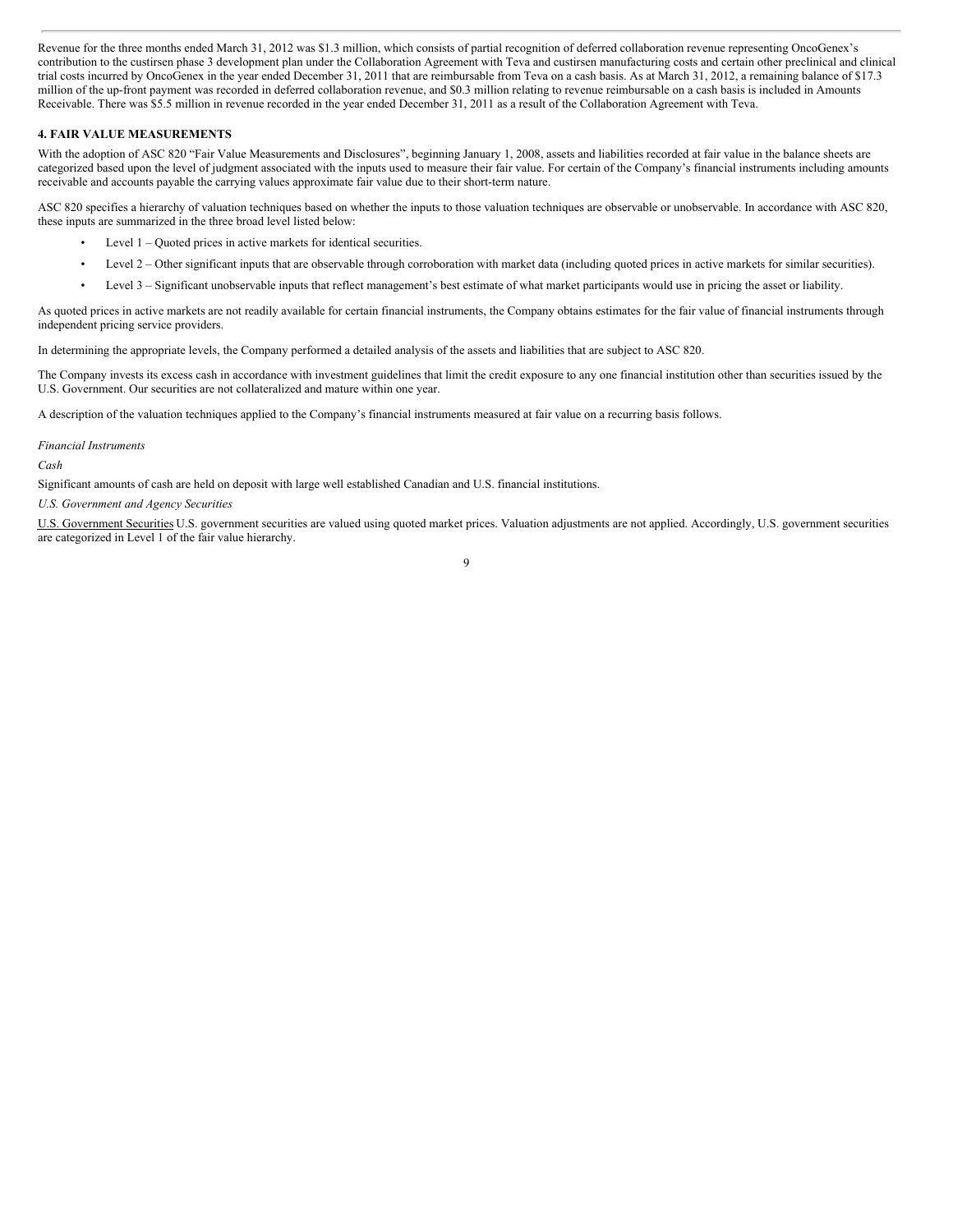U.S. Agency Securities U.S. agency securities are comprised of two main categories consisting of callable and non-callable agency issued debt securities. Non-callable agency issued debt securities are generally valued using quoted market prices. Callable agency issued debt securities are valued by benchmarking model-derived prices to quoted market prices and trade data for identical or comparable securities. Actively traded non-callable agency issued debt securities are categorized in Level 1 of the fair value hierarchy. Callable agency issued debt securities are categorized in Level 2 of the fair value hierarchy.

#### *Corporate and Other Debt*

Corporate Bonds and Commercial Paper The fair value of corporate bonds and commercial paper is estimated using recently executed transactions, market price quotations (where observable), bond spreads or credit default swap spreads adjusted for any basis difference between cash and derivative instruments. The spread data used are for the same maturity as the bond. If the spread data does not reference the issuer, then data that reference a comparable issuer are used. When observable price quotations are not available, fair value is determined based on cash flow models with yield curves, bond or single name credit default swap spreads and recovery rates based on collateral values as significant inputs. Corporate bonds and commercial paper are generally categorized in Level 2 of the fair value hierarchy; in instances where prices, spreads or any of the other aforementioned key inputs are unobservable, they are categorized in Level 3 of the hierarchy.

The following table presents information about our assets and liabilities that are measured at fair value on a recurring basis, and indicates the fair value hierarchy of the valuation techniques we utilized to determine such fair value:

| (in thousands)                       | Level 1                               | Level 2                        | Level 3                                | 2012                            |
|--------------------------------------|---------------------------------------|--------------------------------|----------------------------------------|---------------------------------|
| <b>Assets</b>                        |                                       |                                |                                        |                                 |
| Cash                                 | \$1,532                               |                                | $\hspace{0.1mm}-\hspace{0.1mm}$<br>.Ъ. | 1,532                           |
| Money market securities              | \$55,697                              | S.<br>$\qquad \qquad - \qquad$ | \$<br>$\overline{\phantom{a}}$         | \$55,697                        |
| Government securities                | S<br>$\hspace{0.1mm}-\hspace{0.1mm}$  | $\overbrace{\phantom{12333}}$  | $\hspace{0.1mm}-\hspace{0.1mm}$<br>D   | $\hspace{0.1mm}-\hspace{0.1mm}$ |
| Corporate bonds and commercial paper | \$<br>$\hspace{0.1mm}-\hspace{0.1mm}$ | \$54,469                       | $s -$                                  | \$54,469                        |
|                                      | \$57,229                              | \$54,469                       | \$                                     | \$111,698                       |
| <b>Liabilities</b>                   |                                       |                                |                                        |                                 |
| Warrants                             | $\hspace{0.1mm}-\hspace{0.1mm}$       | $\overline{\phantom{a}}$       | \$9,311                                | 9,311<br>S                      |

Marketable securities consist of the following:

|                                      | Amortized<br>Cost        | Gross<br><b>Unrealized</b><br>Gain | <b>Gross</b><br><b>Unrealized</b><br>Loss | <b>Estimated</b><br><b>Fair Value</b> |
|--------------------------------------|--------------------------|------------------------------------|-------------------------------------------|---------------------------------------|
| (in thousands)                       |                          |                                    |                                           |                                       |
| 2012                                 |                          |                                    |                                           |                                       |
| Cash                                 | \$1,532                  | S<br>_                             | S<br>--                                   | \$1,532                               |
| Money market securities              | \$55,320                 | \$                                 |                                           | \$55,320                              |
| Government securities                | --                       | $\sigma$                           | ¢<br>--                                   |                                       |
| Corporate bonds and commercial paper | $\overline{\phantom{0}}$ |                                    |                                           |                                       |
| Cash and cash equivalents            | \$56,852                 |                                    |                                           | \$56,852                              |
| Money market securities              | 377                      |                                    |                                           | 377<br>S                              |
| <b>Restricted cash</b>               | 377                      |                                    |                                           | 377<br>\$.                            |
| Government securities                |                          |                                    |                                           |                                       |
| Corporate bonds and commercial paper | \$54,474                 | $\qquad \qquad -$                  | (5)                                       | \$54,469                              |
| <b>Short-term investments</b>        | \$54,474                 |                                    | \$<br>(5)                                 | \$54,469                              |
|                                      |                          |                                    |                                           |                                       |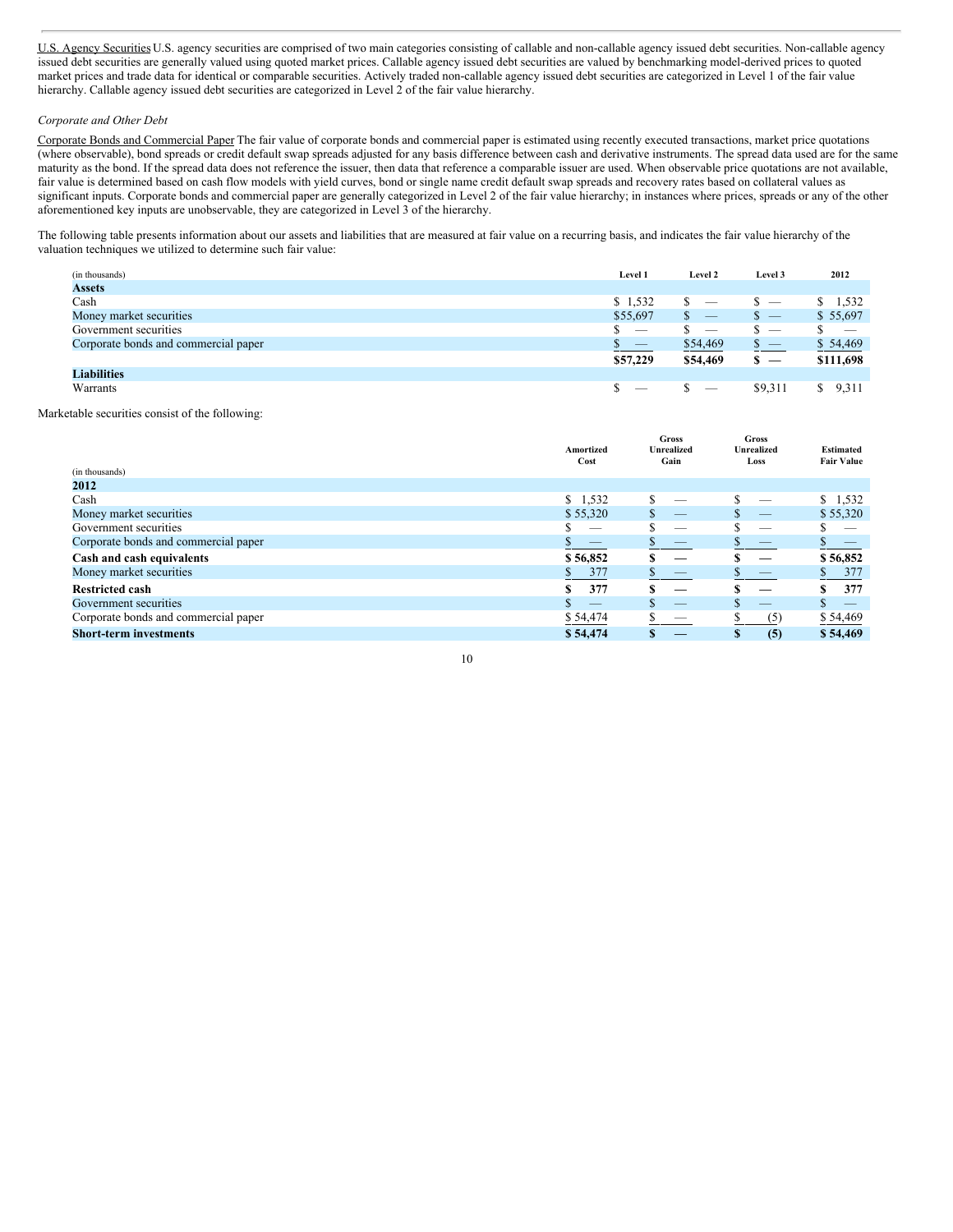All securities included in cash, and cash equivalents have maturities of 90 days or less at the time of purchase. All securities included in short-term investments have maturities of within one year of the balance sheet date.

All of the marketable securities held as of March 31, 2012 and March 31, 2011 had maturities of one year or less. The Company only invests in A (or equivalent) rated securities with maturities of one year or less. The Company does not believe that there are any other than temporary impairments related to its investment in marketable securities at March 31, 2012, given the quality of the investment portfolio, its short-term nature, and subsequent proceeds collected on sale of securities that reached maturity.

As of March 31, 2012, the Company recorded a \$9.3 million warrant liability. The Company reassesses the fair value of the common stock warrants at each reporting date utilizing a Black-Scholes pricing model. Inputs used in the pricing model include estimates of stock price volatility, expected warrant life and risk-free interest rate. The computation of expected volatility was based on the historical volatility of comparable companies from a representative peer group selected based on industry and market capitalization. A small change in the estimates used may have a relatively large change in the estimated valuation.

The following table presents the changes in fair value of the Company's total Level 3 financial liabilities for the year ended December 31, 2011:

|                   | Liability at<br>December 31. | Gain (loss) on | Remaining<br><b>Liability</b> at |
|-------------------|------------------------------|----------------|----------------------------------|
| (In thousands)    | 2011                         | warrants       | <b>March 31, 2012</b>            |
| Warrant liability | 7,881                        | (430)          | ,,,,                             |

## **5. COMMON STOCK**

## **[a] Authorized**

25,000,000 authorized common shares, par value of \$0.001, and 5,000,000 preferred shares, par value of \$0.001.

#### **[b] Issued and Outstanding Shares**

*March 2012 Public Of ering*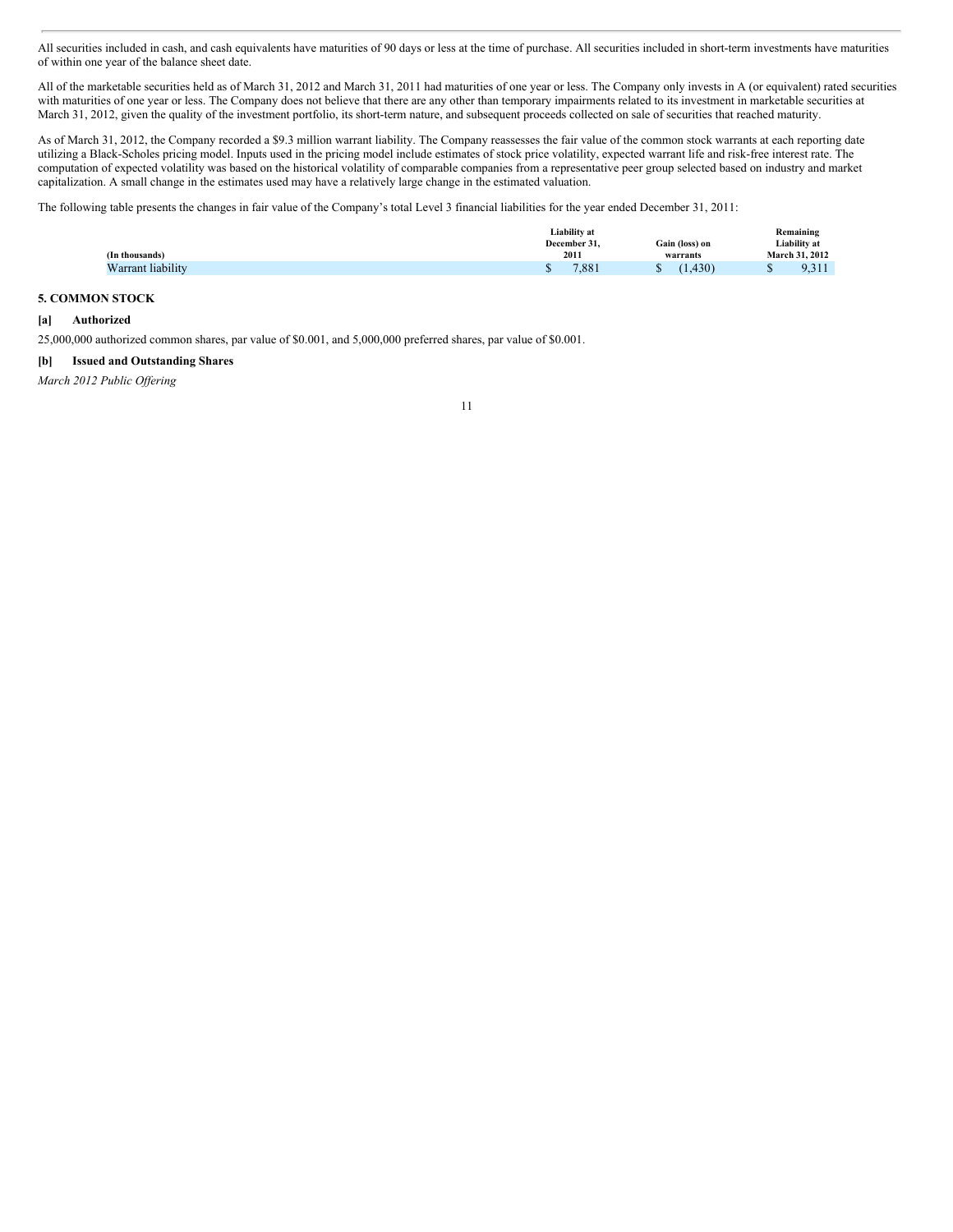On March 21, 2012, the Company completed a public offering of 4,165,000 shares of its common stock at a purchase price of \$12.00 per share. Pursuant to an overallotment option exercised on March 27, 2012 by the underwriters in the offering, an additional offering of 624,750 shares of its common stock were issued at a price of \$12.00 per share. The total gross offering amount from the public offering and exercise of the overallotment option was approximately \$57.5 million. The total net proceeds to the Company from the public offering and exercise of the overallotment option, after deducting underwriting discounts and commissions and other offering expenses from the sale of the shares were approximately \$53.8 million.

During the three month period ended March 31, 2012 the Company issued 300 common shares (period ended March 31, 2011 – 24,660) to satisfy stock option exercises.

#### **[c] Stock options**

## *2010 Performance Incentive Plan*

As of March 31, 2012 the Company has reserved, pursuant to various plans, 1,565,218 common shares for issuance upon exercise of stock options by employees, directors, officers and consultants of the Company, of which 765,594 are reserved for options currently outstanding, and 799,624 are available for future option grants.

#### *Stock Option Summary*

Options vest in accordance with terms as determined by the board of directors of the Company, or the Board, typically over four years for employee grants and one to three years for Board option grants. The expiry date for each option is set by the Board, which is typically seven to ten years. The exercise price of the options is determined by the Board, but generally will be at least equal to the fair value of the share at the grant date.

Stock option transactions and the number of stock options outstanding are summarized below:

|                            | Number of     | Weighted        |
|----------------------------|---------------|-----------------|
|                            | Optioned      | Average         |
|                            | Common        | <b>Exercise</b> |
|                            | <b>Shares</b> | Price           |
|                            | #             | $\mathbf{s}$    |
| Balance, December 31, 2011 | 766,328       | 9.82            |
| Option grants              |               |                 |
| Option expirations         | (434)         | 3.89            |
| Option exercises           | (300)         | 3.00            |
| Option forfeitures         | _             | _               |
| Balance, March 31, 2012    | 765,594       | 9.83            |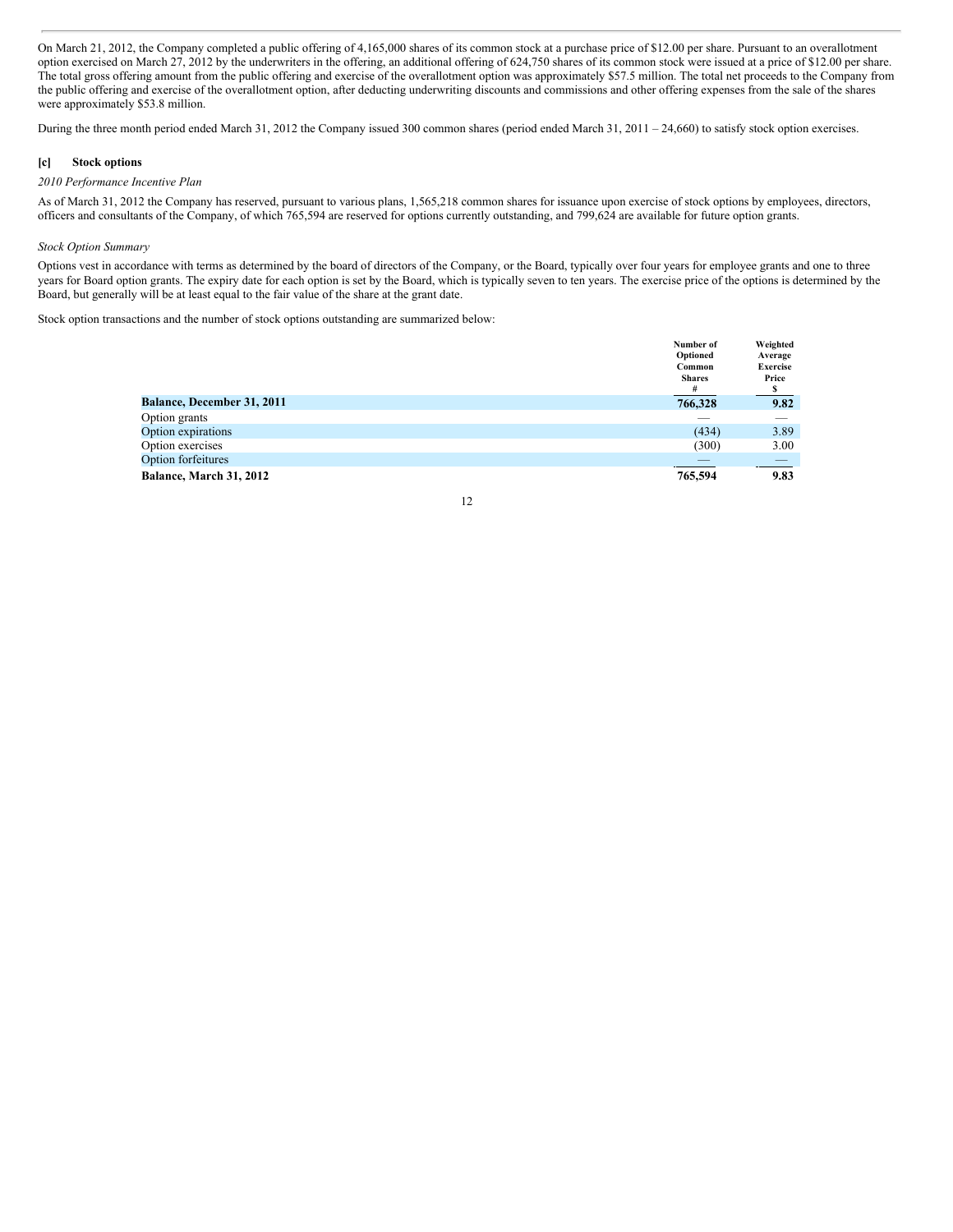The fair value of each stock award is estimated on the grant date using the Black-Scholes option-pricing model based on the weighted-average assumptions noted in the following table:

|                          |      | Three months ended<br>March 31. |  |
|--------------------------|------|---------------------------------|--|
|                          | 2012 | 2011                            |  |
| Risk-free interest rates | _    | 2.74%                           |  |
| Expected dividend yield  |      | 0%                              |  |
| <b>Expected life</b>     | _    | 7 years                         |  |
| Expected volatility      | _    | 75%                             |  |

The expected life was calculated based on the simplified method as permitted by the SEC's Staff Accounting Bulletin 110, Share-Based Payment. The computation of expected volatility was based on the historical volatility of comparable companies from a representative peer group selected based on industry and market capitalization. The Company considers the use of these methods of calculating expected term and volatility appropriate because of the lack of sufficient historical exercise data following the reverse takeover of Sonus Pharmaceuticals, Inc., or Sonus. The risk-free interest rate was based on a U.S. Treasury instrument whose term is consistent with the expected life of the stock options. In addition to the assumptions above, as required under ASC 718, management made an estimate of expected forfeitures and is recognizing compensation costs only for those equity awards expected to vest.

The results for the periods set forth below included share-based compensation expense in the following expense categories of the consolidated statements of loss:

|                                       | <b>Three Months Ended</b><br>March 31, |                  |
|---------------------------------------|----------------------------------------|------------------|
| (In thousands)                        | 2012                                   | $\frac{2011}{s}$ |
|                                       | $\mathbf{c}$                           |                  |
| Research and development              | 135                                    |                  |
| General and administrative            | 185                                    | 150              |
| <b>Total share-based compensation</b> | 320                                    | 271              |

As of March 31, 2012 and December 31, 2011 the total unrecognized compensation expense related to stock options granted is \$2,355,551 and \$2,675,100 respectively, which is expected to be recognized into expense over a period of approximately four years.

As of March 31, 2012 and December 31, 2011 a total of 2,352,895 and 2,353,629 options and warrants, respectively, have not been included in the calculation of potential common shares as their effect on diluted per share amounts would have been anti-dilutive.

## **[d] Stock Warrants**

As of March 31, 2012, there were exercisable warrants outstanding to purchase 1,587,301 shares of common stock at an exercise price of \$20 per share, expiring in October 2015. No warrants were exercised during the three months ended March 31, 2012 or three months ended March 31, 2011.

The estimated fair value of warrants issued is reassessed at each balance sheet date using the Black-Scholes option pricing model. The following assumptions were used to value the warrants on the following balance sheet dates: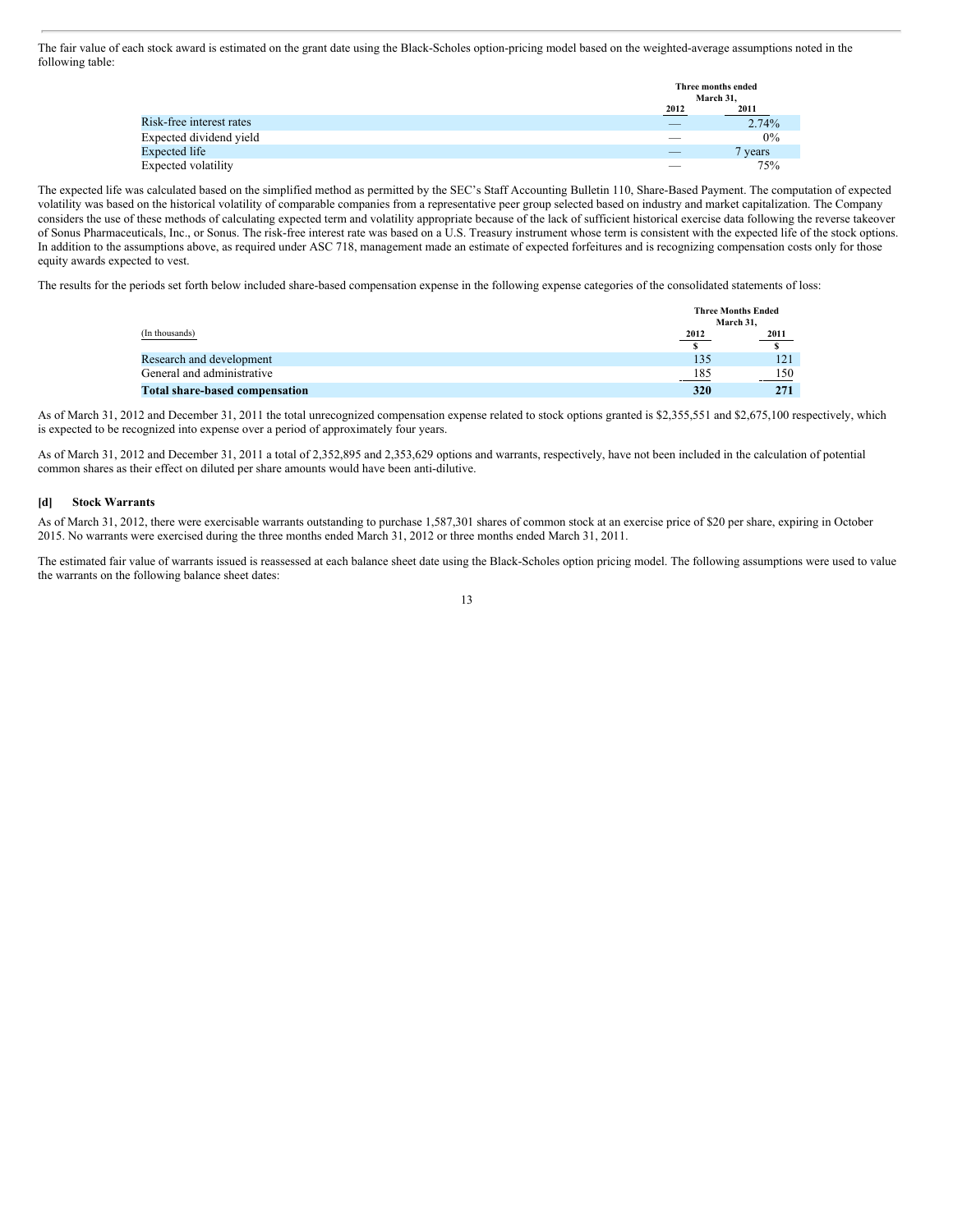|                          |           | <b>Three Months Ended</b><br>March 31, |  |
|--------------------------|-----------|----------------------------------------|--|
|                          | 2012      | 2011                                   |  |
| Risk-free interest rates | $0.66\%$  | 2.21%                                  |  |
| Expected dividend yield  | 0%        | $0\%$                                  |  |
| Expected life            | 3.6 years | 4.6 years                              |  |
| Expected volatility      | 77%       | 75%                                    |  |

## **6. RESTRUCTURING ACTIVITIES**

On August 21, 2008, Sonus Pharmaceuticals, Inc. ("Sonus") completed a transaction ("the Arrangement") with OncoGenex Technologies Inc., ("OncoGenex Technologies") whereby Sonus acquired all of the outstanding preferred shares, common shares and convertible debentures of OncoGenex Technologies. Sonus then changed its name to OncoGenex Pharmaceuticals, Inc. Prior to the Arrangement, Sonus entered into a non-cancellable lease arrangement for office space located in Bothell, Washington, which is considered to be in excess of the Company's current requirements. The Company is currently in the process of evaluating opportunities to exit or sublet portions of the leased space and recorded an initial restructuring charge of \$2,084,000 on August 21, 2008 as part of the purchase price allocation. The liability is computed as the present value of the difference between the remaining lease payments due less the estimate of net sublease income and expenses and has been accounted for in accordance with the then effective EITF No. 95-3, "Recognition of Liabilities in Connection with a Purchase Business Combination". This represents the Company's best estimate of the liability. Subsequent changes in the liability due to changes in estimates of sublease assumptions are recognized as adjustments to restructuring charges.

In June 2009, the Company revised its sublease income assumptions used to estimate the excess lease facility liability. These assumptions were subsequently revised again in December 2009 and September 2010. These changes in estimate resulted in increases in the value of the excess lease liability of \$494,000, \$3,457,000, and \$4,038,000 and a corresponding expense recorded in June 2009, December 2009, and September 2010, respectively, to reflect these changes in estimate. The estimated value of the liability remaining with respect to excess facilities was \$7,039,000 as of December 31, 2011. In the three months ended March 31, 2012, with respect to excess facilities, \$192,000 was amortized into income resulting in a remaining liability of \$6,847,000 at March 31, 2012.

|                                            | Remaining<br>Liability at | Amortization<br>of excess | <b>Additional</b><br>Liability | Remaining<br>Liability |
|--------------------------------------------|---------------------------|---------------------------|--------------------------------|------------------------|
| (In thousands)                             | <b>December 31, 2011</b>  | lease facility            | Recorded                       | at March 31, 2012      |
| Current portion of excess lease facility   | l.388                     | (10)                      |                                | 1,398                  |
| Long-term portion of excess lease facility | 5.651                     | 202                       | $\sim$                         | 5.449                  |
| Total                                      | 7.039                     | 192                       | $\overline{\phantom{a}}$       | 6.847                  |

#### **7. COMMITMENTS AND CONTINGENCIES**

#### *Teva Pharmaceutical Industries Ltd.*

In December 2009, OncoGenex Pharmaceuticals, Inc., through its wholly-owned subsidiary, OncoGenex Technologies, entered into a Collaboration Agreement with Teva for the development and global commercialization of custirsen (and related compounds). Under the Collaboration Agreement, Teva made upfront payments in the aggregate amount of \$50 million, and may make additional payments up to \$370 million upon the achievement of developmental and commercial milestones and royalties at percentage rates ranging from the mid-teens to mid-twenties on net sales. Teva also acquired \$10 million of the Company's common stock at a premium under a separate Stock Purchase Agreement. The Company is required to contribute \$30 million in direct and indirect costs towards the Clinical Development Plan. As of March 31, 2012, \$12.7 million of these costs have been incurred by OncoGenex, resulting in a remaining funding responsibility of \$17.3 million which has been recorded under Current Deferred Collaboration Revenue. Teva will fund all other expenses under the Clinical Development Plan.

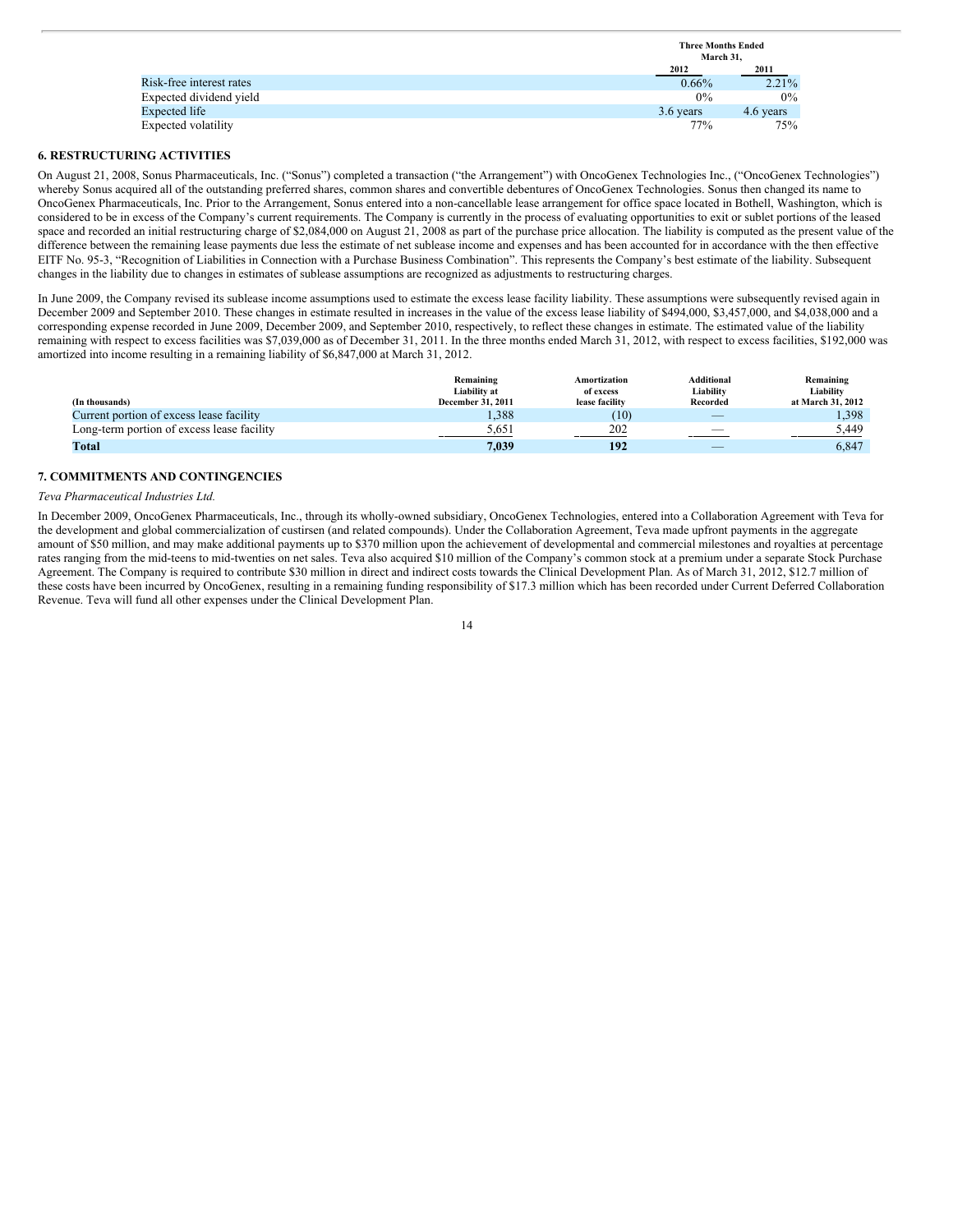Pursuant to the Collaboration Agreement, the Company agreed to collaborate with Teva in the development and global commercialization of custirsen. Teva received the exclusive worldwide right and license to develop and commercialize products containing custirsen and related compounds (the "Licensed Products"). The Company has an option to co-promote custirsen in the United States and Canada.

In addition to the development costs noted above, Teva is also responsible for all costs relating to product commercialization including costs incurred in relation to the Company's co-promotion option, except for start-up costs in advance of commercialization.

#### *Isis Pharmaceuticals Inc. and University of British Columbia*

Pursuant to license agreements the Company has with the UBC and Isis, the Company is obligated to pay milestone payments of up to CAD \$1.6 million and \$7.75 million, respectively, upon the achievement of specified product development milestones related to OGX-427 and OGX-225 and low to mid-single digit royalties on future product sales.

In addition, the Company is required to pay to Isis 30% of all non-royalty revenue (defined to mean revenue not based on net sales of products) it receives. Isis has disclosed in its SEC filings that it is entitled to receive 30% of the up to \$370 million in milestone payments the Company may receive from Teva as part of the Collaboration Agreement; however, the Company believes that certain of the milestone payments related to sales targets may qualify as royalty revenue (defined to mean revenue based on net sales of products), and therefore be subject to the lesser payment obligations. No assurance can be provided that the Company will be entitled to receive these milestone payments or, if it is, that the applicable amount payable to Isis will be less than 30%. The Company is also obligated to pay to UBC certain patent costs and annual license maintenance fees for the extent of the patent life of CAD \$8,000 per year. The Company paid Isis and UBC USD \$750,000 and CAD \$100,000, respectively, in 2010 upon the initiation of a phase 2 clinical trial of OGX-427 in patients with CRPC. The Company does not anticipate making any royalty payments to Isis in 2012.

The UBC agreements have effective dates ranging from November 1, 2001 to April 5, 2005 and each agreement expires upon the later of 20 years from its effective date or the expiry of the last patent licensed thereunder, unless otherwise terminated.

Unless otherwise terminated, the Isis agreements for custirsen and OGX-427 will continue for each product until the later of 10 years after the date of the first commercial product sale, or the expiration of the last to expire of any patents required to be licensed in order to use or sell the product, unless OncoGenex Technologies abandons either custirsen or OGX-427 and Isis does not elect to unilaterally continue development. The Isis agreement for OGX-225 will continue into perpetuity unless OncoGenex Technologies abandons the product and Isis does not elect to unilaterally continue development.

To facilitate the execution and performance of the Collaboration Agreement with Teva, OncoGenex and Isis agreed to amend the Isis License Agreement and OncoGenex and UBC agreed to make a corresponding amendment to the UBC License Agreement, in each case, effective December 19 and December 20, 2009, respectively.

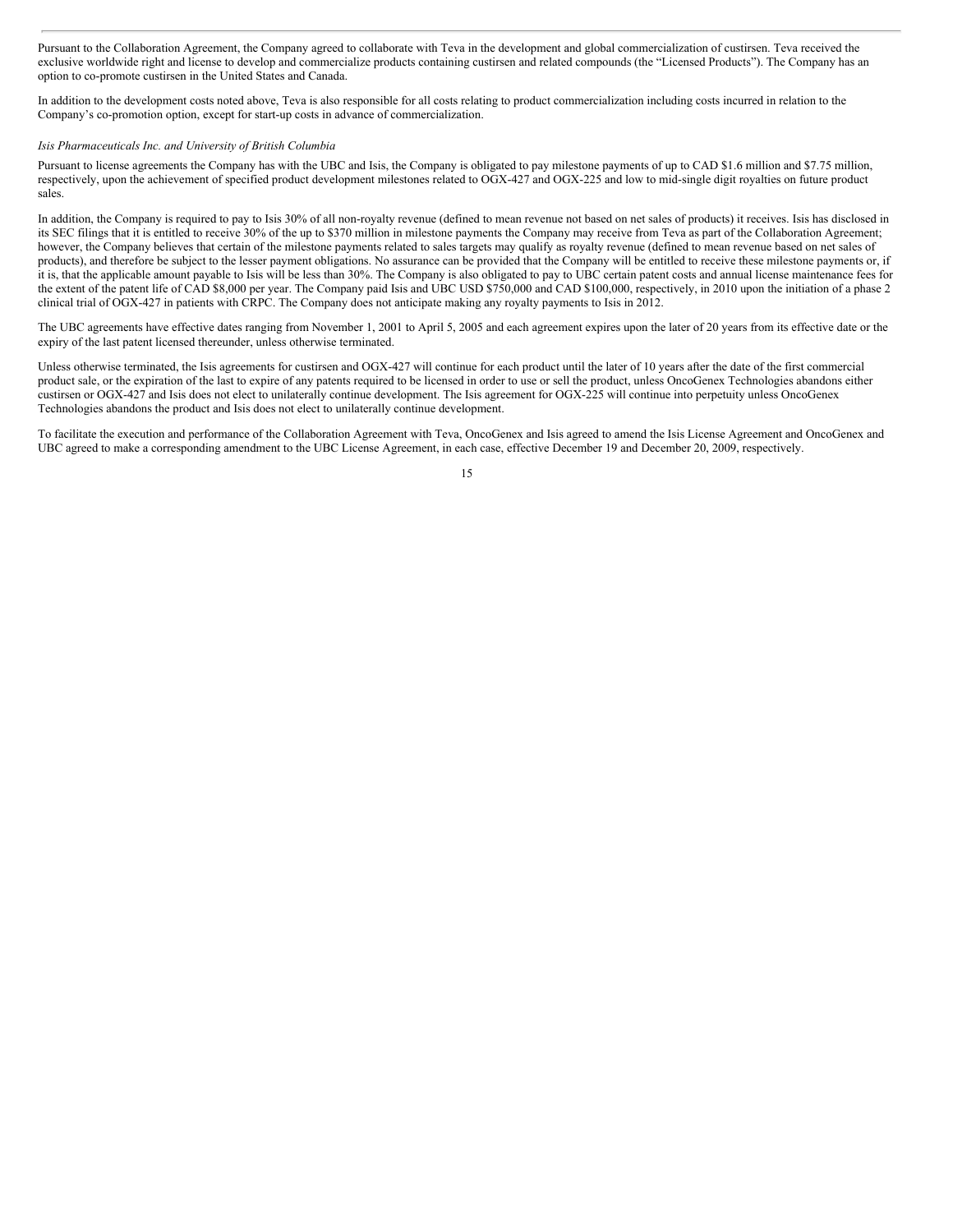The amendment to the Isis License Agreement provides, among other things, that if the Company is subject to change of control with a third party, where the surviving company immediately following such change of control has the right to develop and sell the product, then (i) a milestone payment of \$20 million will be due and payable to Isis 21 days following the first commercial sale of the product in the United States; and (ii) unless such surviving entity had previously sublicensed the product and a royalty rate payable to Isis by the Company has been established, the applicable royalty rate payable to Isis will thereafter be the maximum amount payable under the Isis License Agreement. Any non-royalty milestone amounts previously paid will be credited toward the \$20 million milestone if not already paid. As a result of the \$10 million milestone payment payable to Isis in relation to the Collaboration Agreement, the remaining amount owing in the event of change of control discussed above is a maximum of \$10 million. Because the Company has now licensed the product to Teva and established a royalty rate payable to Isis, no royalty rate adjustments would apply if Teva were to acquire the Company and become the surviving company. If the \$30 million in advanced reimbursement of development activities has not been spent by OncoGenex prior to December 20, 2012, the third anniversary of the Collaboration Agreement between OncoGenex and Teva, OncoGenex will pay Isis an amount equal to 30% of any un-spent portion less \$3.5 million.

#### *Bayer HealthCare LLC*

On June 27, 2008, Sonus completed an exclusive in-licensing agreement with Bayer HealthCare LLC for the right to develop, commercialize or sublicense a family of compounds known as caspase activators presently in pre-clinical research. Under terms of the agreement, Sonus was granted exclusive rights to develop two core compounds for all prophylactic and therapeutic uses in humans. Additionally, Sonus was granted rights to all other non-core compounds covered under the patents for use in oncology.

Under the terms of the agreement, Bayer received an upfront license fee of \$450,000. The Company was obligated make annual payments to Bayer on the anniversary dates, which are referred to as Anniversary Payments, with an initial payment of \$100,000 paid in 2008. The payments increase by \$25,000 each year until the initiation of the first phase 3 clinical trial, at which point the Anniversary Payments reset to \$100,000 each year and increase by \$25,000 until the Company achieves either the first New Drug Application, or NDA, filing in the United States or the European Union. The Company was also obligated to pay royalties on net future product sales in addition to aggregate milestone payments of up to \$14,000,000 for clinical development and regulatory milestones.

Under the terms of the agreement, the Company had the option to terminate this contract upon 60 days written notice to Bayer. On March 30, 2012, the Company exercised its option to terminate the contract in its entirety with written notice to Bayer. As a result, effective 60 days from receipt of the notice of termination by Bayer, we no longer have any further obligations associated with CSP-9222.

#### *Lease Arrangements*

We have an operating lease agreement for office space being used in Vancouver, Canada, which expires in September 2014.

Future minimum annual lease payments under the Vancouver lease are as follows (in thousands):

|              | CAD               |
|--------------|-------------------|
| 2012         | \$80              |
| 2013         | \$107             |
| 2014         |                   |
| <b>Total</b> | $\frac{$80}{267}$ |

In November 2006, prior to the Arrangement, Sonus entered into a non-cancellable operating lease agreement for office space in Bothell, Washington, expiring in 2017 (note 6). In connection with the lease, Sonus was required to provide a cash security deposit of approximately \$497,000, which is included in Other Long Term Assets. In addition, a standby letter of credit for \$377,000 is deposited in a restricted money market account as collateral. The Company is currently in the process of evaluating opportunities to exit or sublet portions of the leased space and has recorded a liability in the excess facilities lease charge of \$6,847,000 as at March 31, 2012 (note 6).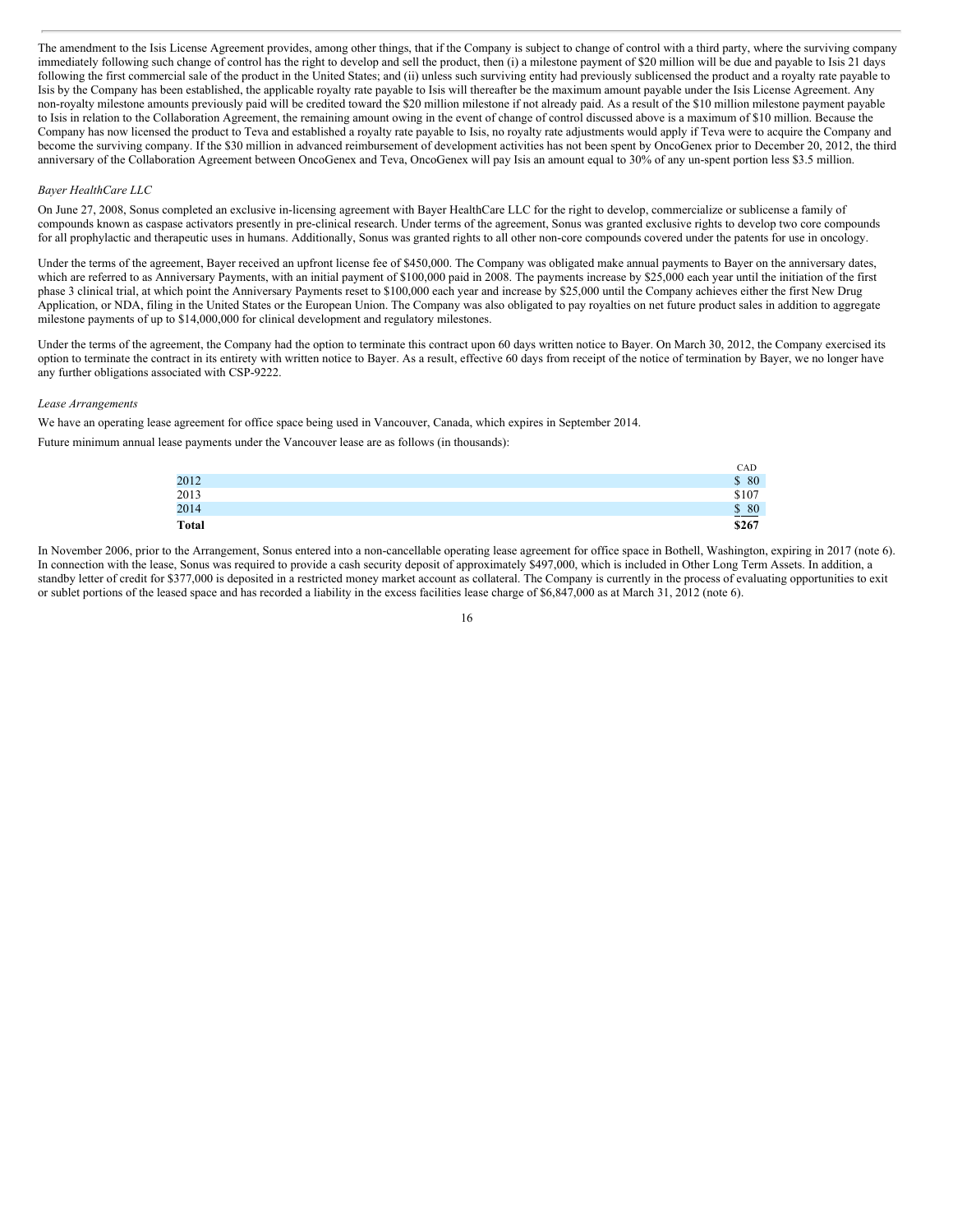If the Company is unable to exit or sublet portions of this leased space, the future minimum annual lease payments are as follows (in thousands):

| 2012      | \$1,588  |
|-----------|----------|
| 2013      | \$2,180  |
| 2014      | \$2,246  |
| 2015      | \$2,313  |
| Remainder | \$4,836  |
| Total     | \$13,163 |

Consolidated rent expense relating to both the Vancouver, Canada and Bothell, Washington offices in use periods ended March 31, 2012 and 2011 was \$655,000 and \$642,000 respectively.

#### *Guarantees and Indemnifications*

OncoGenex indemnifies its officers and directors for certain events or occurrences, subject to certain limits, while the officer or director is or was serving at our request in such capacity. The term of the indemnification period is equal to the officer's or director's lifetime.

The maximum amount of potential future indemnification is unlimited; however, the Company had obtained director and officer insurance that limits its exposure and may enable it to recover a portion of any future amounts paid. The Company believes that the fair value of these indemnification obligations is minimal. Accordingly, the Company has not recognized any liabilities relating to these obligations as of March 31, 2012.

The Company has certain agreements with certain organizations with which it does business that contain indemnification provisions pursuant to which the Company typically agrees to indemnify the party against certain types of third-party claims. The Company accrues for known indemnification issues when a loss is probable and can be reasonably estimated. There were no accruals for or expenses related to indemnification issues for any period presented.

#### **8. SUBSEQUENT EVENTS**

The Company has performed an evaluation of events occurring subsequent to March 31, 2012. Based on our evaluation, no material events have occurred requiring financial statement disclosure.

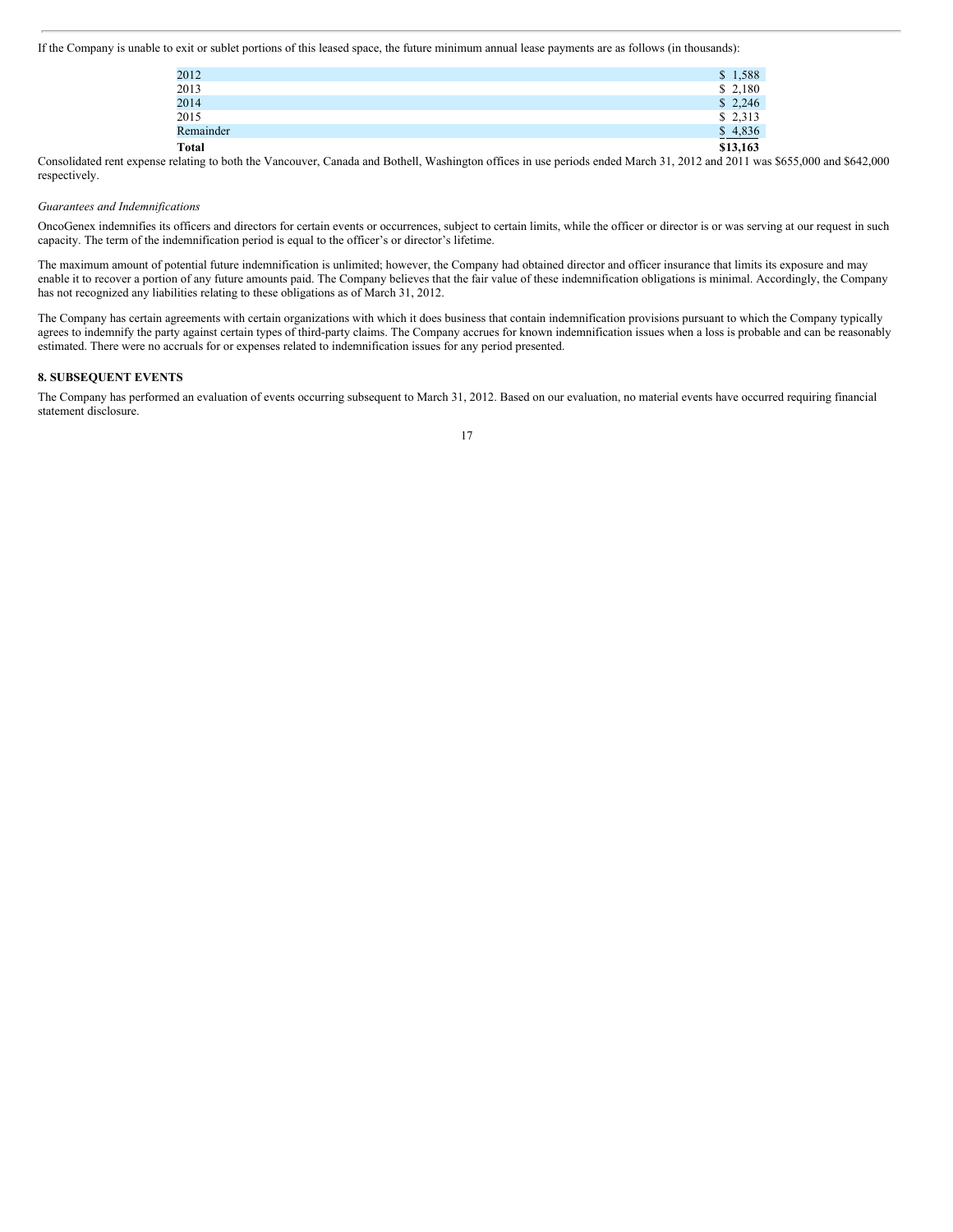## **INFORMATION REGARDING FORWARD LOOKING STATEMENTS**

<span id="page-17-0"></span>This document contains "forward-looking statements" within the meaning of the Private Securities Litigation Reform Act of 1995. These forward-looking statements involve a number of risks and uncertainties. We caution readers that any forward-looking statement is not a guarantee of future performance and that actual results could differ materially from those contained in the forward-looking statement. These statements are based on current expectations of future events. Such statements include, but are not limited to, statements about future financial and operating results, plans, objectives, expectations and intentions, costs and expenses, interest rates, outcome of contingencies, financial condition, results of operations, liquidity, business strategies, cost savings, objectives of management and other statements that are not historical facts. You can find many of these statements by looking for words like "believes," "expects," "anticipates," "estimates," "may," "should," "will," "could," "plan," "intend," or similar expressions in this document or in documents incorporated by reference into this document . We intend that such forward-looking statements be subject to the safe harbors created thereby. Examples of these forward-looking statements include, but are not limited to:

- progress and preliminary and future results of clinical trials conducted by us or our collaborators;
- anticipated regulatory filings, requirements and future clinical trials conducted by us or our collaborators;
- our anticipated future capital requirements and the terms of any capital financing agreements;
- timing and amount of future contractual payments, product revenue and operating expenses;
- market acceptance of our products and the estimated potential size of these markets; and
- our anticipated future capital requirements and the terms of any capital financing agreements.

These forward-looking statements are based on the current beliefs and expectations of our management and are subject to significant risks and uncertainties. If underlying assumptions prove inaccurate or unknown risks or uncertainties materialize, actual results may differ materially from current expectations and projections. The following factors, among others, could cause actual results to differ from those set forth in the forward-looking statements:

- our limited operating history;
- uncertainty relating to the timing, feasibility and results of clinical trials;
- dependence on Teva's ongoing commitment and ability to develop and commercialize custirsen;
- dependence on the development and commercialization of our product candidates, particularly on custirsen;
- the risk that research or previous clinical trial results may not be indicative of results in humans or in future studies;
- the possibility that our competitors may develop and market more effective or less expensive products;
- the reliance on third parties to conduct our clinical trials;
- the reliance on third parties to manufacture and supply our product candidates;
- changes in the treatment landscape, general competitive conditions within the drug development and pharmaceutical industry and new developments or therapies that may not work in combination with our product candidates;
- uncertainties regarding the safety and effectiveness of our products and technologies;
- future capital requirements and uncertainty of obtaining additional funding through debt or equity financings on terms acceptable to us;
- acceptance of our products by the medical community;
- our ability to build out our product candidate pipeline through product in-licensing, acquisition activities, or otherwise;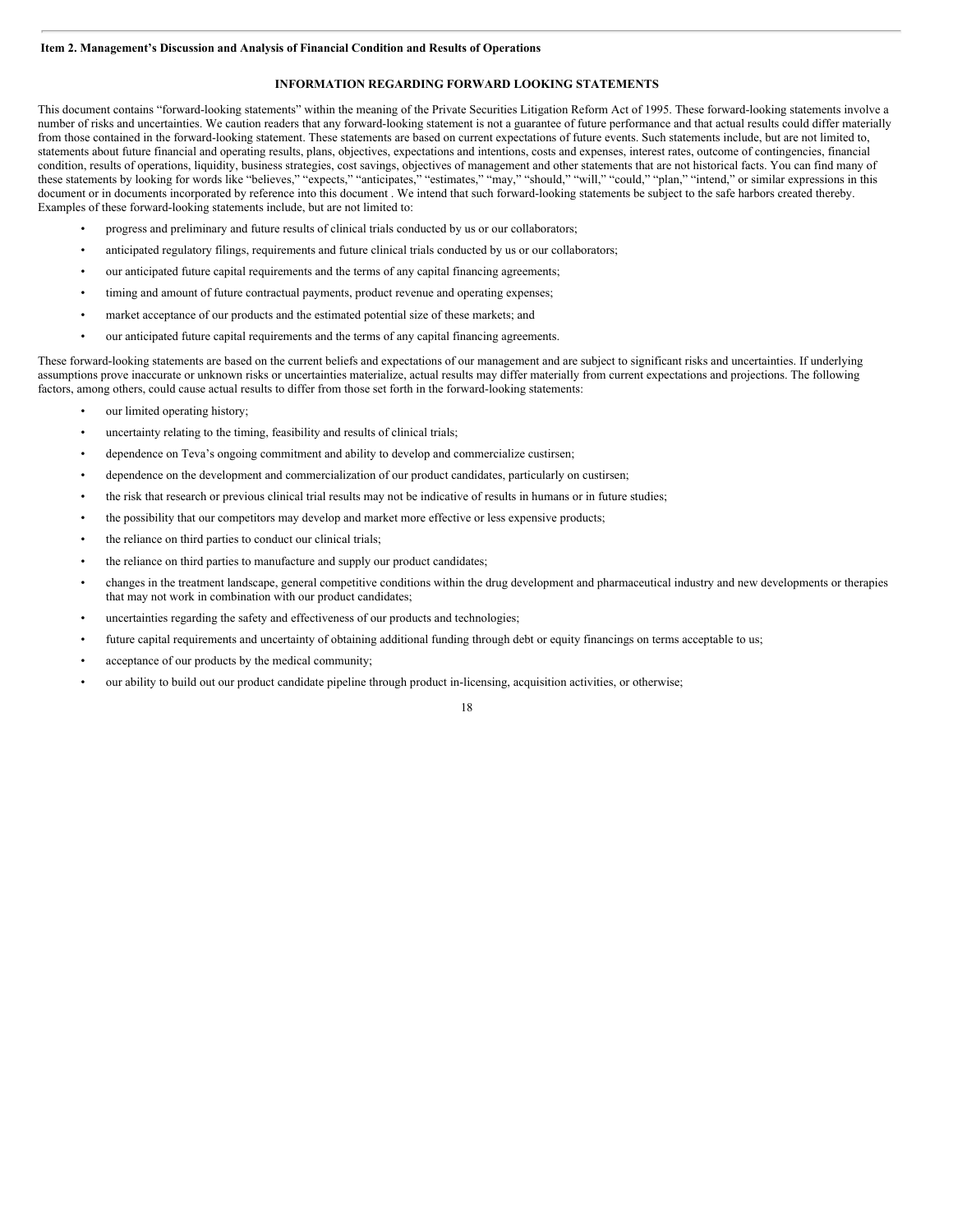- the potential for product liability issues and related litigation;
- the possibility we will be unable to acquire or develop products or product candidates;
- our dependence on key employees and our ability to recruit additional employees;
- proper management of our operations;
- the potential inability to successfully protect and enforce our intellectual property rights;
- the reliance on third parties who license intellectual property rights to us to comply with the terms of such agreements and to enforce, prosecute and defend such intellectual property rights;
- volatility in the value of our common stock;
- impediments to a third-party acquisition of us;
- the timing, expense and uncertainty associated with the development and regulatory approval process for products;
- uncertainties regarding our future operating results, and the risk that our product candidates will not obtain the requisite regulatory approvals to commercialize or that the future sales of our product candidates may be less than expected or nil;
- the uncertainty associated with exiting or subleasing our excess office and laboratory space;
- the effect of current, pending or future legislation, regulations and legal actions in the United States, Canada and elsewhere affecting the pharmaceutical and healthcare industries; and
- general economic conditions.

You are cautioned not to place undue reliance on these forward-looking statements, which speak only as of the date of this document or, in the case of documents referred to or incorporated by reference, the date of those documents.

All subsequent written or oral forward-looking statements attributable to us or any person acting on our behalf are expressly qualified in their entirety by the cautionary statements contained or referred to in this section. We do not undertake any obligation to release publicly any revisions to these forward-looking statements to reflect events or circumstances after the date of this document or to reflect the occurrence of unanticipated events, except as may be required under applicable U.S. securities law. If we do update one or more forward-looking statements, no inference should be drawn that we will make additional updates with respect to those or other forward-looking statements.

#### **MD&A Overview**

In Management's Discussion and Analysis of Financial Condition and Results of Operations, we explain the general financial condition and the results of operations for our Company, including:

- an overview of our business;
- results of operations and why those results are different from the prior year; and
- capital resources we currently have and possible sources of additional funding for future capital requirements.

#### **Overview of the Company**

We are a biopharmaceutical company committed to the development and commercialization of new cancer therapies that address treatment resistance in cancer patients. We have three product candidates in our pipeline, custirsen, OGX-427 and OGX-225 each of which has a distinct mechanism of action and represents a unique opportunity for cancer drug development. Of the product candidates in our pipeline, custirsen and OGX-427 are clinical-stage assets. In the first quarter of 2012, we decided to cease our previously disclosed efforts to develop directly, or through out-license, product candidate CSP-9222, and we do not plan on pursuing any further development efforts for CSP-9222 in the future. On March 30, 2012, we exercised our option to terminate our in-licensing agreement with Bayer HealthCare LLC for the development of this product candidate. As a result, effective 60 days from receipt of the notice of termination by Bayer, we no longer have any further obligations associated with CSP-9222.

Our product candidates custirsen, OGX-427, and OGX-225 focus on mechanisms of treatment resistance in cancer patients and are designed to block the production of specific proteins that we believe promote survival of tumor cells and are over-produced in response to a variety of cancer treatments. Our aim in targeting these particular proteins is to disable the tumor cell's adaptive defenses, thereby rendering the tumor cells more susceptible to attack with a variety of cancer therapies. We believe this approach will increase survival time and improve the quality of life for cancer patients.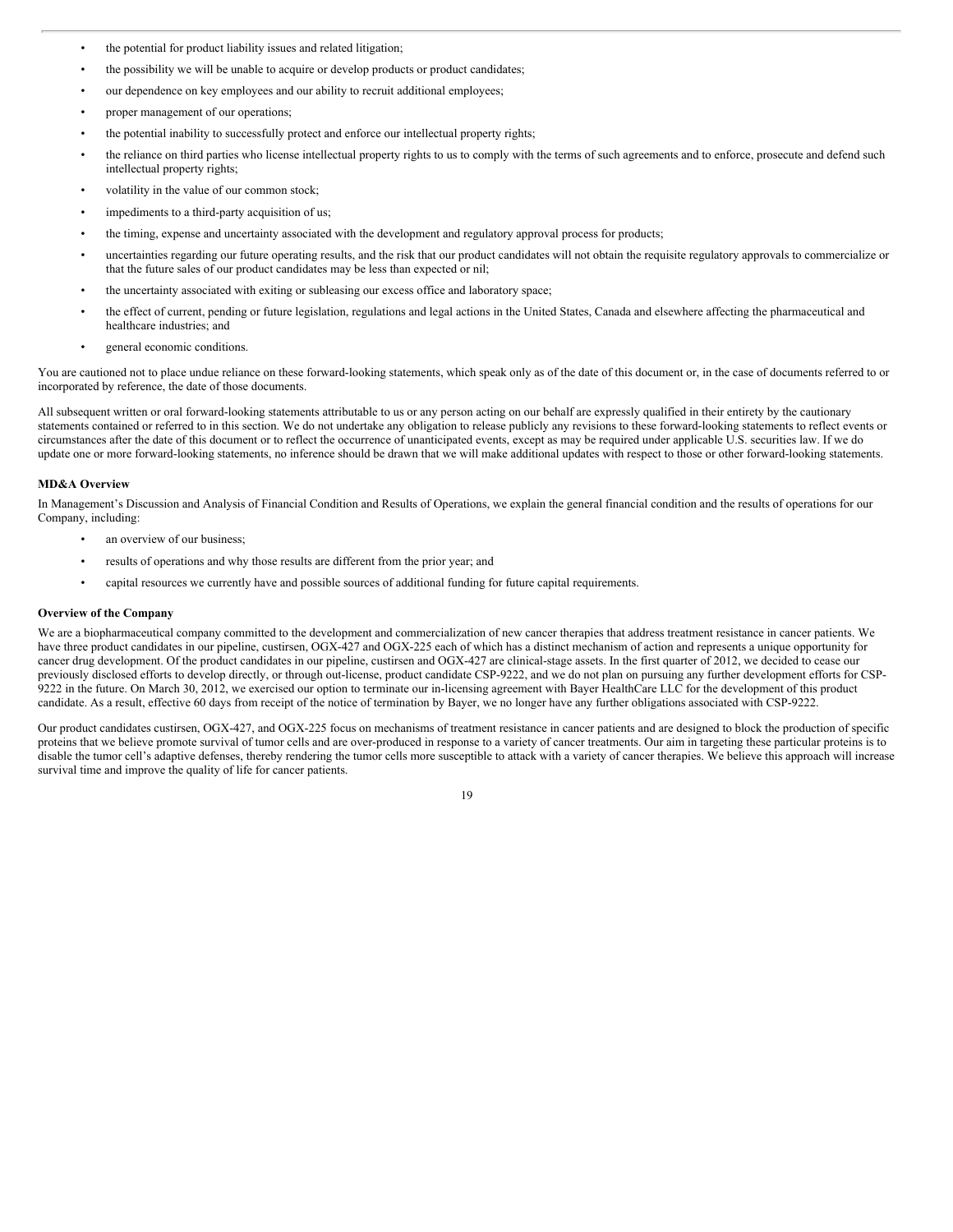#### *Product Candidate Custirsen*

Custirsen is our product candidate designed to inhibit the production of clusterin, an antiapoptotic, stress-induced protein we believe promotes survival of cancer cells when overexpressed in a variety of tumors. We and collaborating investigators have conducted five phase 2 clinical trials to evaluate the ability of custirsen to enhance the effects of therapy in prostate, non-small cell lung and breast cancers. Results have been presented for each of these phase 2 trials. Data from these phase 2 studies demonstrates the potential benefit of adding custirsen, a second generation antisense molecule, to existing cancer therapies.

In December 2009, we announced that our wholly owned subsidiary, OncoGenex Technologies Inc., or OncoGenex Technologies, entered into a Collaboration and License Agreement dated December 20, 2009, or Collaboration Agreement, with Teva Pharmaceutical Industries Ltd., or Teva, for the development and global commercialization of custirsen (and related compounds targeting clusterin, excluding OGX-427 and OGX-225). On March 6, 2012, OncoGenex Technologies and Teva entered into an amendment to the Collaboration Agreement, or the Collaboration Agreement Amendment. Under the Collaboration Agreement Amendment, OncoGenex Technologies and Teva revised the clinical development plan, or Amended Clinical Development Plan, under which the following three phase 3 clinical trials have been or are expected to be initiated:

- The ongoing phase 3 clinical trial, referred to as the SYNERGY trial, or SYNERGY, to evaluate a survival benefit for custirsen in combination with first-line docetaxel treatment in patients with castrate resistant prostate cancer, or CRPC. During discussions with the U.S. Food and Drug Administration, or FDA, the FDA has stated to us that an application supported primarily by the results of SYNERGY alone would be acceptable for submission for market approval. We expect to enroll up to 1,000 patients in SYNERGY. Along with the increased number of patients, the hazard ratio has been revised from 0.725 to 0.75. Our expected timing of results for the survival primary endpoint that is based on a pre-specified number of death events is currently projected to be the fourth quarter of 2013, and we currently expect to complete patient accrual in the second half of 2012.
- A phase 3 clinical trial, referred to as the AFFINITY trial, or AFFINITY, to evaluate a survival benefit for custirsen in combination with cabazitaxel treatment as second-line chemotherapy in patients with CRPC. We expect to enroll approximately 630 patients in this trial. Together with Teva, we plan to initiate this phase 3 clinical trial in the second half of 2012. The phase 3 study is designed to show a survival benefit with 85% power based on a hazard ratio of 0.75, or an approximate 25% increase in survival time, when custirsen is combined with cabazitaxel for second-line chemotherapy.
- A phase 3 clinical trial to evaluate a survival benefit for custirsen in combination with chemotherapy in patients with non-small cell lung cancer, or NSCLC. We expect to initiate this program in the second half of 2012.

For detailed information regarding our relationship with Teva and the Collaboration Agreement, refer to the discussion under the heading "Business—License and Collaboration Agreements—Teva Pharmaceutical Industries Ltd." included in our 2011 Annual Report on Form 10-K filed on March 8, 2012.

Custirsen received Fast Track designations from the FDA for the treatment of progressive metastatic prostate cancer in combination with docetaxel. The FDA has also agreed on the design of the SYNERGY trial via the special protocol assessment process.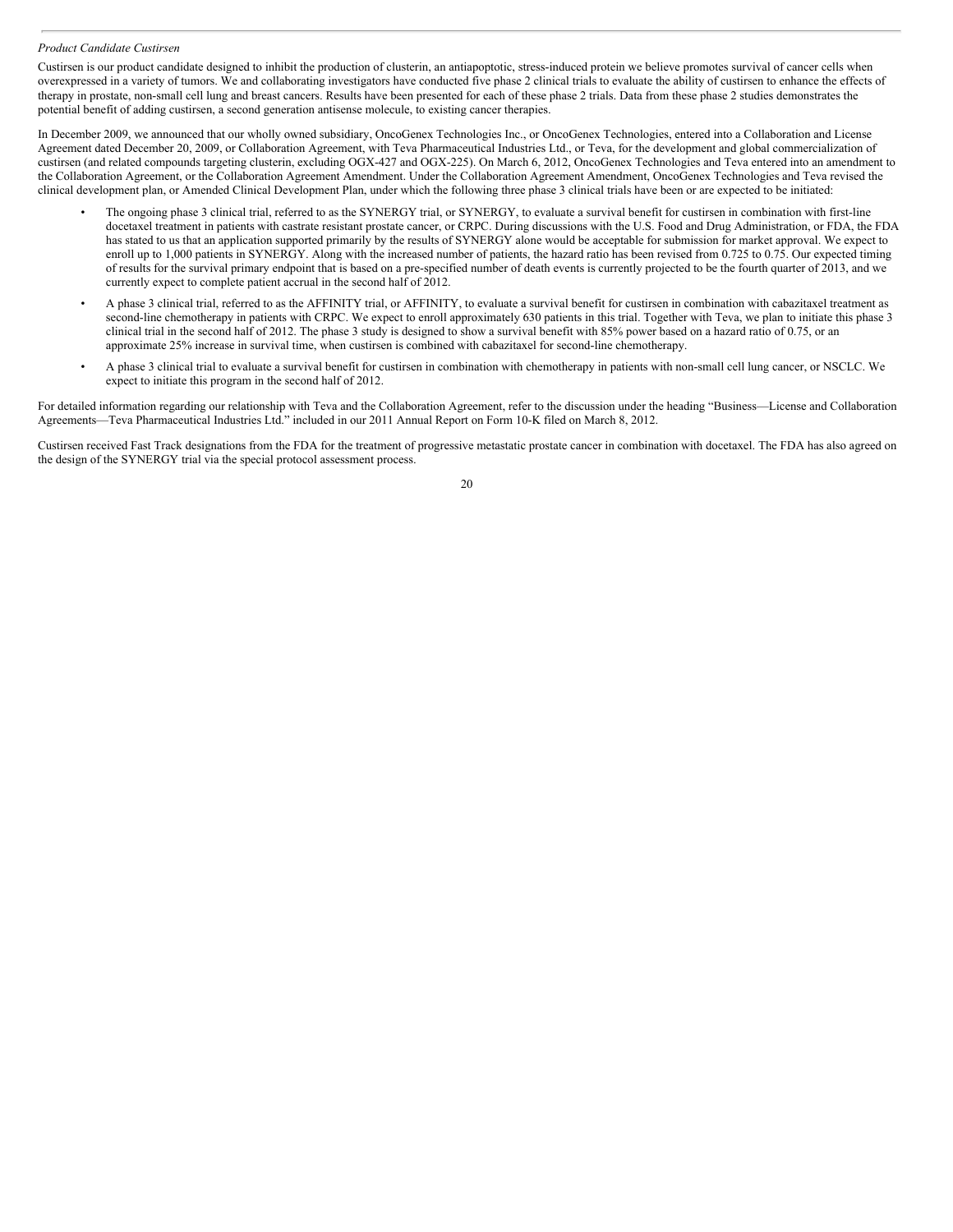We have also received written, scientific advice from the European Medicines Agency, or EMA, on our development plan for custirsen for treating patients with CRPC in combination with docetaxel, which advice corresponded with our development plan regarding the proposed pre-clinical studies and both the study design and analyses for the phase 3 SYNERGY trial. In addition, the Committee for Medicinal Products for Human Use agreed that the intended safety database would enable a sufficient qualified riskbenefit assessment for market approval.

Our phase 3 registration trials have been designed based on our phase 2 clinical results, including:

- A randomized phase 2 trial evaluating the benefit of combining custirsen with first-line docetaxel, the final results of which were published in the September 20, 2010 issue of the Journal of Clinical Oncology. Analyses indicating a survival benefit in patients treated with custirsen in combination with first-line docetaxel compared to docetaxel alone, the latter being the current standard of care for patients with advanced, progressive metastatic prostate cancer requiring initial chemotherapy, are described in our 2011 10-K filed on March 8, 2012 under the heading "Business—Our Product Candidates—Custirsen—Summary of Results of Custirsen Phase 2 Clinical Trials". Due to the results of the phase 2 trial, the SYNERGY trial will evaluate the survival benefit of custirsen in patients treated with first-line chemotherapy.
- A phase 2 trial evaluating patients with metastatic CRPC who progressed while receiving, or within six months of completing, first-line docetaxel treatment. The median overall survival duration for the custirsen plus mitoxantrone arm was 11.5 months. For the custirsen plus docetaxel re-treatment arm, the median overall survival was 15.8 months for the 20 randomized patients and 12.8 months for the 45 combined patients which included 25 additional patients with high serum clusterin levels at enrollment beyond the 20 randomized patients. Of the patients on this trial who had pain or were on opioids for pain control and were retreated with docetaxel as second-line treatment in combination with custirsen, approximately 50% had durable pain palliation. Pain responses in patients receiving custirsen in addition to docetaxel treatment as second-line therapy were favorable when compared to the pain responses reported for patients in the phase 3 TROPIC trial that led to the 2010 approval of cabazitaxel in the United States for patients who had previously received treatment with chemotherapy, and the abiraterone acetate phase 3 trial that led its 2011 approval in the United States for patients who had previously received treatment with chemotherapy. In the TROPIC trial, which evaluated a similar patient population for second-line chemotherapy as was evaluated in our phase 2 trial (i.e., patients who had progressed while on or soon after first-line docetaxel therapy), the pain response for cabazitaxel was 9.2% and for mitoxantrone was 7.7%. In the abiraterone acetate phase 3 trial, the proportion of patients with pain palliation among patients with a baseline pain score of four or more and at least one post-baseline pain score was 44% for patients receiving abiraterone and prednisone as compared with 27% for patients receiving prednisone and placebo. In the second half of 2012 we plan to initiate a phase 3 trial referred to as the AFFINITY trial, evaluating the survival benefit of custirsen in combination with cabazitaxel as second-line chemotherapy. We expect this trial to enroll patients who have previously received first-line docetaxel therapy.
- A phase 2 trial evaluating 81 patients with advanced NSCLC who received custirsen in combination with gemcitabine and a platinum chemotherapy (cisplatin or carboplatin) as first-line chemotherapy. The median overall survival was 14.1 months and 54% of patients survived at least one year. Thirty percent of patients who received custirsen with first-line chemotherapy survived at least two years. For comparison, published studies using a platinum-based regimen plus gemcitabine as first-line chemotherapy for advanced NSCLC reported median survivals of 8 to 11 months and one-year survival rates of 33% to 43%. Market approval for Roche's Avastin plus paclitaxel and carboplatin chemotherapy for NSCLC was based on results showing a median survival of 12.3 months compared to 10.3 months for patients treated with chemotherapy alone. Survival rates for Avastin plus chemotherapy versus chemotherapy alone were reported as 51% versus 44% at one year and 23% versus 15% at two years, respectively. In a phase 3 trial evaluating first-line treatment of NSCLC patients with either cisplatin plus pemetrexed or cisplatin plus gemcitabine, overall survival was 10.3 months for both treatment groups, however overall survival for patients treated with cisplatin and pemetrexed who had adenocarcinoma or large-cell carcinoma histology was 12.6 months and 10.4 months, respectively.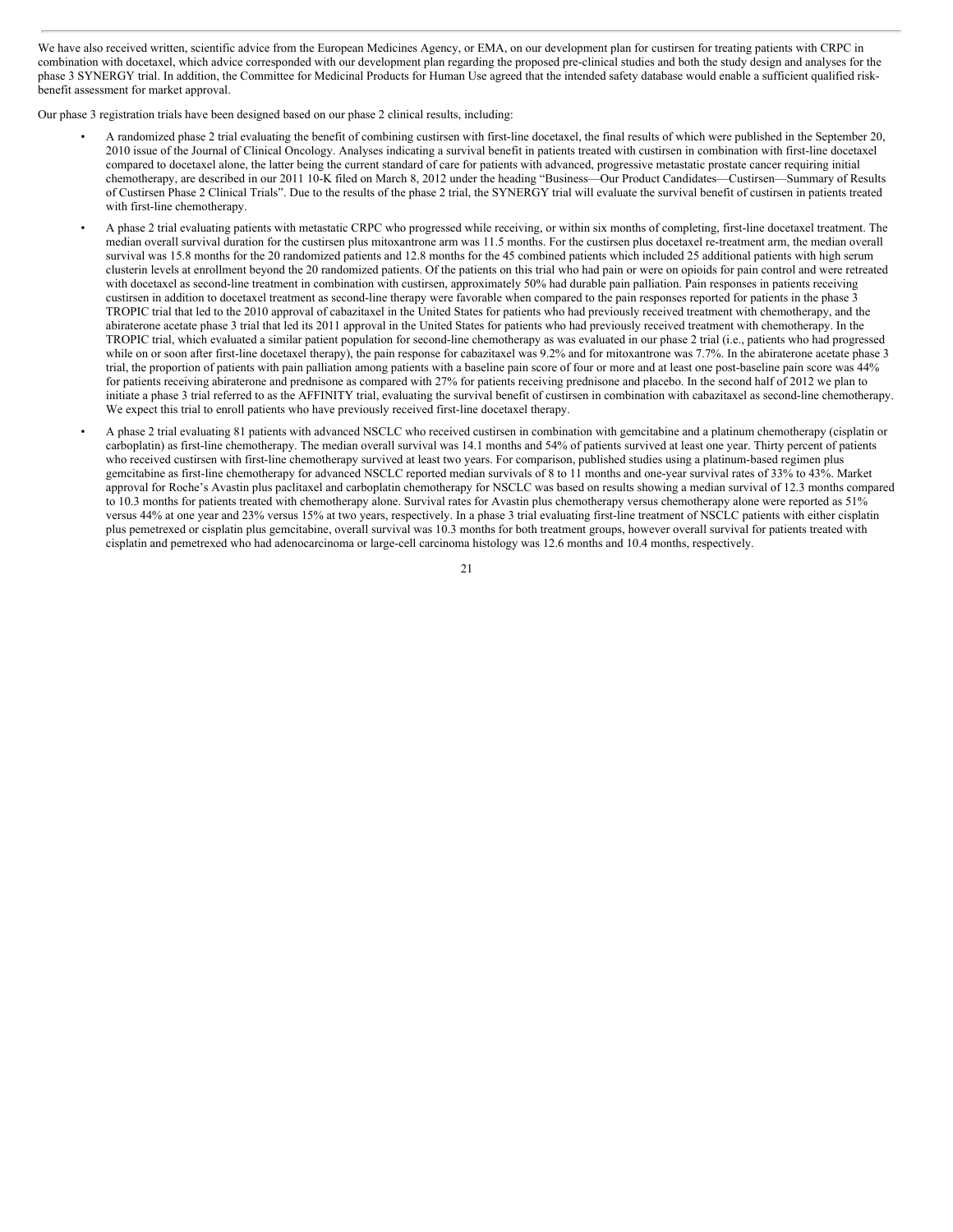#### *Product Candidate OGX-427*

OGX-427 is our product candidate that is designed to inhibit production of heat shock protein 27, or Hsp27, a cell-survival protein expressed in many types of cancers including prostate, bladder, breast and non-small cell lung cancer. Hsp27 expression is stress-induced, including by many anti-cancer therapies. For example, Hsp27 levels increased fourfold in prostate cancer patients after treatment with chemotherapy or hormone therapy. Overexpression of Hsp27 is thought to be an important factor leading to the development of treatment resistance and is associated with metastasis and negative clinical outcomes in patients with various tumor types.

Our current OGX-427 development activities include the following clinical trials that have been or are expected to be initiated:

- An investigator-sponsored phase 2 clinical trial evaluating OGX-427 when administered with prednisone to patients with CRPC is ongoing. This randomized, controlled phase 2 clinical trial is currently enrolling up to 72 patients who have minimally symptomatic or asymptomatic advanced prostate cancer and who have not yet received chemotherapy. This trial will also measure the direct effect of OGX-427 on prostate-specific antigen, or PSA, levels, time to progression by PSA or measurable disease, numbers of circulating tumor cells, or CTCs, and other relevant secondary endpoints. We currently expect to complete patient accrual in the second half of 2012. Preliminary data were presented at the American Society of Clinical Oncology, or ASCO, Genitourinary, or GU Symposium in February 2012.
- We intend to initiate a randomized, controlled phase 2 study evaluating OGX-427 in combination with abiraterone acetate for the treatment of CRPC, in the second half of 2012. This trial will be supported in part by investigator grant funding.

Our current OGX-427 development activities for bladder cancer include the following clinical trials that have been initiated:

- A phase 2 clinical trial of OGX-427 in patients with metastatic bladder cancer is ongoing. The trial is currently enrolling up to 180 patients. The trial design is a three-arm, blinded, randomized phase 2 in combination with gemcitabine and cisplatin in the first-line metastatic setting. Under the trial, each arm is currently enrolling approximately 60 patients and the trial will be initiated in sites throughout the United States, Canada and Europe. The trial will be conducted as an eventdriven trial such that the final analysis will have 80% power to show a critical hazard ratio of approximately 0.66 to 0.71. This type of Phase 2 trial will allow us to better predict the potential size of and success for a phase 3 trial where a survival benefit will be the primary endpoint. We currently expect to complete patient accrual in the second half of 2013.
- An investigator-sponsored phase 1 clinical trial is ongoing to evaluate OGX-427 when administered directly into the bladder in patients with bladder cancer. The trial is currently enrolling up to 36 patients; it is designed to determine the safety and potential benefit of OGX-427 administered into the bladder using a catheter, which is known as intravesical instillation. In addition, the trial will measure the direct effect of OGX-427 on expression of Hsp27 in bladder tumor cells, as well as determine the pharmacokinetics and pharmacodynamics of OGX-427 when delivered by intravesical instillation. This clinical trial is being funded by the National Cancer Institute of Canada. We expect to complete patient accrual in the second half of 2012. Preliminary data were presented at the ASCO GU Symposium in February 2012.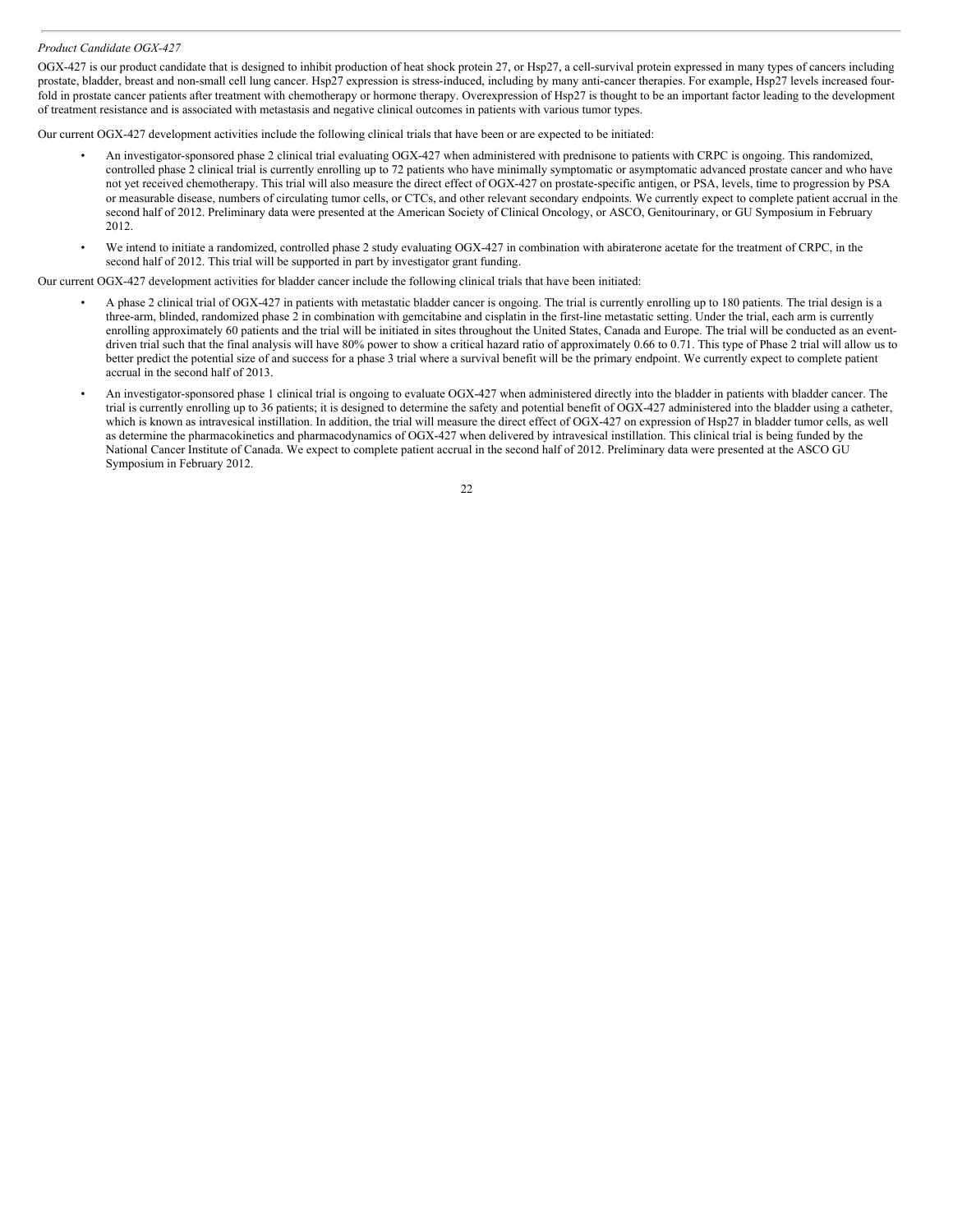We also intend to initiate additional clinical studies evaluating OGX-427.

Available preliminary data from our ongoing phase 1 and phase 2 clinical trials as well as a completed phase 1 trial are as follows:

- Preliminary study results in our ongoing investigator-sponsored randomized phase 2 clinical trial (evaluating OGX-427 when administered as a monotherapy to patients with CRPC) were presented at the ASCO GU Conference in February 2012. The preliminary data showed a higher number of patients without disease progression at 12 weeks, and greater declines in PSA and CTCs with OGX-427 plus prednisone treatment compared to prednisone alone.
- Preliminary study results in our ongoing investigator-sponsored phase 1 clinical trial, evaluating OGX-427 when administered directly into the bladder in patients with superficial or muscle-invasive bladder cancer, demonstrated a trend towards decreased levels of Hsp27 and increased tumor cell death rates after intravesical treatment with OGX-427. Additionally, of the 15 patients treated with OGX-427, 33% had complete responses with no pathologic evidence of disease observed in post-surgical tissue after the four intravesical OGX-427 treatments. Preliminary data from this trial were presented at the ASCO GU Symposium in February 2012.
- OGX-427 has been evaluated in a phase 1 trial in patients with bladder, breast, prostate, ovarian, or NSCLC who have failed potentially curative treatments or for which a curative treatment does not exist. Final results of this phase 1 trial were presented during an oral presentation at the ASCO 2010 annual meeting. The phase 1 trial evaluated 36 patients treated with OGX-427 as a single agent and 12 patients with OGX-427 in combination with docetaxel who had failed up to six prior chemotherapy treatments. OGX-427 as a single agent administered weekly was evaluated at doses from 200 mg up to 1000 mg in five cohorts of approximately six patients in each cohort. Two further cohorts tested OGX-427 at the 800 and 1000 mg doses combined with docetaxel. Patients could receive up to ten 21-day cycles. OGX-427 was well tolerated both as a monotherapy and in combination with docetaxel. Most adverse events were mild (grade 1 or 2) and mainly occurred during the three "loading doses" given over nine days prior to weekly dosing. The most frequently reported adverse events in the OGX-427 monotherapy arms were infusion-related reactions and chills. The most frequently reported adverse events in the OGX-427 plus docetaxel arms were infusionrelated reactions, chills, fatigue, diarrhea, pruritus, nausea, and back pain. Despite evaluating OGX-427 at very high doses, a maximum tolerated dose for OGX-427 was not reached in this trial. 33 of 36 patients with prostate cancer had at least one post-baseline PSA (a prostate tumor marker). Three of 21 in the monotherapy cohorts had reductions in PSA greater than or equal to 30% as did 6 of 12 in the combination therapy cohorts. Six of seven patients with ovarian cancer had both baseline and post-baseline CA-125 measurements. All were treated with monotherapy. Three patients had a reduction of CA-125. Of particular interest was the decrease at all doses and in all diseases evaluated in the trial for both total CTCs and CTCs which were positive for Hsp27, Hsp27(+) CTCs. Recent studies have shown that the presence of CTCs in peripheral blood may be of prognostic significance for patients with solid tumors and patients with values of five CTCs or fewer are generally considered to have a more favorable prognosis.

For detailed information regarding OGX-427, refer to the discussion under headings "Our Product Candidates—OGX-427—Current OGX-427 Development Activities" and "Our Product Candidates—OGX-427—Summary of Results of OGX-427 Clinical Trials" included in our 2011 Annual Report on Form 10-K filed on March 8, 2012.

#### *Product Candidates OGX-225*

OGX-225, an inhibitor of insulin growth factor binding proteins 2 and 5, is in pre-clinical development. We are currently evaluating various alternatives, including partnering, which would allow us to further the development of this pre-clinical asset.

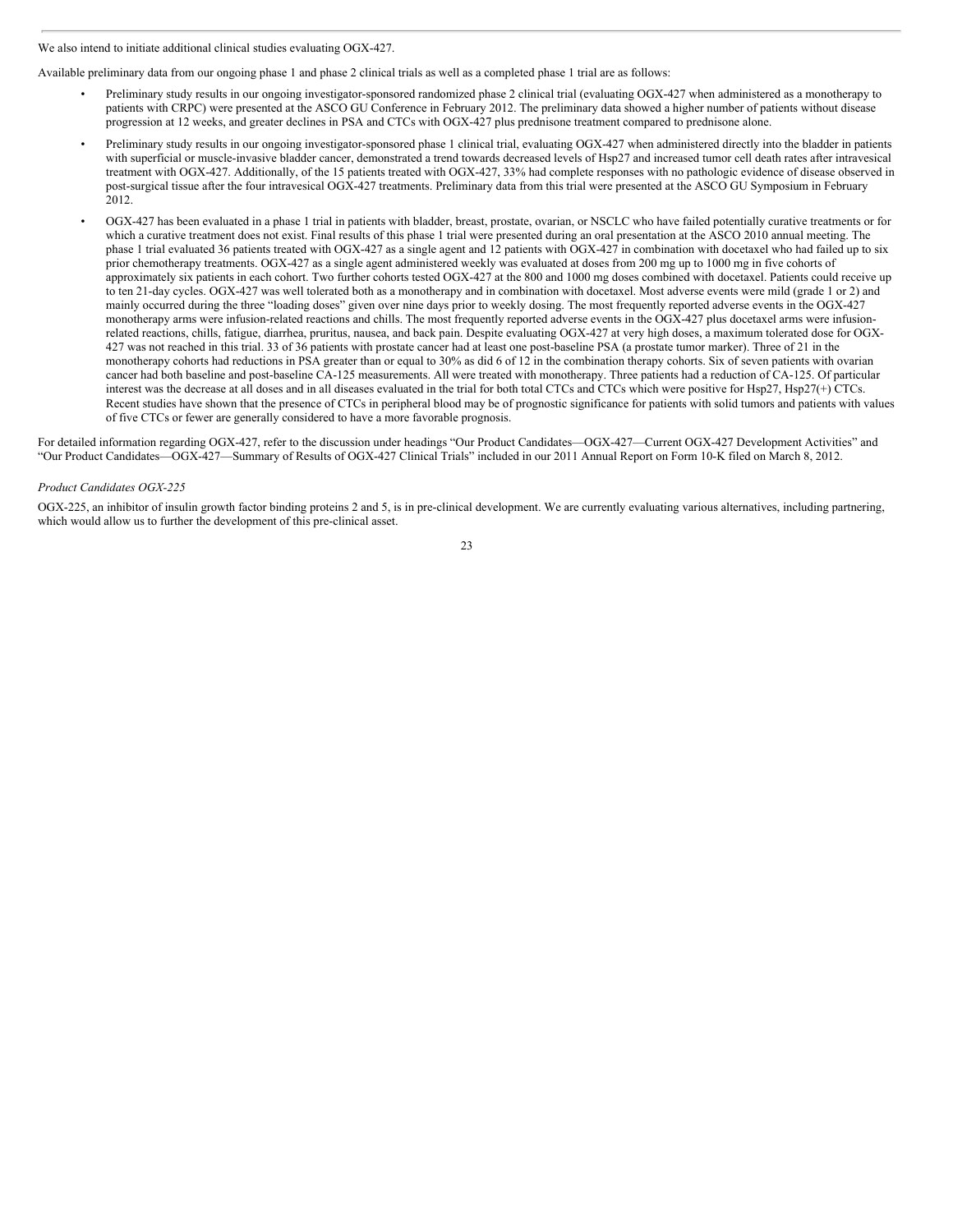## *Discontinued Program—CSP-9222*

CSP-9222 is the lead compound from a family of caspase activators. These novel, small molecules have been identified as activators of programmed cell death in pre-clinical models. During the first quarter of 2012, we decided to cease our previously disclosed efforts to develop directly, or through out-license, product candidate CSP-9222, and we do not plan on pursuing any further development efforts for CSP-9222 in the future. On March 30, 2012 we exercised our option to terminate our in-licensing agreement with Bayer HealthCare LLC for the development of this product candidate. As a result, effective 60 days from receipt of the notice of termination by Bayer, we no longer have any further obligations associated with CSP-9222.

#### **Collaboration Revenue**

We recorded \$1.3 million of collaboration revenue in connection with our Collaboration Agreement with Teva in the three months ended March 31, 2012, as compared to \$1.2 million in the three months ended March 31, 2011. At March 31, 2012, an aggregate of \$17.3 million of the upfront collaboration payment was included in the balance sheet line items Current Deferred Collaboration Revenue, which we are recognizing as we incur direct and indirect development costs under the Collaboration Agreement. As the direct and indirect costs associated with the Clinical Development plan are incurred and the associated revenue is recognized, the Current Deferred Collaboration Revenue balance is reduced. Management currently expects that all remaining Current Deferred Collaboration Revenue will be recognized as Collaboration Revenue by the fourth quarter of 2012. Further, we are eligible to receive payments of up to \$370 million upon the achievement of developmental and commercial milestones set forth in the Collaboration Agreement. At present, we are unable to predict the timing or likelihood of such milestone payments, although we do not expect to receive any milestone payments from Teva in the year ending December 31, 2012. Moreover, Isis has disclosed in its Securities and Exchange Commission, or SEC, filings that it is entitled to receive 30% of the up to \$370 million in milestone payments we may receive from Teva as part of the Collaboration Agreement. We disagree with their assessment but believe there may be some lesser payment obligation. See Note 3 of Notes to Consolidated Financial Statements included elsewhere in this Quarterly Report on Form 10-Q for further details on our collaboration with Teva.

#### **Research and Development Expenses**

Research and development, or R&D, expenses consist primarily of costs for milestone payments to third parties, clinical trials, materials and supplies, facilities, personnel, including salaries and benefits, regulatory activities, pre-clinical studies, and allocations of other R&D-related costs. External R&D expenses include fees paid to universities, hospitals and other entities that conduct certain R&D activities and that manufacture our product candidates for use in our clinical trials, such as fees related to patient treatment costs, clinical trial site costs, clinical research organization costs and contract manufacturing fees incurred for pre-clinical, clinical, manufacturing and regulatory activities associated with preparing the compounds for submissions of NDAs or similar regulatory filings to the FDA, EMA or other regulatory agencies outside the United States and Europe.

Currently, we manage our clinical trials through independent medical investigators at their sites and at hospitals and expect this practice to continue. Through our clinical development programs, we are developing each of our product candidates in parallel for multiple disease indications. Due to the number of ongoing projects and our ability to utilize resources across several projects, we do not record or maintain information regarding the indirect operating costs incurred for our research and development programs on a program-specific basis. In addition, we believe that allocating costs on the basis of time incurred by our employees does not accurately reflect the actual costs of a project.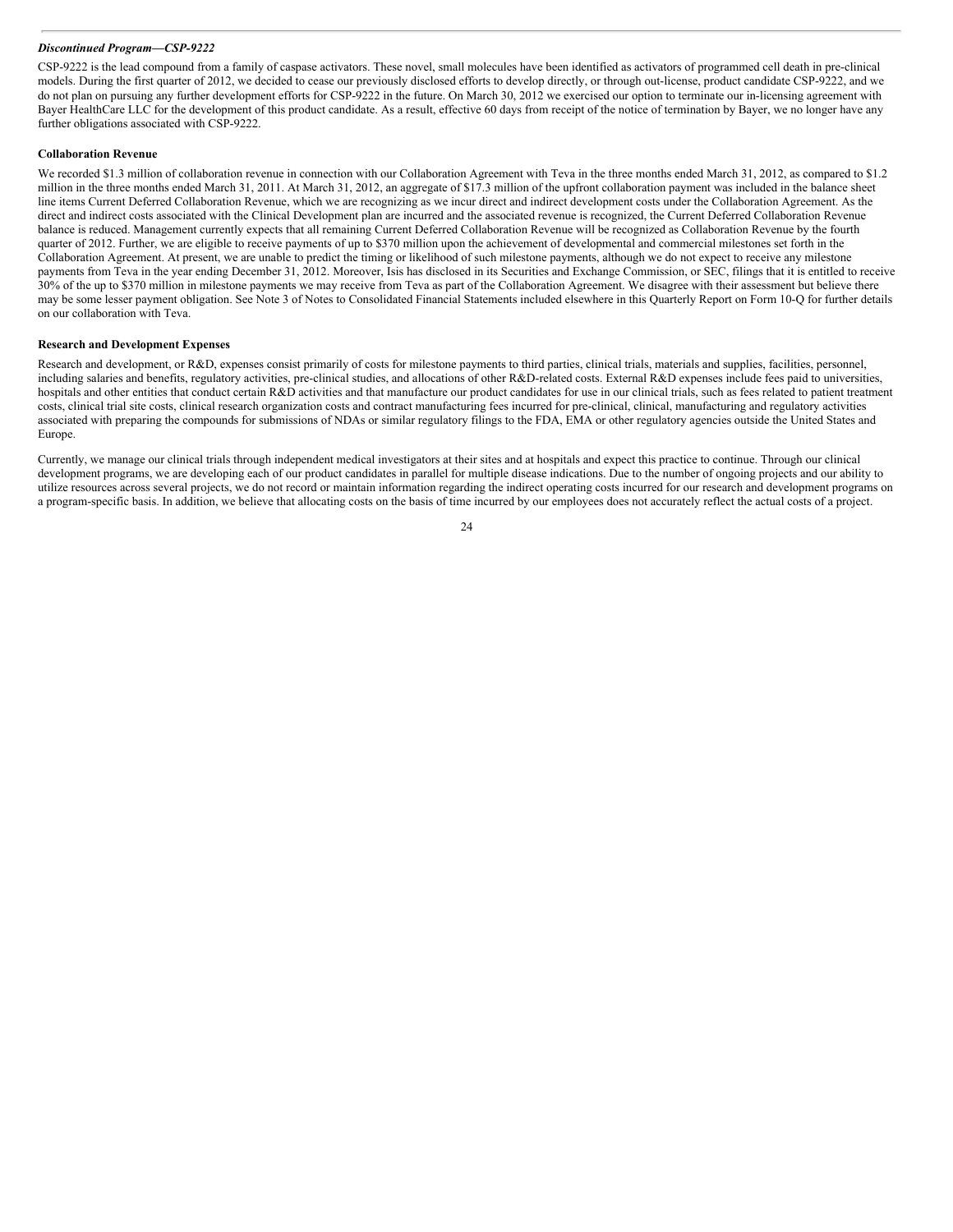Under the Collaboration Agreement with Teva, we are required to spend \$30 million towards development of custirsen, which will include our personnel costs for certain development activities. Teva will fund all other expenses incurred pursuant to the Clinical Development Plan. Costs that we have incurred which totaled \$3.5 million in 2009, \$4.9 million in 2010, \$3.3 million in 2011 and \$1.0 million in 2012, have been applied against our \$30 million funding commitment, resulting in a remaining funding commitment of \$17.3 million at March 31, 2012. We expect aggregate full-time equivalent reimbursement of between \$1.5 and \$2.5 million annually from 2012 to 2013, which will be applied against our funding commitment, or reimbursed to us from Teva on a cash basis. We currently expect that we will incur all remaining costs associated with the Clinical Development Plan by the fourth quarter of 2012.

Several of our clinical trials have been supported by grant funding that was received directly by the hospitals and/or clinical investigators conducting the clinical trials, thereby allowing us to complete these clinical trials at a lower cost to us.

Since our drug candidates are in the early stages of development, we cannot estimate completion dates for development activities or when we might receive material net cash inflows from our R&D projects, if ever.

Our projects or intended R&D activities may be subject to change from time to time as we evaluate our R&D priorities and available resources.

We expect our R&D expenses to increase in 2012 and into the future, likely significantly, as we further expand development of custirsen, OGX-427 and our other programs. Our programs or anticipated programs may be subject to change from time to time as we evaluate our R&D priorities and available resources.

#### **General and Administrative Expenses**

General and administrative, or G&A, expenses consist primarily of salaries and related costs for our personnel in executive, business development, human resources, external communications, finance and other administrative functions, as well as consulting costs, including market research and business consulting, and intellectual property. Other costs include professional fees for legal and auditing services, insurance and facility costs. We believe that G&A resources are sufficient to carry on existing development activities. We anticipate that G&A expenses will increase in the future as we continue to expand our operating activities.

#### **Restructuring Activities**

On August 21, 2008, Sonus completed a transaction, or "the Arrangement," with OncoGenex Technologies whereby Sonus acquired all of the outstanding preferred shares, common shares and convertible debentures of OncoGenex Technologies. Sonus then changed its name to OncoGenex Pharmaceuticals, Inc. Prior to the Arrangement, Sonus entered into a non-cancellable lease arrangement for office space located in Bothell, Washington, the square footage of which exceeds our current requirements. We are currently in the process of evaluating opportunities to exit or sublet portions of the leased space. We recorded an initial restructuring charge of \$2.1 million on August 21, 2008 as part of the purchase price allocation. The liability is computed as the present value of the difference between the remaining lease payments due less the estimate of net sublease income and expenses and has been accounted for in accordance with the then effective EITF No. 95-3, "Recognition of Liabilities in Connection with a Purchase Business Combination". This represents our best estimate of the liability. Subsequent changes in the liability due to accretion, or changes in estimates of sublease assumptions are recognized as adjustments to restructuring charges in future periods.

In June 2009, we revised our sublease income assumptions used to estimate the excess lease facility liability. These assumptions were subsequently revised again in December 2009 and September 2010. These changes in estimate resulted in increases in the value of the excess lease liability of \$494,000, \$3,457,000, and \$4,038,000 and a corresponding expense recorded in June 2009, December 2009, and September 2010, respectively, to reflect these changes in estimate. The estimated value of the liability remaining with respect to excess facilities was \$7,039,000 as of December 31, 2011. In the three months ended March 31, 2012, with respect to excess facilities, \$192,000 was amortized into income resulting in a remaining liability of \$6,847,000 at March 31, 2012.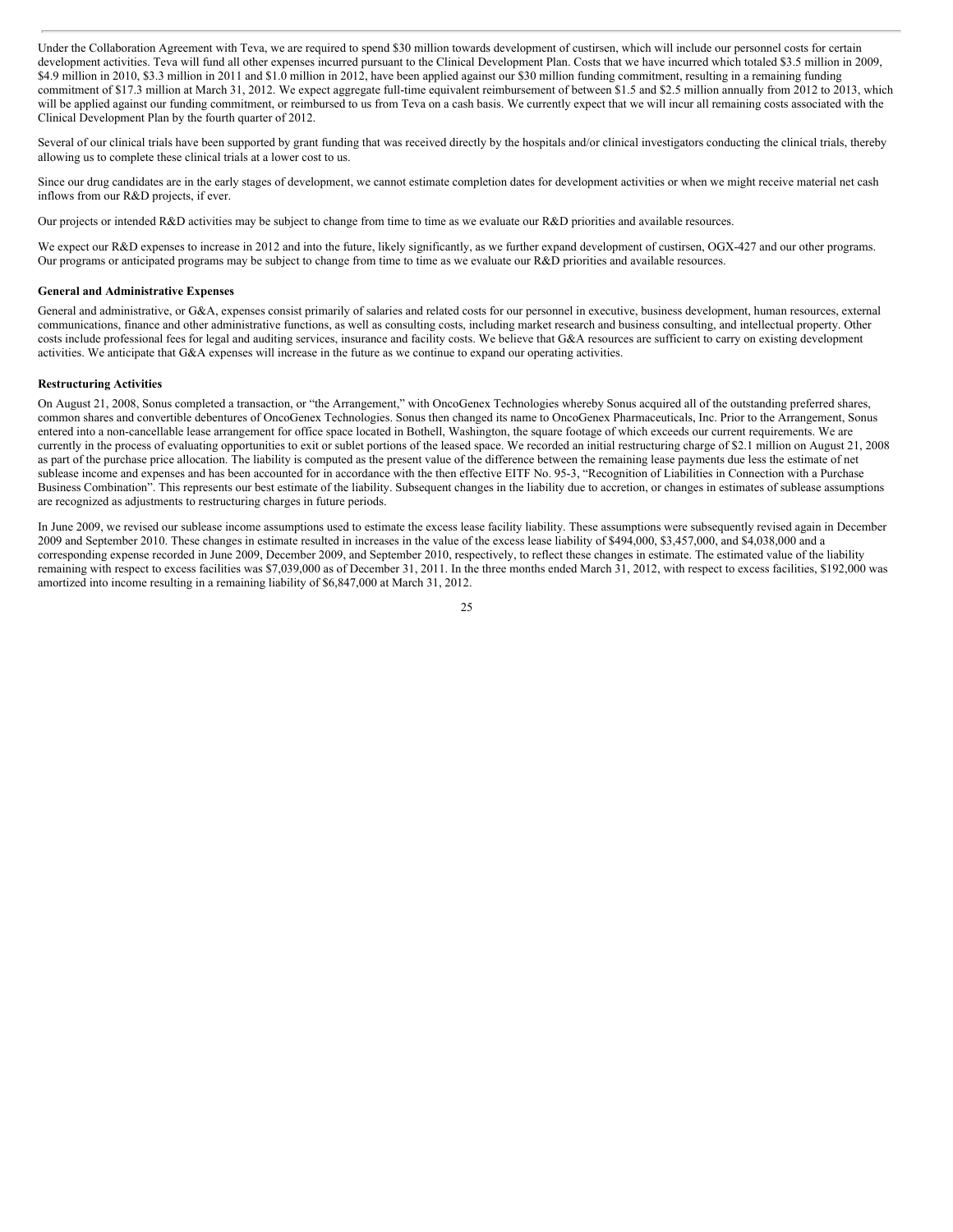#### **Results of Operations**

*Three Months Ended March 31, 2012 Compared to the Three Months Ended March 31, 2011*

#### *Revenue*

Revenue for the three months ended March 31, 2012 increased to \$1.3 million, from \$1.2 million for the three months ended March 31, 2011. The increase in 2012 as compared to 2011 was due to an increase in revenue earned through our strategic collaboration with Teva, as a result of the clinical development activities associated with the AFFINITY trial which we plan to initiate later this year. Collaboration revenue for the three months ended March 31, 2012 includes recognition of \$1.0 million from the \$30.0 million upfront payment, as well as \$0.3 million earned through collaborative research, which has been reimbursed to us on a cash basis. At March 31, 2012, \$17.3 million of the upfront payment received from Teva in December 2009 was included on our consolidated balance sheet as Deferred Collaboration Revenue, which we are recognizing as we perform our financial obligation under the Collaboration Agreement. We currently expect that we will incur all remaining costs associated with the Clinical Development Plan by the fourth quarter of 2012. See Note 3 of Notes to Consolidated Financial Statements included elsewhere in this Quarterly Report on Form 10-Q for further details on our collaboration with Teva.

#### *Research and Development Expenses*

Our research and development expenses for our clinical development programs as of the three months ended March 31, 2011 and 2012 are as follows (in thousands):

|                                         |         | Three months ended |  |
|-----------------------------------------|---------|--------------------|--|
|                                         |         | March 31.          |  |
|                                         | 2012    | 2011               |  |
| Clinical development programs:          |         |                    |  |
| Custirsen                               | \$ 889  | \$1.010            |  |
| $OGX-427$                               | \$2,123 | \$2,246            |  |
| Other research and development          | \$2,070 | \$1,597            |  |
| Total research and development expenses | \$5,082 | \$4,853            |  |

R&D expenses for the three months ended March 31, 2012 increased to \$5.1 million from \$4.9 million in the three months ended March 31, 2011. The increase in 2012 as compared to 2011 was due primarily to higher employee expenses; including stock-based compensation expenses, offset by lower costs associated with the development of OGX-427 and the custirsen phase 3 clinical trials. Certain costs for the custirsen phase 3 clinical trials are applied against the non-refundable upfront payments received from Teva in December 2009, while costs unassociated with the AFFINITY trial, such as manufacturing costs and compensation for work performed by our employees on the SYNERGY trial are reimbursable from Teva on a cash basis. We expect R&D expenses to increase as we further develop our proprietary product candidates.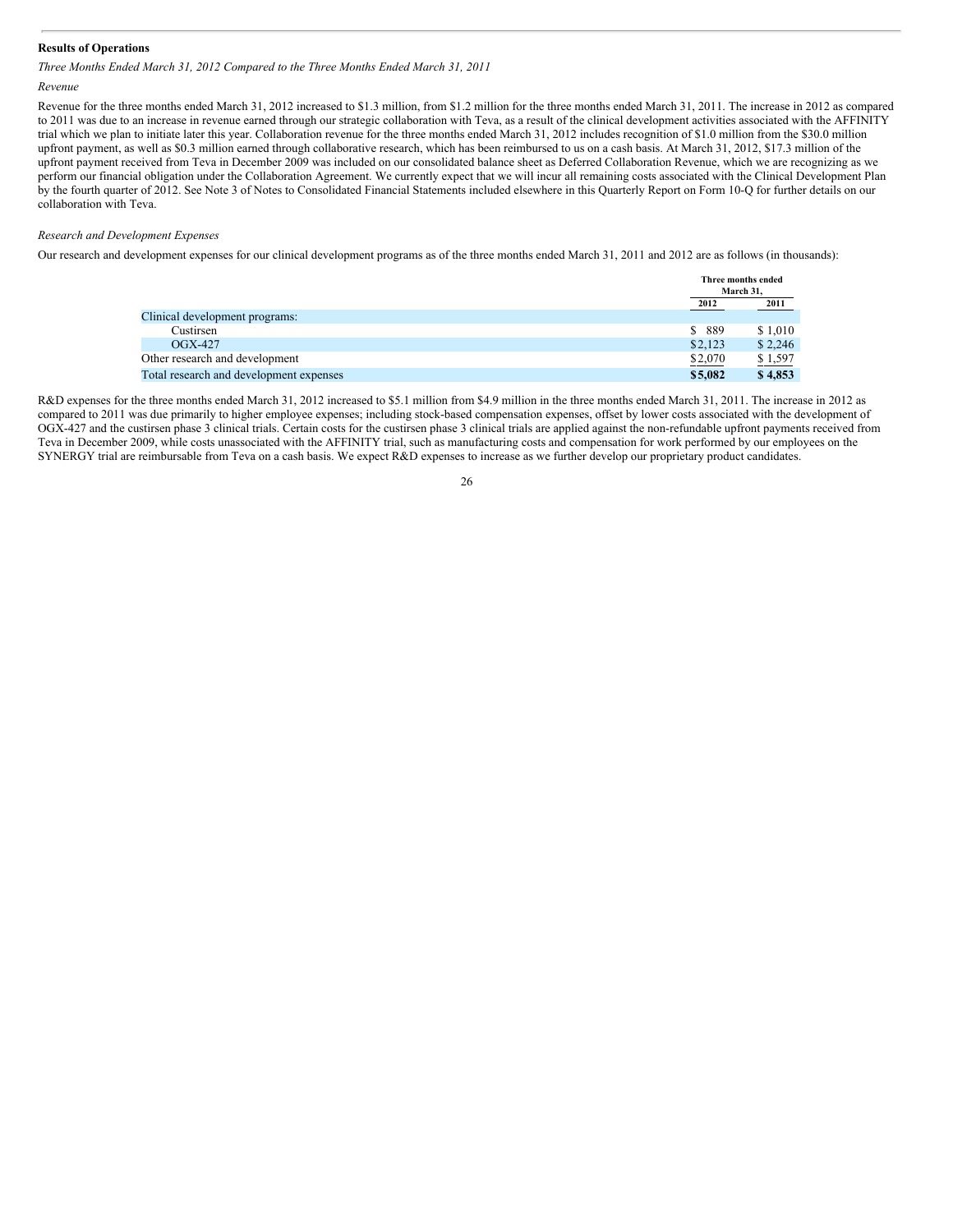#### *General and Administrative Expenses*

G&A expenses for the three months ended March 31, 2012 increased to \$1.7 million from \$1.6 million in the three months ended March 31, 2011 due to higher employee expenses, including stock-based compensation expenses incurred in the three months ended March 31, 2012 as compared to the same period in 2011.

#### *Interest Income / (Expense)*

Interest income for the three months ended March 31, 2012 decreased to \$50,000 from \$56,000 for the three months ended March 31, 2012 due to lower balances of interestbearing securities in the first quarter of 2012, prior to the receipt of funds resulting from the financing completed in March 2012, as compared to 2011.

#### *Other Income / (Expense)*

Other expense for the three months ended March 31, 2012 increased to \$23,000 in income from \$4,000 in expense for the three months ended March 31, 2011. The income in the three months ended March 31, 2012 relates to foreign exchange gains, while the expense in the three months ended March 31, 2011 relates to foreign exchange losses.

#### *Gain on Warrants*

We recorded a \$1.4 million loss on revaluation of the warrants at March 31, 2012 which is included on our consolidated statement of comprehensive loss (income) as gain (loss) on warrants. We revalue the warrants at each balance sheet date to fair value. If unexercised, the warrants will expire in October 2015. We recorded a \$2.1 million gain on revaluation of the warrants at March 31, 2011.

#### **Liquidity and Capital Resources**

We have incurred an accumulated deficit of \$87.6 million through March 31, 2012, and we expect to incur substantial and increasing additional losses in the future as we expand our R&D activities and other operations, as more fully described below. We have not generated any revenue from product sales to date, and we do not expect to generate product sales revenue for several years, if ever. In the three months ended March 31, 2012, we generated \$1.3 million in collaboration revenue from the Collaboration Agreement with Teva.

On March 21, 2012, the Company completed a public offering of 4,165,000 shares of its common stock at a purchase price of \$12.00 per share. Pursuant to an overallotment option exercised on March 27, 2012 by the underwriters in the offering, an additional offering of 624,750 shares of its common stock were issued at a price of \$12.00 per share. The total gross offering amount from the public offering and exercise of the overallotment option was approximately \$57.5 million. The total net proceeds to the Company from the public offering and exercise of the overallotment option, after deducting underwriting discounts and commissions and other offering expenses from the sale of the shares were approximately \$53.8 million.

All of our operations to date have been funded through the sale of our equity securities and payments received from Teva. As of March 31, 2012, our cash, cash equivalents, and short-term investments increased to \$111.3 million in the aggregate from \$64.9 million as of December 31, 2011.

As of March 31, 2012, we do not have any borrowing or credit facilities. Based on our current expectations, we believe our capital resources at March 31, 2012 will be sufficient to fund our currently planned operations into 2015. Our currently planned operations are set forth below under the heading "Operating Capital and Capital Expenditure Requirements."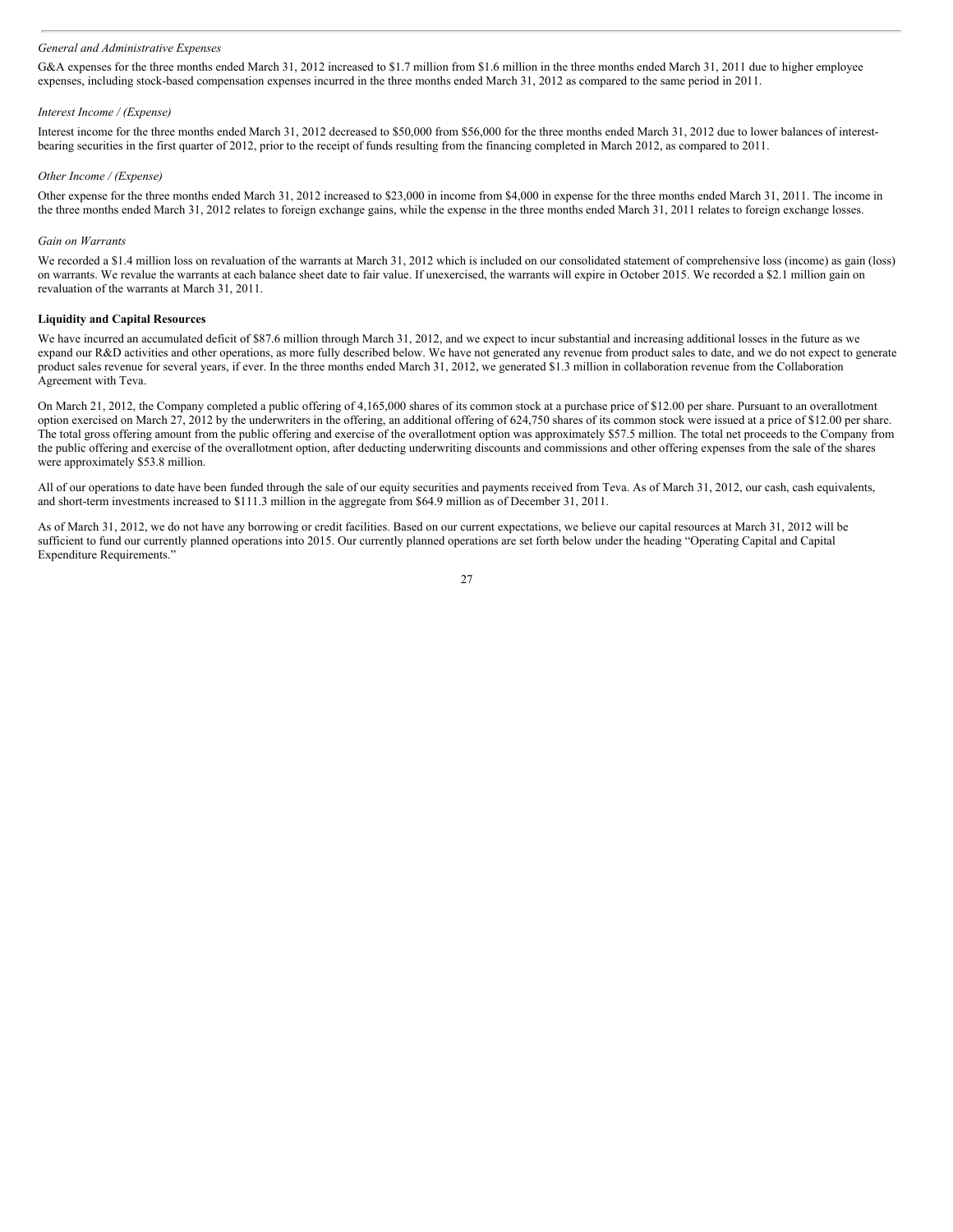#### **Cash Flows**

#### *Cash Used in Operations*

For the three months ended March 31, 2012, net cash used in operating activities increased to \$7.4 million, from \$4.0 million in cash used in operations in the three months ended March 31, 2011. The increase in cash used in operations is primarily attributable to higher employee expenses, OGX-427 clinical trial costs, and custirsen phase 3 clinical trial costs associated with the AFFINITY trial.

#### *Cash Provided by Financing Activities*

For the three months ended March 31, 2012, net cash provided by financing activities increased to \$53.8 million from \$0.1million in the three months ended March 31, 2011. Net cash provided by financing activities in the three months ended March 31, 2012 was primarily attributable to the net proceeds we received from the public offering of our common stock that closed in March 2012. All net cash provided by financing activities in the three months ended March 31, 2011 was the result of proceeds from the issuance of common shares on stock option exercises.

## *Cash Used/Provided by Investing Activities*

Net cash used in investing activities for the three months ended March 31, 2012 was \$18.1 million compared with \$12.6 million in cash used in investment activities the three months ended March 31, 2011. Net cash used in investing activities in the three months ended March 31, 2012 was due to transactions involving marketable securities in the normal course of business and partially attributable to recent proceeds from financing. Net cash used in investing activities in the three months ended March 31, 2011 was due to transactions involving marketable securities in the normal course of business.

## **Operating Capital and Capital Expenditure Requirements**

We also believe that our cash, cash equivalents, short-term investments and receivables from Teva will be sufficient to fund our currently planned operations into 2015 including:

- completing the SYNERGY trial, a phase 3 clinical trial that is evaluating a survival benefit for custirsen in combination with docetaxel as first-line chemotherapy in approximately 1,000 patients with CRPC, which is expected to complete patient accrual in the second half of 2012;
- initiating and enrolling patients in the AFFINITY trial, a phase 3 clinical trial that is evaluating a survival benefit for custirsen in combination with cabazitaxel as second-line chemotherapy, which is expected to be initiated in 2012;
- initiating and enrolling patients in a phase 3 clinical trial that is evaluating a survival benefit for custirsen in patients with advanced, unresectable NSCLC, which is expected to be initiated in 2012;
- completing an investigator-sponsored phase 2 clinical trial evaluating OGX-427 treatment in combination with prednisone in patients with prostate cancer who have not received chemotherapy;
- completing an investigator-sponsored phase 1 clinical trial evaluating OGX-427 when administered directly into the bladder in patients with superficial or muscleinvasive bladder cancer, which was initiated in August 2009;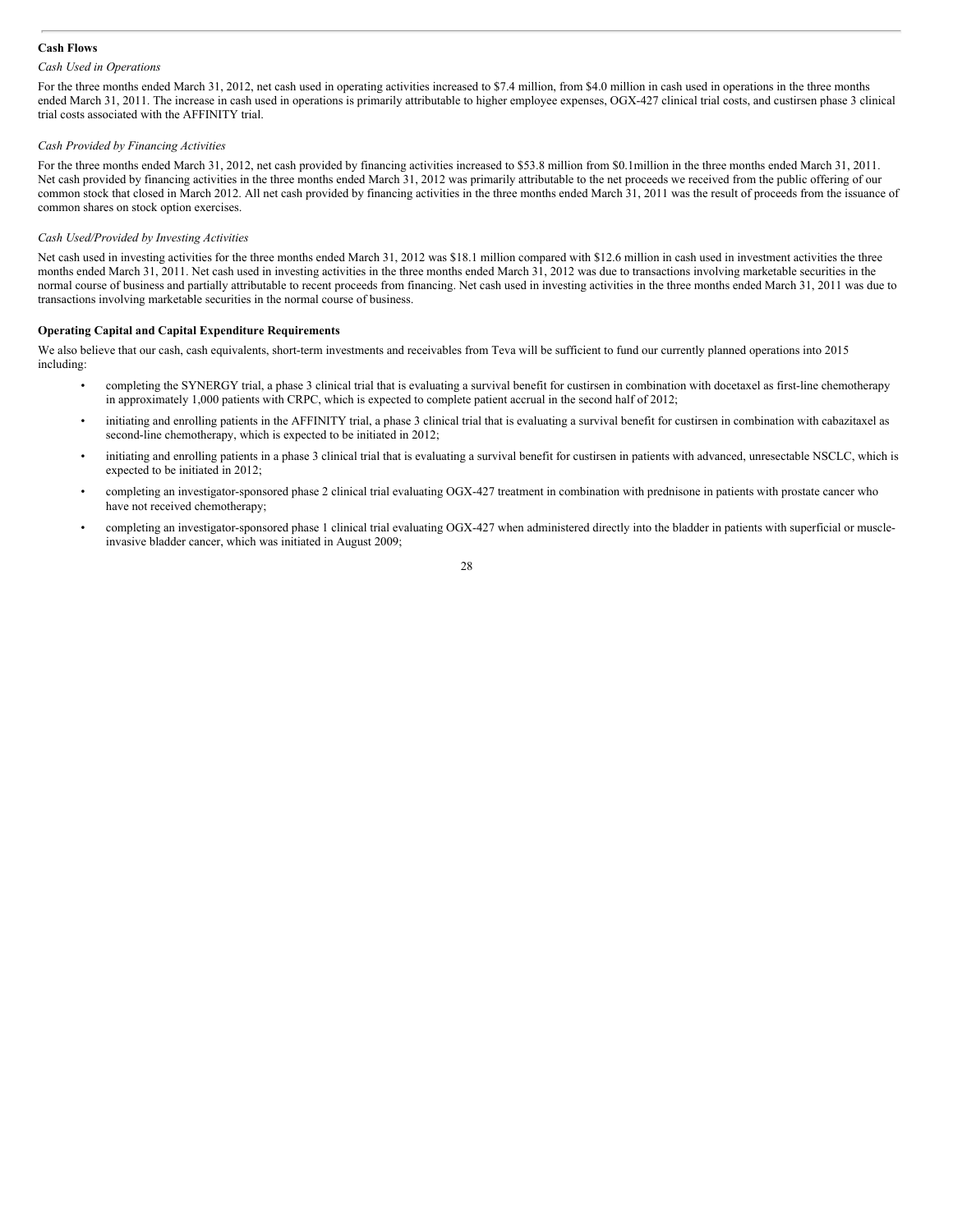- completing enrollment in a phase 2 clinical trial evaluating OGX-427 in combination with standard first-line chemotherapy in approximately 180 patients with metastatic bladder cancer;
- initiating and enrolling a phase 2 clinical trial evaluating OGX-427 treatment in combination with abiraterone acetate in patients with prostate cancer; and
- initiating additional clinical trials evaluating OGX-427.

As of March 31, 2012, we have a remaining commitment to fund \$17.3 million towards the three phase 3 trials of custirsen, while Teva is required to fund all additional expenses under the clinical development plan. While we currently have sufficient operating capital to fund our currently planned operations through the release of final data from the SYNERGY trial, the final results from the AFFINITY and NSCLC phase 3 trials may be released at a date that is beyond the period for which we currently project we have available cash resources. In addition, if we were to conduct development activities with respect to our other product candidates beyond those development activities mentioned in the list above, including with respect to OGX-225, we would require additional funding to support such operations. If we need to extend our cash availability, or to conduct any such currently unplanned development activities, we would seek such necessary funding through the licensing or sale of certain of our product candidates, by executing a partnership or collaboration agreement, or through private or public offerings of our equity or debt.

Our future capital requirements will depend on many factors, including:

- timing, costs and results of clinical trials, pre-clinical development and regulatory approvals;
- success of custirsen and achieving milestones and royalties;
- maintaining our relationship with Teva and Teva's ongoing level of focus and efforts to develop custirsen;
- timing, costs and results of drug discovery and R&D;
- entering into new collaborative or product license agreements for products in our pipeline;
- our ability to obtain additional funding through a partnership or collaboration agreement with a third party or licenses of certain of our product candidates, or through private or public offerings of our equity or debt; and
- costs related to obtaining, defending and enforcing patents.

#### **Off-Balance Sheet Arrangements**

We do not have any off-balance sheet financing arrangements at March 31, 2012.

## **Inflation**

We do not believe that inflation has had a material impact on our business and operating results during the periods presented.

#### **Contingencies and Commitments**

We previously disclosed certain contractual obligations and contingencies and commitments relevant to us within the financial statements and Management Discussion and Analysis of Financial Condition and Results of Operations in our Annual Report on Form 10-K for the year ended December 31, 2011, as filed with the SEC on March 8, 2012. There have been no material changes to our "Contractual Obligations" table in Part II, Item 7, "Management's Discussion and Analysis of Financial Condition and Results of Operations" of our 2011 Form 10-K. For more information regarding our current contingencies and commitments, see note 7 to the financial statements included above.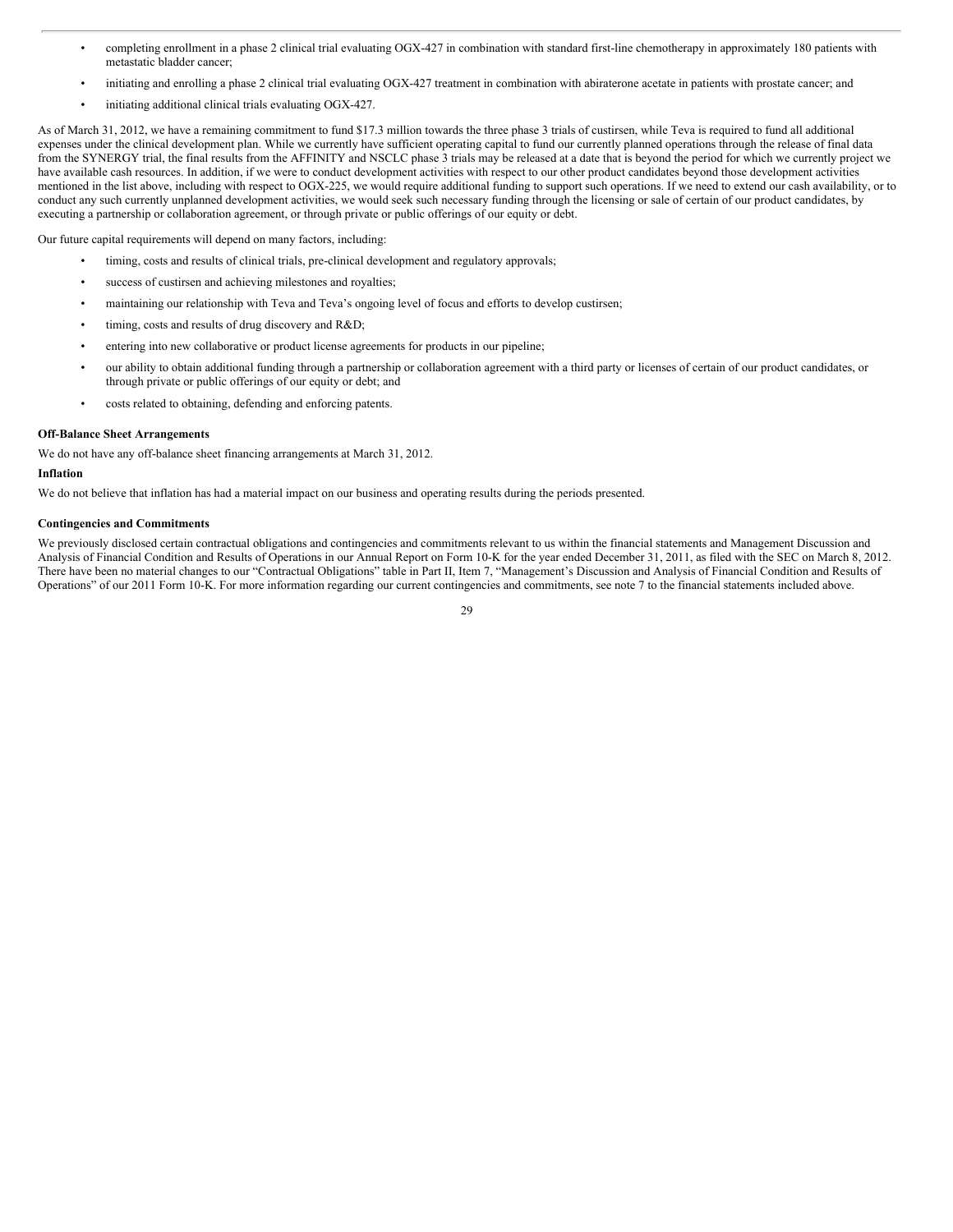## **Material Changes in Financial Condition**

|                      | March 31,<br>2012 | December 31,<br>2011 |
|----------------------|-------------------|----------------------|
| (In thousands)       |                   |                      |
| Total assets         | 115,221           | 68,015               |
| Total liabilities    | 37,094            | 37,125               |
| Shareholders' equity | 78,127            | 30,890               |

The increase in assets from December 31, 2011 primarily to increased cash, cash equivalents and marketable securities resulting from the financing completed in March 2012. The decrease in liabilities from December 31, 2011 relates predominantly to the amortization of restructuring-related liabilities, and the recognition of deferred collaboration revenue.

#### **Critical Accounting Policies and Estimates**

The preparation of financial statements in accordance with GAAP requires management to make estimates and assumptions that affect reported amounts and related disclosures. We have discussed those estimates that we believe are critical and require the use of complex judgment in their application in our 2010 Form 10-K filed with the SEC on March 8, 2012. Since the date of our 2011 Form 10-K, there have been no material changes to our critical accounting policies or the methodologies or assumptions we apply under them.

#### **New Accounting Standards**

See Note 2, "Accounting Policies," of the consolidated financial statements for information related to the adoption of new accounting standards in 2012, none of which had a material impact on our financial statements, and the future adoption of recently issued accounting standards, which we do not expect to have a material impact on our financial statements.

#### <span id="page-29-0"></span>**Item 3. Quantitative and Qualitative Disclosures About Market Risk**

#### **Interest Rate Risk**

Interest rate risk is the risk that the fair values and future cash flows of financial instruments will fluctuate because of the changes in market interest rates. We invest our cash in a variety of financial instruments, primarily in short-term bank deposits, money market funds, and domestic and foreign commercial paper and government securities. These investments are denominated in U.S. dollars, and we monitor our exposure to interest rate changes is monitored. We have very limited interest rate risk due to the few assets or liabilities subject to fluctuations in interest rates. Our investment portfolio includes only marketable securities with active secondary or resale markets to help ensure portfolio liquidity. Due to the nature of our highly liquid marketable securities, a change in interest rates would not materially change the fair market value. We have estimated the effect on our portfolio of a hypothetical increase in interest rates by one percent to be a reduction of \$60,000 in the fair value of our investments as of March 31, 2012.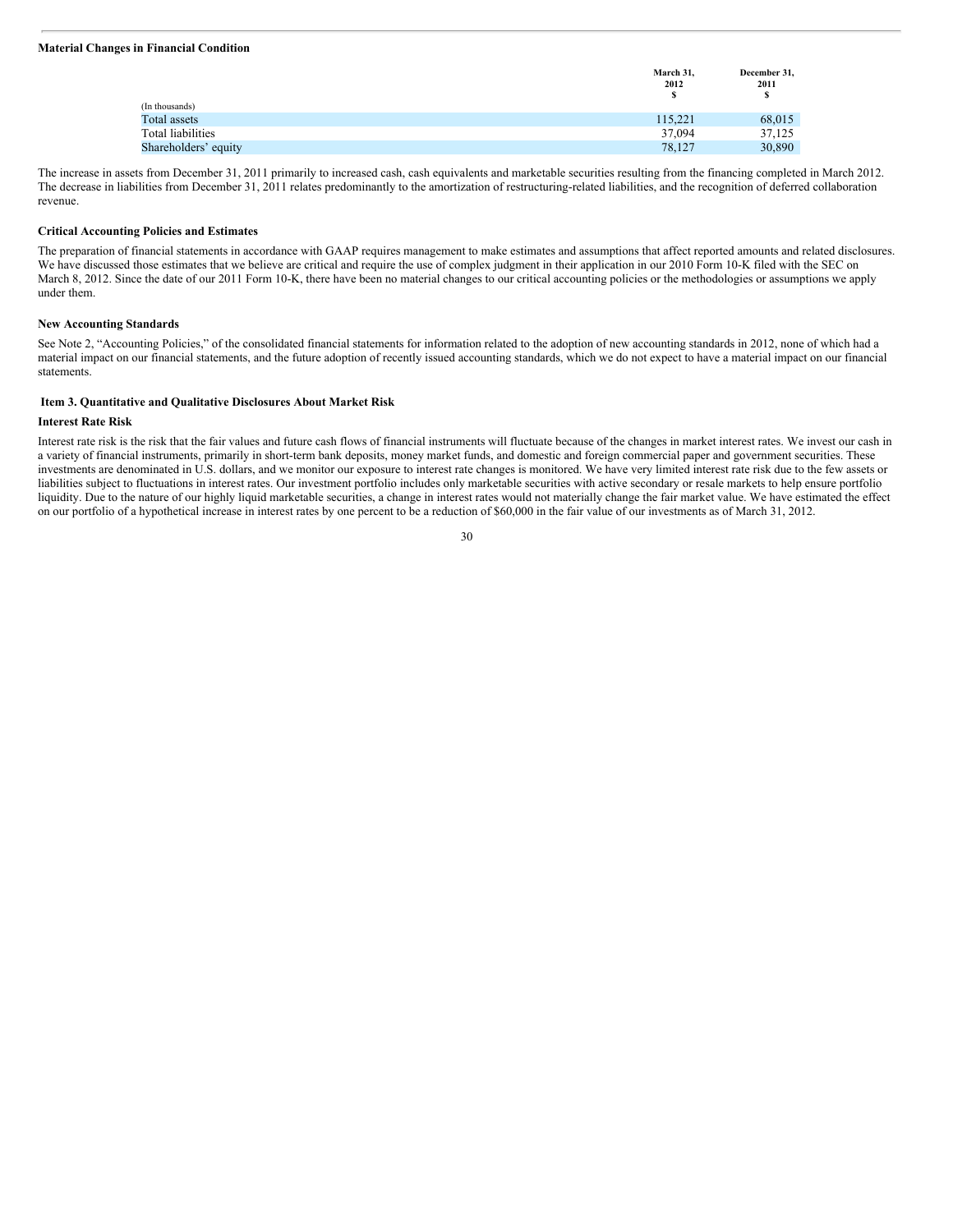#### **Foreign Currency Exchange Risk**

We are exposed to risks associated with foreign currency transactions on certain contracts and payroll expenses related to our Canadian subsidiary, OncoGenex Technologies, denominated in Canadian dollars and we have not hedged these amounts. As our unhedged foreign currency transactions fluctuate, our earnings might be negatively affected. Accordingly, changes in the value of the U.S. dollar relative to the Canadian dollar might have an adverse effect on our reported results of operations and financial condition, and fluctuations in exchange rates might harm our reported results and accounts from period to period. We have estimated the effect on our reported results of operations of a hypothetical increase of 10 percent in the exchange rate of the Canadian dollar against the U.S. dollar to be \$100,000 for the quarterly period ended March 31, 2012.

#### <span id="page-30-0"></span>**Item 4. Controls and Procedures**

## **Evaluation of Disclosure Controls and Procedures**

We maintain disclosure controls and procedures that are designed to ensure that material information required to be disclosed in our periodic reports filed or submitted under the Securities Exchange Act of 1934, as amended, or the Exchange Act, is recorded, processed, summarized and reported within the time periods specified in the SEC's rules and forms. Our disclosure controls and procedures are also designed to ensure that information required to be disclosed in the reports we file or submit under the Exchange Act are accumulated and communicated to our management, including our principal executive officer and principal financial officer as appropriate, to allow timely decisions regarding required disclosure.

During the quarter ended March 31, 2012, we carried out an evaluation, under the supervision and with the participation of our management, including the principal executive officer and the principal financial officer, of the effectiveness of the design and operation of our disclosure controls and procedures, as defined in Rules 13a-15(e) and 15d-15(e) under the Exchange Act. Based upon that evaluation, our principal executive officer and principal financial officer concluded that our disclosure controls and procedures were effective, as of the end of the period covered by this report.

#### **Changes in Internal Control Over Financial Reporting**

We have not made any changes to our internal control over financial reporting (as defined in Rule 13a-15(f) and 15d-15(f) under the Exchange Act) during the quarter ended March 31, 2012 that have materially affected, or are reasonably likely to materially affect, our internal control over financial reporting.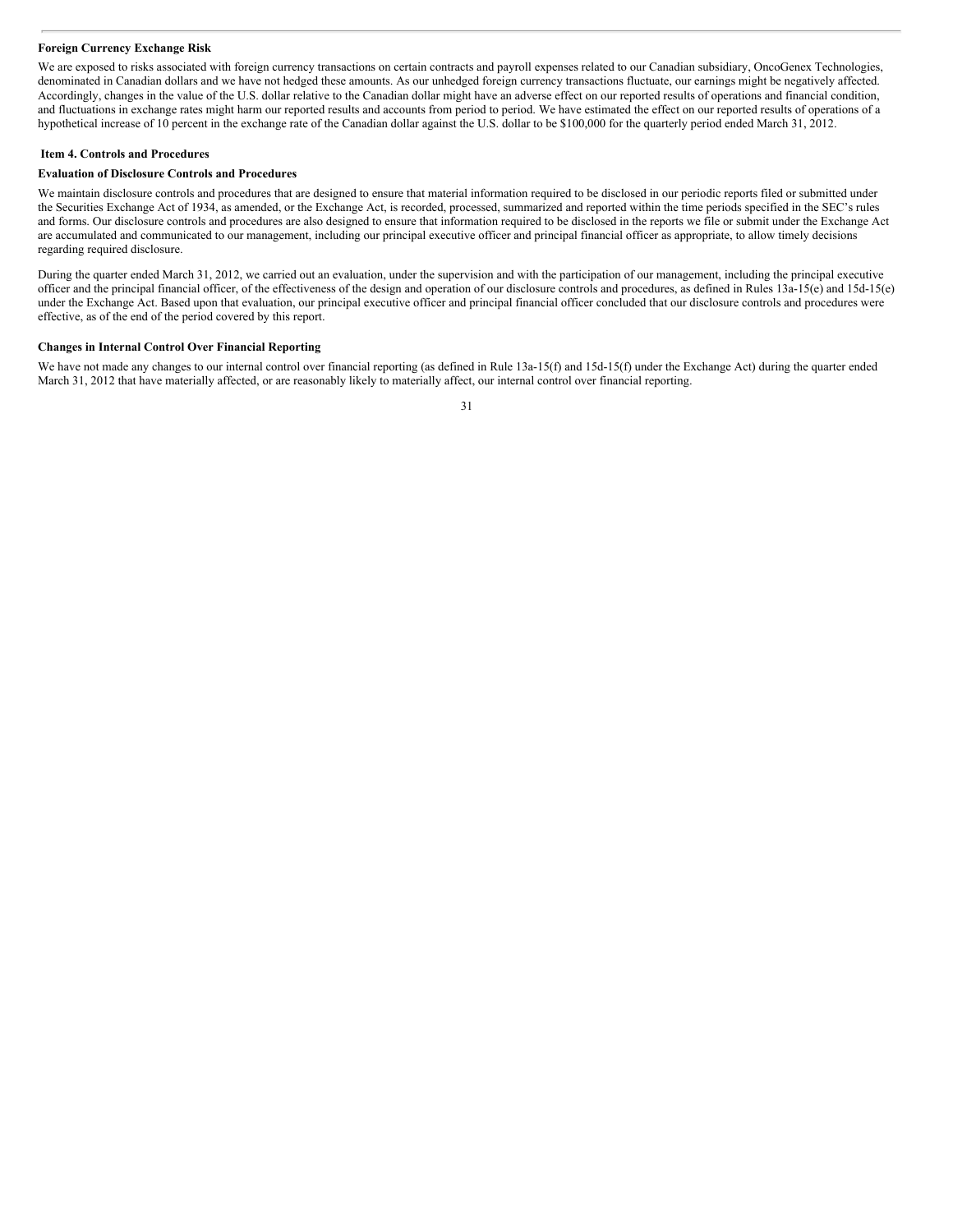#### <span id="page-31-0"></span>**PART II. OTHER INFORMATION**

#### <span id="page-31-1"></span>**Item 1A. Risk Factors**

#### **Risks Related to Our Business**

Investing in our common stock involves a high degree of risk. You should consider carefully the risks and uncertainties described below, together with all of the other information contained in this Quarterly Report on Form 10-Q, before deciding to invest in our common stock. If any of the following risks materialize, our business, financial condition, results of operation and future prospects will likely be materially and adversely affected. In that event, the market price of our common stock could decline and you *could lose all or part of your investment.*

#### **Risks Related to Our Business**

#### We have a limited operating history, have incurred losses since inception and anticipate that we will continue to incur losses for the foreseeable future. We have never had *any products available for commercial sale and we may never achieve or sustain profitability.*

We are a clinical-stage biopharmaceutical company with a limited operating history. We are not profitable and have incurred losses in each year since our inception. We have never had any products available for commercial sale and we have not generated any revenue from product sales nor do we anticipate that we will generate revenue from product sales in the foreseeable future. Our only revenue to date has been collaboration revenue under our Collaboration Agreement with Teva. We have not yet submitted any products for approval by regulatory authorities and we continue to incur research and development and general and administrative expenses related to our operations. We expect to continue to incur losses for the foreseeable future, and we expect these losses to increase as we continue our research activities and conduct development of, and seek regulatory approvals for, our product candidates, and prepare for and begin to commercialize any approved products. If our product candidates fail in clinical trials or do not gain regulatory approval, or if our product candidates do not achieve market acceptance, we may never become profitable. Even if we achieve profitability in the future, we may not be able to sustain profitability in subsequent periods.

#### Our clinical trials may be suspended or terminated at any time, including by the FDA, other regulatory authorities, the Institutional Review Board overseeing the clinical trial at issue, by a clinical trial site or investigator, by Teva in the case of custirsen, or by us. Any failure or significant delay in completing clinical trials for our product *candidates could materially harm our financial results and the commercial prospects for our product candidates.*

We do not know whether any of our currently planned clinical trials for custirsen or OGX-427 will proceed or be completed on schedule, if at all, or, with respect to our other product candidates, whether we will be able to initiate any future pre-clinical studies or clinical trials, as applicable, beyond those currently planned. The completion or commencement of future pre-clinical studies or clinical trials could be substantially delayed or prevented by several factors, including:

- limited number of, and competition for, suitable patients with the particular types of cancer required for enrollment in our clinical trials;
- limited number of, and competition for, suitable sites to conduct clinical trials;
- decrease in Teva's level of focus and efforts to develop custirsen;
- introduction of new product candidates to the market in therapeutic areas similar to those that we are developing for our product candidates;
- concurrent evaluation of new investigational product candidates in therapeutic areas similar to those that we are developing for our product candidates;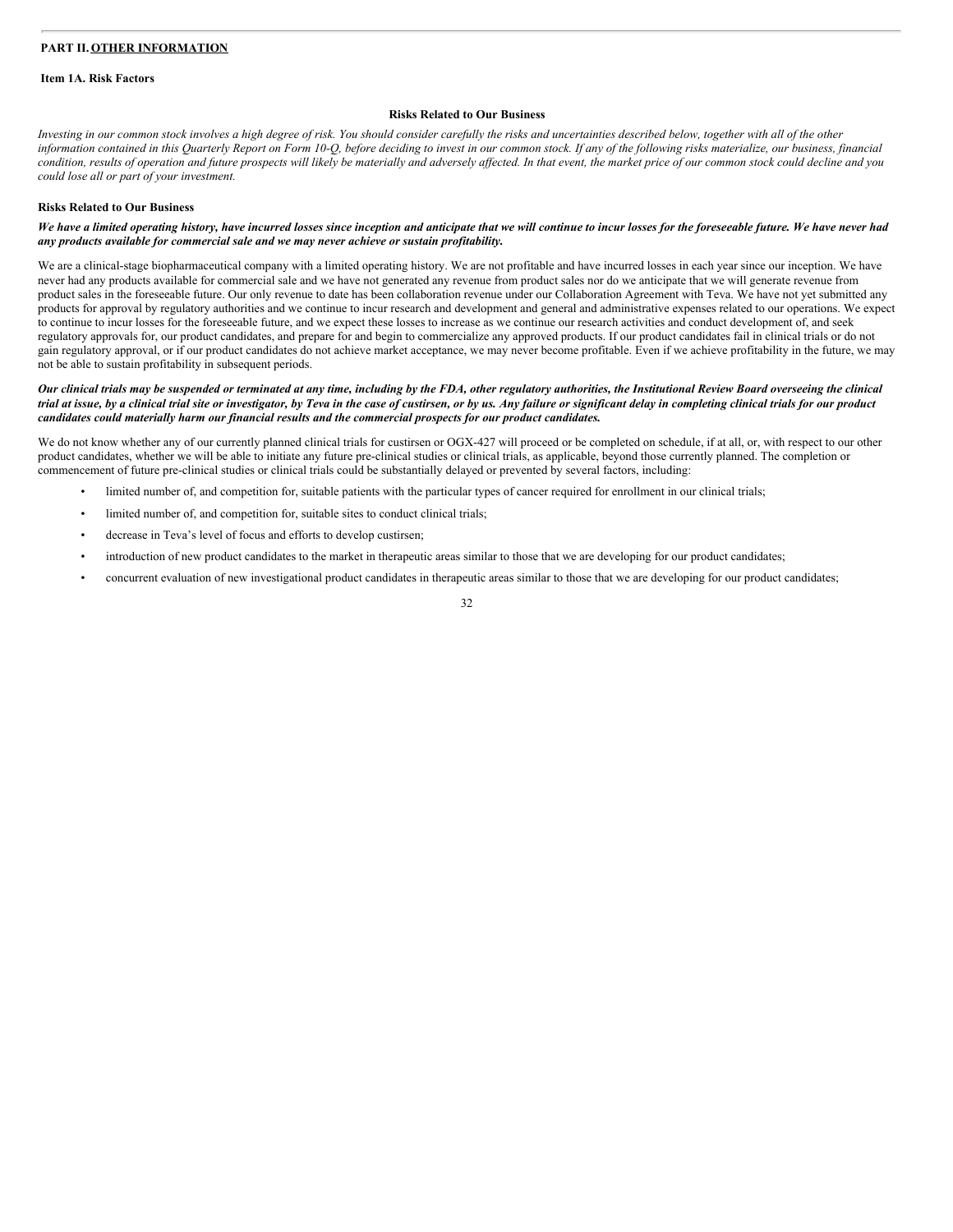- delay or failure to obtain the FDA's or non-U.S. regulatory agencies' approval or agreement to commence a clinical trial, including our phase 3 or registration clinical trials or amendment of those trials under a special protocol assessment;
- delay or failure to obtain required future additional funding, when needed, through private or public offerings of our equity securities, debt financings, or the execution of a licensing, partnership or collaboration agreement with a third party for any of our product candidates;
- delay or failure to obtain sufficient manufacturing supply of custirsen or OGX-427;
- delay or failure to obtain sufficient supplies of any of our product candidate for our clinical trials;
- delay or failure to reach agreement on acceptable clinical trial agreement terms or clinical trial protocols with prospective sites or investigators;
- delay or failure to obtain the approval of the Institutional Review Board to conduct a clinical trial at a prospective site; and
- our decision to alter the development strategy for one or more clinical or pre-clinical products.
- The completion of our clinical trials currently in progress could also be substantially delayed or prevented by several factors, including:
	- slower than expected rates of patient recruitment and enrollment;
	- failure of patients to complete the clinical trial;
	- unforeseen safety issues;
	- lack of efficacy evidenced during clinical trials;
	- termination of our clinical trials by one or more clinical trial sites, investigators, IRB's, data safety monitoring boards, or FDA;
	- inability or unwillingness of patients or medical investigators to follow clinical trial protocols;
	- inability to monitor patients adequately during or after treatment;
	- introduction of competitive products that may impede our ability to retain patients in clinical trials;
	- delay or failure to obtain sufficient manufacturing supply of custirsen or OGX-427; and
	- delay or failure to obtain future additional funding through private or public offerings of our equity securities, debt financings, or the execution of a licensing, partnership or collaboration agreement with a third party for any of our product candidates in the event of material unforeseen costs relating to our clinical trials currently in progress.

#### We depend on our collaborative relationship with Teva to further develop and commercialize custirsen, and if our relationship is not successful or is terminated, we may not be able to effectively develop and/or commercialize custirsen, which would have a material adverse effect on our business.

We depend on Teva to collaborate with us to develop and globally commercialize custirsen. Furthermore, under the Collaboration Agreement, we and Teva must agree on any changes to the Clinical Development Plan for custirsen. As a result of our dependence on Teva, the eventual success or commercial viability of custirsen is largely beyond our control. The financial returns to us, if any, under the Collaboration Agreement depend in large part on the achievement of development and commercialization milestones, plus a share of any revenue from sales. Therefore, our success, and any associated financial returns to us and our investors, will depend in large part on Teva's performance under the Collaboration Agreement. We are subject to a number of additional specific risks associated with our dependence on our collaborative relationship with Teva, including:

- adverse decisions by Teva or the Joint Steering Committee regarding the development and commercialization of custirsen;
- possible disagreements as to the timing, nature and extent of our development plans, including clinical trials or regulatory approval strategy;
- loss of significant rights if we fail to meet our obligations under the Collaboration Agreement;
- our limited control over clinical trials of custirsen;
- changes in key management personnel at Teva, including in members of the Joint Steering Committee; and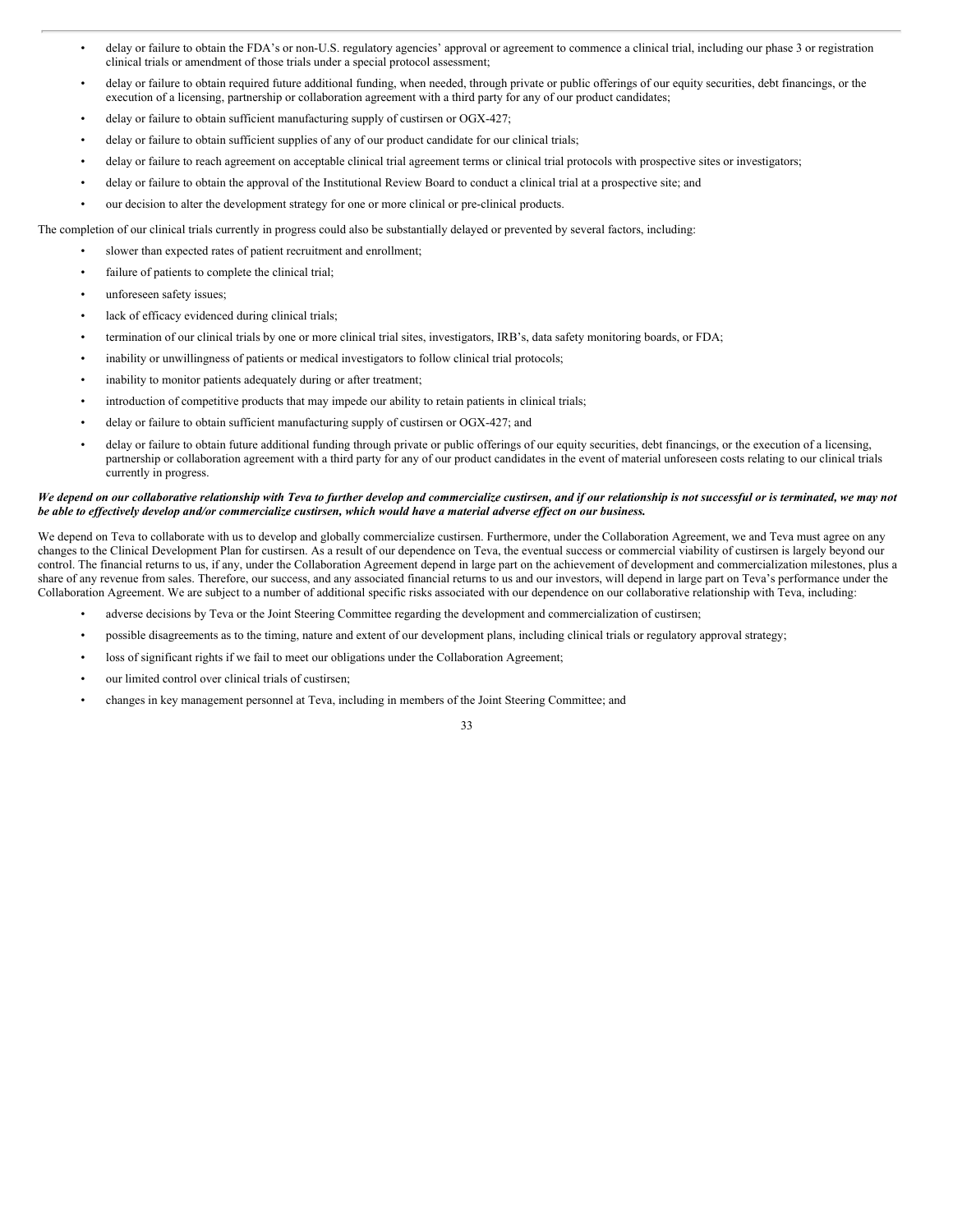• possible disagreements with Teva regarding the Collaboration Agreement, sharing of costs for clinical trials or ownership of proprietary rights.

If we and Teva are unable to reach an agreement under the Clinical Development Plan, or if either we or Teva fail to perform our respective obligations or effectively manage our relationship, any clinical trial, regulatory approval or development progress could be significantly delayed or halted, could result in costly or time-consuming litigation or arbitration and could have a material adverse effect on our business.

Decisions by Teva to either reduce or eliminate its participation in the oncology field, to emphasize other competitive agents currently in its portfolio, or to add additional competitive agents to its portfolio could result in a decision to terminate the Collaboration Agreement, in which event, among other things, we may be responsible for paying any remaining costs of all three phase 3 clinical trials. Any such termination could adversely affect the timing and extent of our development and commercialization activities, which could cause significant delays and funding shortfalls for those activities and seriously harm our business.

#### We are highly dependent on the success of our lead product candidate, custirsen, and we cannot give any assurance that custirsen, or any of our other product candidates, *will receive regulatory approval or will be successfully commercialized.*

Custirsen has been evaluated in five phase 2 clinical trials, the results of which were previously disclosed. If competitive products developed by third parties show significant benefit in the cancer indications in which we are developing our product candidates, any planned supportive or primary registration trials may be delayed, altered or not initiated and custirsen may never receive regulatory approval. In order to market custirsen, we and Teva must, among other things, conduct additional clinical trials, including phase 3 or registration clinical trials, to demonstrate safety and efficacy. We have one ongoing registration trial with custirsen in patients with CRPC. In the second half of 2012, we plan to initiate an additional registration trial in patients with NSCLC and a second trial, referred to as the AFFINITY trial, in combination with cabazitaxel as second-line chemotherapy in patients with CRPC. OGX-427 has been evaluated in humans, although we have very limited safety data and have not yet established efficacy in humans. Additional clinical trials will be required for OGX-427 to establish the safety and efficacy of this product candidate. OGX-225 has not been tested in humans. Our pre-clinical testing of these product candidates may not be successful and we may not be able to clinically evaluate them. Our clinical development programs for our product candidates may not receive regulatory approval either if such product candidates fail to demonstrate that they are safe and effective in clinical trials and consequently fail to obtain necessary approvals from the FDA, or similar non-U.S. regulatory agencies, or if we have inadequate financial or other resources to advance these product candidates through the clinical trial process. Any failure to obtain regulatory approval of custirsen or our other product candidates could have a material and adverse effect on our business.

#### *Clinical trials may not demonstrate a clinical benefit of our product candidates.*

Positive results from pre-clinical studies and early clinical trials, including those results from the custirsen or OGX -427 clinical trials conducted to date, should not be relied on as evidence that later-stage or large-scale clinical trials will succeed. We will be required to demonstrate with substantial evidence through well-controlled clinical trials that our product candidates are safe and effective for use in a diverse population before we can seek regulatory approvals for their commercial sale. Success in early clinical trials does not mean that future clinical trials will be successful because product candidates in later-stage clinical trials may fail to demonstrate sufficient safety and efficacy to the satisfaction of the FDA and other non-U.S. regulatory authorities despite having progressed through initial clinical trials. Further, preliminary results from our clinical trials may not be confirmed in final data, or may change materially.

Even after the completion of our planned phase 3 clinical trials, the FDA or other non-U.S. regulatory authorities may disagree with our clinical trial design and our interpretation of data, and may require us to conduct additional clinical trials to demonstrate the efficacy of our product candidates.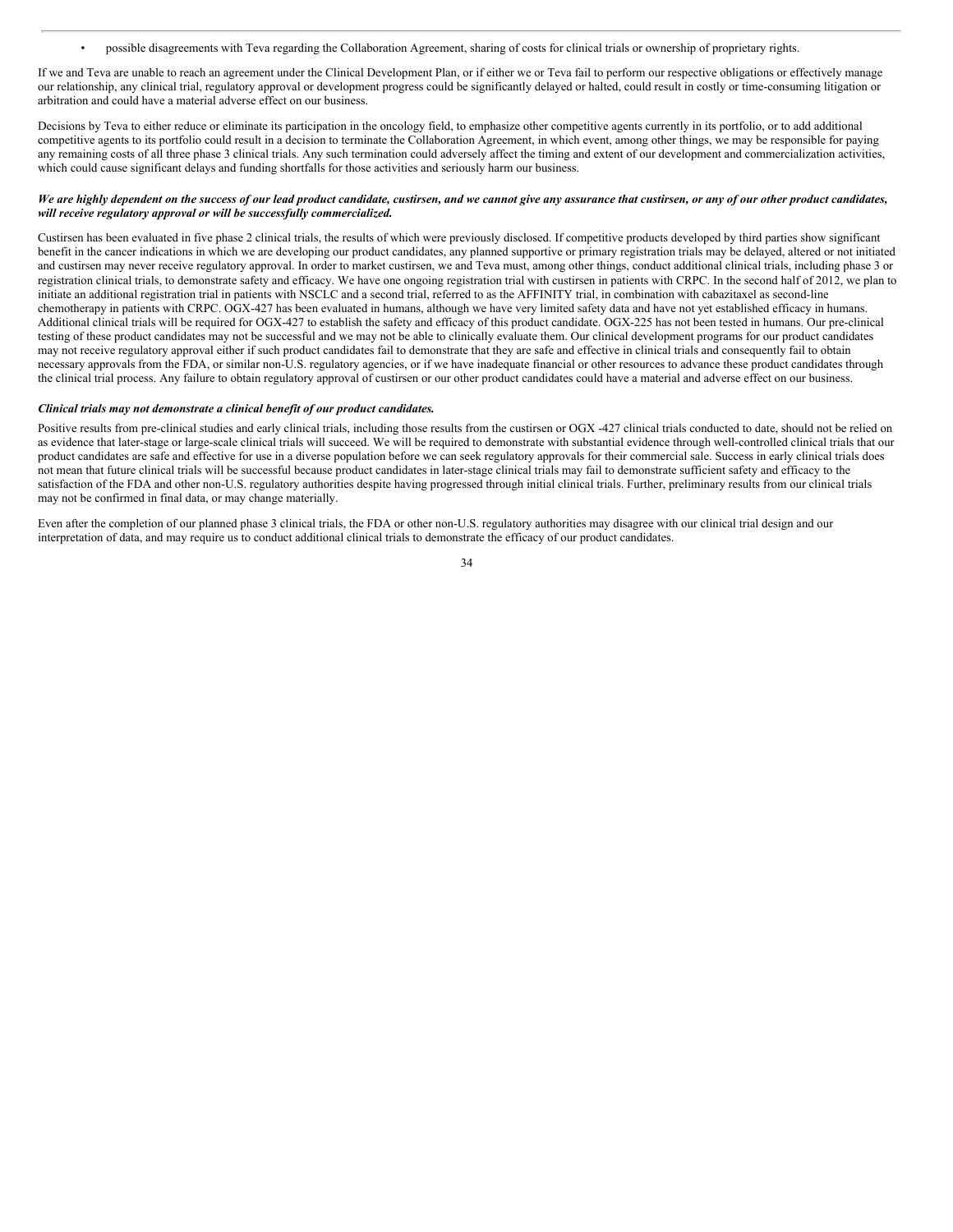## If our competitors develop and market products that are more effective, safer or less expensive than our future product candidates, our clinical trials and commercial *opportunities will be negatively af ected.*

The life sciences industry is highly competitive, and we face significant competition from many pharmaceutical, biopharmaceutical and biotechnology companies that are researching and marketing products designed to address cancer indications for which we are currently developing products or for which we may develop products in the future. For example, cabazitaxel and abiraterone acetate were recently approved by the FDA for the treatment of patients with CRPC. Also, MDV3100 and alpharadin have demonstrated meaningful improvement in phase 3 trials. We are aware of several other companies which are developing therapeutics that seek to promote tumor cell death. Any products we may develop in the future are also likely to face competition from other drugs and therapies. Many of our competitors have significantly greater financial, manufacturing, marketing and drug development resources than we do. Large pharmaceutical companies, in particular, have extensive experience in clinical testing and in obtaining regulatory approvals for drugs. These companies also have significantly greater research and marketing capabilities than we do. In addition, many universities and private and public research institutes are, or may become, active in cancer research, which products may directly compete with ours. If our competitors market products that are more effective, safer or less expensive than our future product candidates, if any, or that reach the market sooner than our future product candidates, if any, we may not achieve commercial success.

#### If new therapies become broadly used, we may need to conduct clinical trials of our product candidates in combination with these new therapies to demonstrate safety and efficacy of the combination. Additional trials will delay the development of our product candidates and increase our costs. The failure of certain of our product candidates *to work in combination with these new therapies would have an adverse ef ect on our business.*

Our intention is to combine certain of our product candidates with therapies that are broadly used by clinicians and considered highly effective. As new therapies are developed, we will need to assess these therapies to determine whether to conduct clinical trials of our product candidates in combination with them to demonstrate safety and efficacy of the combination. If we determine that it is appropriate to conduct additional clinical trials of our product candidates in combination with these new therapies, the development of our product candidates will be delayed and our costs will be increased. If these clinical trials generate safety concerns or lack of efficacy, our business would be adversely affected.

If our product candidates are approved in combination with a specific therapy that is broadly used and that therapy is displaced by another product, the market for our product candidate may decrease.

#### Our product candidates may cause undesirable and potentially serious side effects during clinical trials that could delay or prevent their regulatory approval or *commercialization.*

Since patients in our clinical trials have advanced stages of cancer, we expect that additional adverse events, including serious adverse events, will occur.

Undesirable side effects caused by any of our product candidates could cause us or regulatory authorities to interrupt, delay or halt clinical trials and could result in the denial of regulatory approval by the FDA or non-U.S. regulatory authorities for any or all targeted indications. This, in turn, could prevent us from commercializing our product candidates and generating revenue from their sale. In addition, if our product candidates receive marketing approval and we or others later identify undesirable side effects caused by the product:

- Teva may elect to terminate the ongoing clinical trials and cease development of custirsen;
- regulatory authorities may withdraw their approval of the product;
- we may be required to recall the product, change the way the product is administered, conduct additional clinical trials or change the labeling of the product;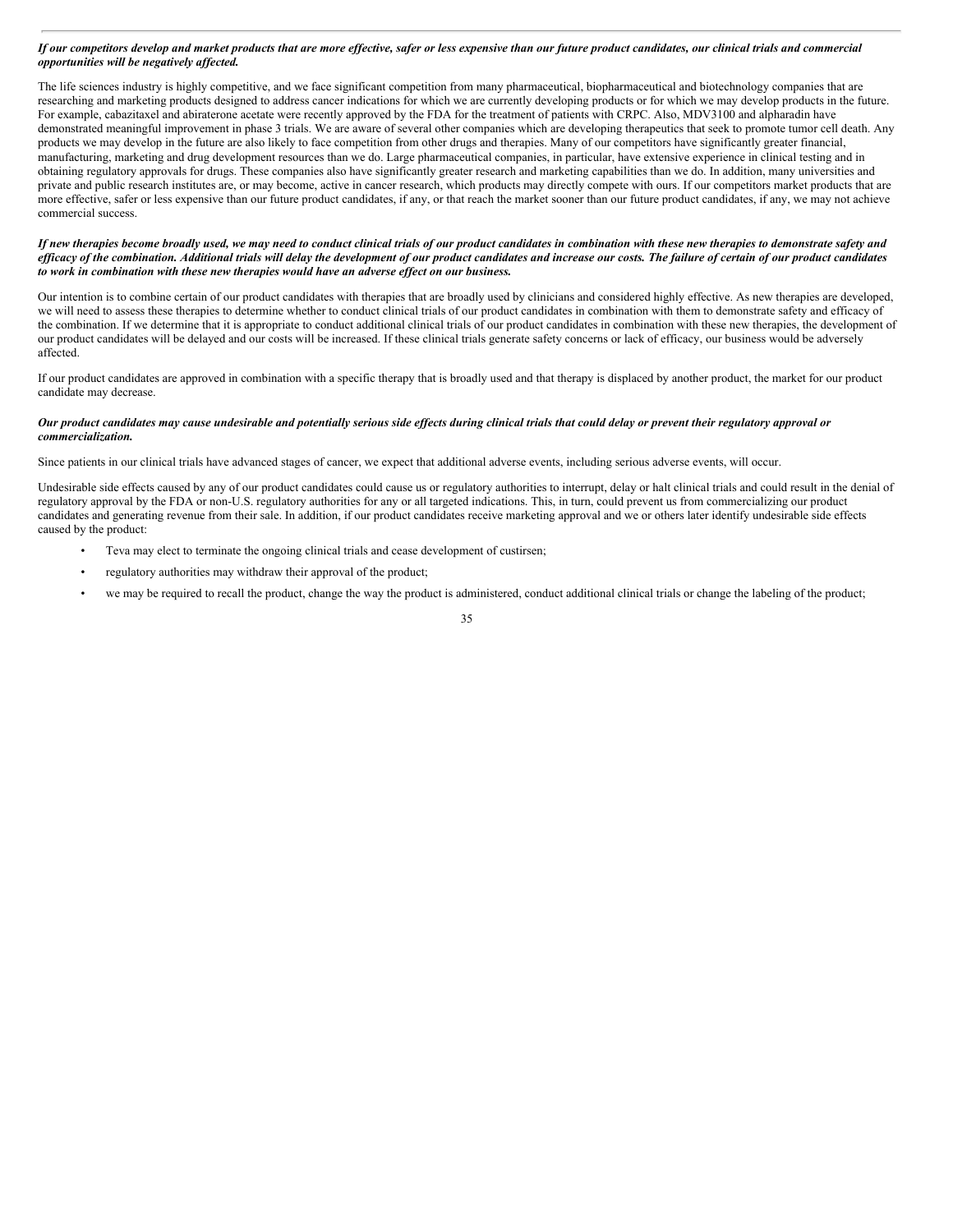- a product may become less competitive and product sales may decrease; and
- our reputation may suffer.

Any one or a combination of these events could prevent us from achieving or maintaining market acceptance of the affected product or could substantially increase the costs and expenses of commercializing the product, which in turn could delay or prevent us from generating significant revenue from the sale of the product. Recent events have raised questions about the safety of marketed drugs and may result in increased cautiousness by the FDA in reviewing new drugs based on safety, efficacy or other regulatory considerations and may result in significant delays in obtaining regulatory approvals, additional clinical trials being required, or more stringent product labeling requirements. Any delay in obtaining, or the inability to obtain, applicable regulatory approvals would prevent us from commercializing our product candidates.

#### We rely, in part, on third parties to conduct clinical trials for our product candidates and plan to rely on third parties to conduct future clinical trials. If these third parties do not successfully carry out their contractual duties or meet expected deadlines, we may be unable to obtain regulatory approval for or commercialize our current and *future product candidates.*

To implement our product development strategies, we rely on third parties, such as collaborators, contract research organizations, medical institutions, clinical investigators and contract laboratories, to conduct clinical trials of our product candidates. In particular, we will have limited control over the two custirsen phase 3 trials over which Teva will have primary oversight. Although we rely on third parties to conduct our clinical trials, we are responsible for ensuring that each of our clinical trials is conducted in accordance with our investigational plan and protocol. Moreover, the FDA and non-U.S. regulatory authorities require us to comply with regulations and standards, commonly referred to as Good Clinical Practices, or GCPs, for conducting, monitoring, recording and reporting the results of clinical trials to ensure that the data and results are scientifically credible and accurate and that the clinical trial subjects are adequately informed of the potential risks of participating in clinical trials. Our reliance on third parties does not relieve us of these responsibilities and requirements. If the third parties conducting our clinical trials do not perform their contractual duties or obligations, do not meet expected deadlines or need to be replaced, or if the quality or accuracy of the clinical data they obtain is compromised due to the failure to adhere to GCPs or for any other reason, we may need to enter into new arrangements with alternative third parties and our clinical trials may be extended, delayed or terminated. In addition, a failure by such third parties to perform their obligations in compliance with GCPs may cause our clinical trials to fail to meet regulatory requirements, which may require us to repeat our clinical trials.

#### We rely on third parties to manufacture and supply our product candidates and other agents used in our clinical trials. A decrease in the availability or quality of any of these products or agents could increase clinical trial costs, delay or halt clinical development or regulatory approval of our product candidates or commercialization of our *future product candidates, resulting in additional losses and depriving us of potential product revenue.*

We do not own or operate manufacturing facilities, and we depend on third-party contract manufacturers for production of all of our product candidates and rely on other companies and their manufacturers for other agents used in all of our clinical trials. We lack the resources and the capability to manufacture any of our product candidates ourselves. To date, our product candidates have been manufactured in limited quantities for pre-clinical studies and clinical trials. All active pharmaceutical ingredient, or API, and drug product for custirsen and OGX-427 has been manufactured for us by third parties pursuant to a purchase order or short-term contract that has been fulfilled.

If, in the future, one of our product candidates is approved for commercial sale, we, or a pharmaceutical partner that has licensed such product candidate, will need to manufacture that product candidate in commercial quantities. We cannot provide assurance that the third-party manufacturers with which we have contracted in the past will have sufficient capacity to satisfy our future manufacturing needs, that we will be able to negotiate additional purchases of API or drug product from these or alternative manufacturers on terms favorable to us, if at all, or that a pharmaceutical partner that has licensed such product candidate will have sufficient capacity or expertise to satisfy future needs.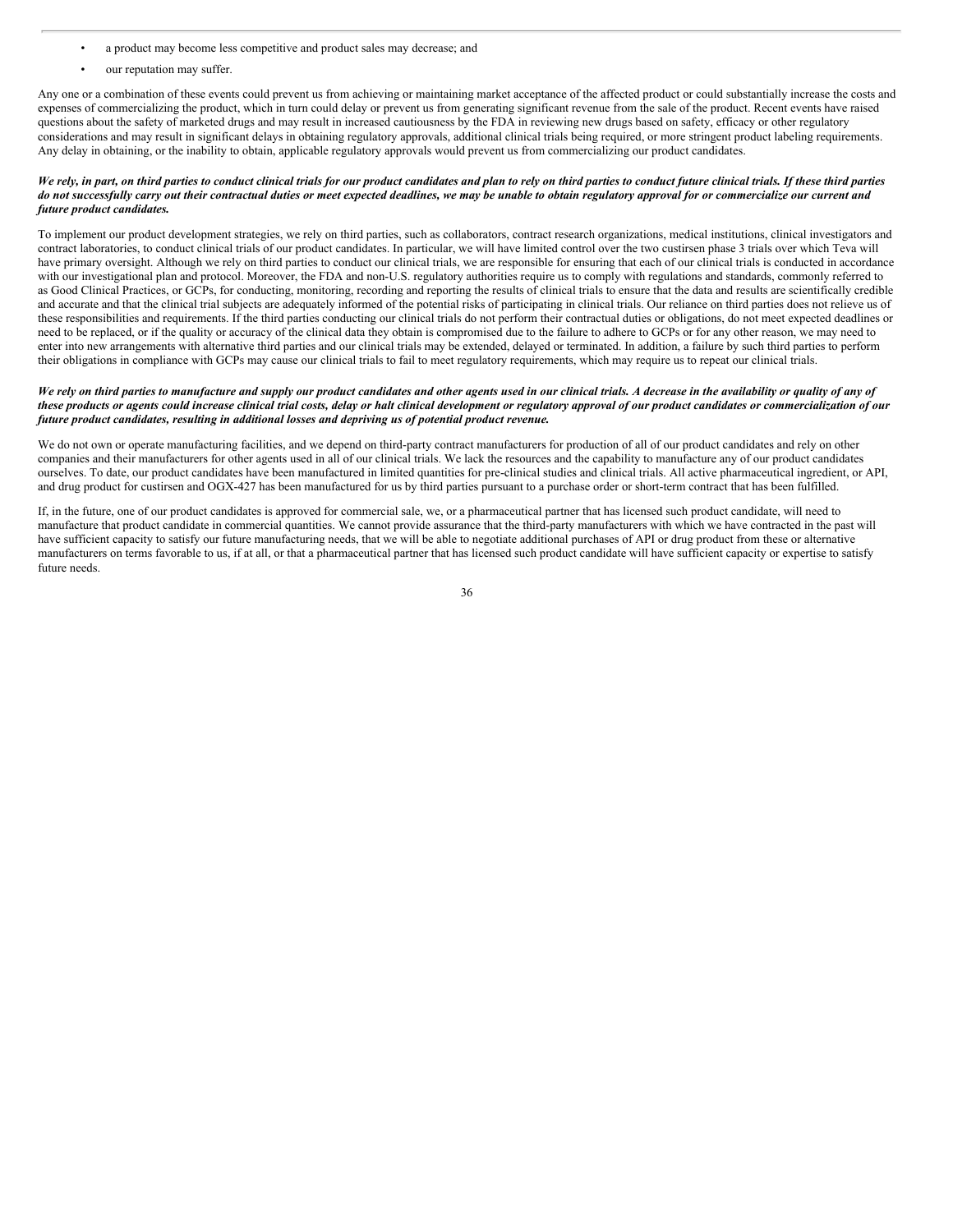Third-party manufacturers may fail to perform under their contractual obligations, or may fail to deliver the required commercial quantities of bulk API or finished drug product on a timely basis and at commercially reasonable prices. We have experienced manufacturing quality issues resulting in an unusable lot of product candidate. Any performance failure on the part of our contract manufacturers could delay clinical development or regulatory approval of our product candidates or commercialization of our future product candidates, depriving us of potential product revenue and resulting in additional losses. If we are required to identify and qualify an alternate manufacturer, we may be forced to delay or suspend our clinical trials, regulatory submissions, required approvals or commercialization of our product candidates, which may cause us to incur higher costs and could prevent us from commercializing our product candidates successfully. If we are unable to find one or more replacement manufacturers capable of production at a reasonably favorable cost, in adequate volumes, of adequate quality, and on a timely basis, we would likely be unable to meet demand for our product candidates and our clinical trials could be delayed or we could lose potential revenue. Our ability to replace an existing API manufacturer may be difficult because the number of potential manufacturers is limited to approximately five manufacturers, and the FDA must inspect any replacement manufacturer and review information related to product produced at the manufacturer before they can begin manufacturing our product candidates. It may be difficult or impossible for us to identify and engage a replacement manufacturer on acceptable terms in a timely manner, if at all. We expect to continue to depend on third-party contract manufacturers for the foreseeable future.

Our product candidates require precise, high-quality manufacturing. Any of our contract manufacturers will be subject to ongoing periodic unannounced inspection by the FDA and non-U.S. regulatory authorities to ensure strict compliance with current Good Manufacturing Practices, or cGMP, and other applicable government regulations and corresponding standards. If our contract manufacturers fail to achieve and maintain high manufacturing standards in compliance with cGMP regulations, we may experience manufacturing errors resulting in patient injury or death, product recalls or withdrawals, delays or interruptions of production or failures in product testing or delivery, delay or prevention of filing or approval of marketing applications for our product candidates, cost overruns or other problems that could seriously affect our business.

Significant manufacturing scale-up may require additional validation studies, which the FDA must review and approve. Additionally, any third-party manufacturers we retain to manufacture our product candidates on a commercial scale must pass an FDA pre-approval inspection for conformance to cGMP regulations before we can obtain approval of our product candidates. If we are unable to successfully increase the manufacturing capacity for a product candidate in conformance with cGMP regulations, the regulatory approval or commercial launch of any related products may be delayed or there may be a shortage in supply.

We also rely on third-parties for the provision of other agents used in our clinical trials, and in some circumstances these agents are provided to us at no cost. We have no assurance that these third-parties will continue to provide their products to us at no cost.

#### Because we depend on financing from third parties for our operations, our business may fail if such financing becomes unavailable or is not available on commercially *reasonable terms.*

To date, we have financed our operations primarily through the sale of our equity securities and from the upfront payment we received pursuant to the Collaboration Agreement with Teva. We believe that our existing capital resources and interest on such resources will be sufficient to meet our current operating requirements into 2015. If, however, the Collaboration Agreement with Teva were to terminate or if Teva fails to fulfill its obligations under the Collaboration Agreement, or if patients live longer as a result of new or investigational therapies, or if the trials proceed slower than expected or are initiated later than expected, or if we change our development plans, acquire rights to new product candidates or cannot find third-party collaborators for our other product candidates, we may need additional capital sooner than we expect. Our future capital requirements will depend on many factors, including, without limitation: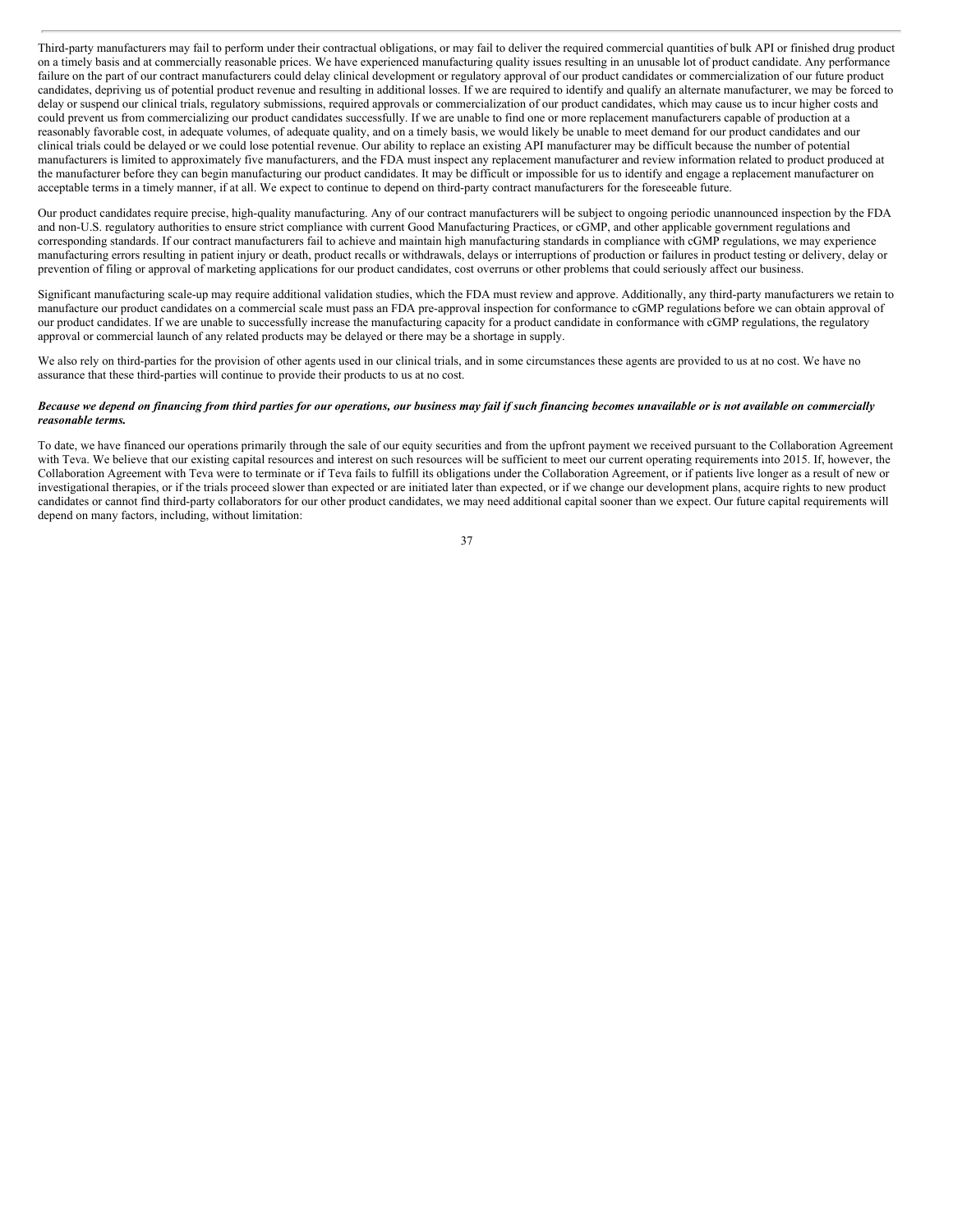- maintaining our partnership with Teva and Teva's ongoing commitment to develop custirsen in a timely manner;
- whether we experience delays in our pre-clinical and clinical development programs, or slower-than-anticipated product development or rate of events;
- the scope and results of our pre-clinical studies and clinical trials;
- whether opportunities to acquire additional product candidates arise and the costs of acquiring and developing those product candidates;
- whether we are able to enter into additional third-party collaborative partnerships to develop and/or commercialize any of our other product candidates on terms that are acceptable to us;
- the timing and requirements of, and the costs involved in, conducting studies required to obtain regulatory approvals for our product candidates from the FDA and comparable foreign regulatory agencies;
- the availability of third parties to perform the key development tasks for our product candidates, including conducting pre-clinical studies and clinical trials and manufacturing our product candidates to be tested in those studies and trials and the associated costs of those services;
- the costs involved in preparing, filing, prosecuting, maintaining, defending the validity of and enforcing patent claims and other costs related to patent rights and other intellectual property rights, including litigation costs and the results of such litigation; and
- whether we modify our development program, including terminating and starting new trials.

If we are unable to raise funds on acceptable terms when it becomes necessary to do so, we may not be able to continue developing our product candidates, acquire or develop additional product candidates or respond to competitive pressures or unanticipated requirements. For these reasons, any inability to raise additional funds when we require it could have a material adverse effect on our business.

#### Although we have entered into a Collaboration Agreement with Teva for custirsen, we have not yet partnered with third-party collaborators with respect to any of our other product candidates, and we cannot control whether we will be able to do so on favorable terms, if at all.

Our business strategy relies in part on potentially partnering successful product candidates with larger companies to complement our internal development and commercialization efforts. While we have successfully entered into a Collaboration Agreement with Teva with respect to custirsen, it may be difficult for us to find third parties that are willing to enter into a collaboration on acceptable economic terms, if at all, with respect to our other product candidates. We also will be competing with many other companies as we seek partners for our other product candidates and may not be able to compete successfully against those companies. If we are not able to enter into collaboration arrangements for our other product candidates and custirsen does not achieve regulatory approval or is delayed, we would be required to undertake and fund further development, clinical trials, manufacturing and commercialization activities solely at our own expense and risk. If we are unable to finance and/or successfully execute those expensive activities, our business could be materially and adversely affected, and we may be forced to discontinue clinical development of these product candidates.

#### Even if we or Teva receive regulatory approval to market our product candidates, the market may not be receptive to our products.

Even if our product candidates obtain regulatory approval, they may not gain market acceptance among physicians, patients, healthcare payors and/or the medical community. We believe that the degree of market acceptance will depend on a number of factors, including:

timing of market introduction of competitive products;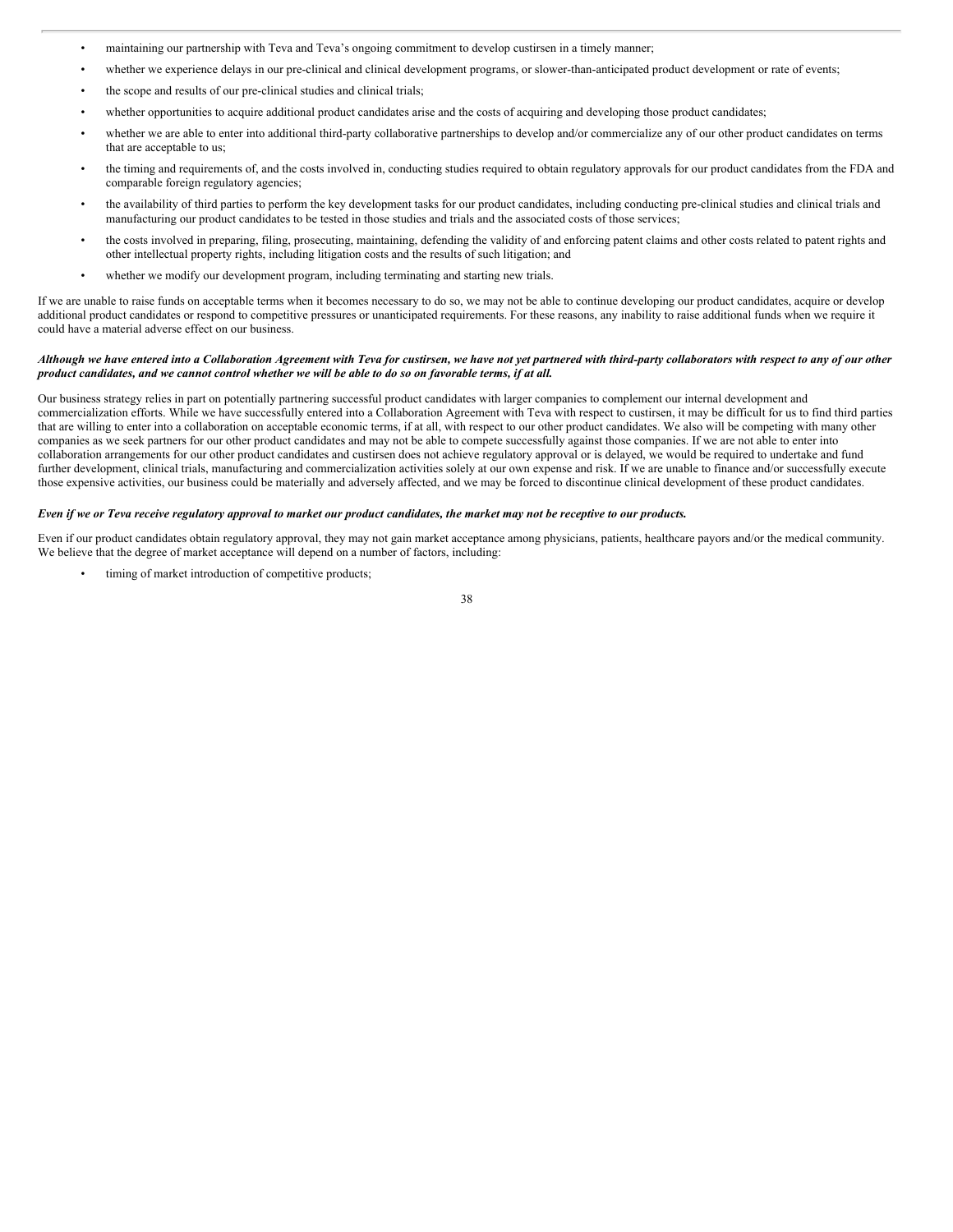- safety and efficacy of our products;
- prevalence and severity of any side effects;
- potential advantages or disadvantages over alternative treatments;
- strength of marketing and distribution support;
- price of our products, both in absolute terms and relative to alternative treatments; and
- availability of coverage and reimbursement from government and other third-party payors.

If our future product candidates fail to achieve market acceptance, we may not be able to generate significant revenue or achieve or sustain profitability.

#### If we were to be successfully sued related to our products or operations, we could face substantial liabilities that may exceed our resources.

We may be held liable if any of our products or operations cause injury or death or are found otherwise unsuitable during product testing, manufacturing, marketing or sale. These risks are inherent in the development of pharmaceutical products. We currently maintain Commercial General and Umbrella Liability policies with combined limits of \$10 million per occurrence and in the aggregate, in addition to a \$10 million per claim and annual aggregate product liability insurance policy related to our clinical trials consistent with industry standards. When necessary for our products, we intend to obtain additional product liability insurance. Insurance coverage may be prohibitively expensive, may not fully cover potential liabilities or may not be available in the future. Inability to obtain sufficient insurance coverage at an acceptable cost or otherwise to protect against potential product liability claims could prevent or inhibit the commercialization of our products. If we were to be sued for any injury caused by or associated with our products or operations, the litigation could consume substantial time and attention of our management, and the resulting liability could exceed our total assets.

#### If we fail to acquire and develop products or product candidates at all or on commercially reasonable terms, we may be unable to grow our business.

We currently do not have internal discovery capabilities and depend on pharmaceutical and biotechnology companies and other researchers to sell or license products or product candidates to us. To date, three of our product candidates have been derived from technologies discovered by the Vancouver Prostate Centre and licensed to us by UBC, and one candidate has been in-licensed from Bayer. We intend to continue to rely on the Vancouver Prostate Centre, UBC and other research institutions and other biotechnology or pharmaceutical companies as sources of product candidates. We cannot guarantee that the Vancouver Prostate Centre or UBC will continue to develop new product candidate opportunities, that we will continue to have access to such opportunities or that we will be able to purchase or license these product candidates on commercially reasonable terms, if at all. If we are unable to purchase or license new product candidates from the Vancouver Prostate Centre or UBC, we will be required to identify alternative sources of product candidates.

The success of our product pipeline strategy depends on our ability to identify, select and acquire pharmaceutical product candidates. Proposing, negotiating and implementing an economically viable product acquisition or license is a lengthy and complex process. We compete for partnering arrangements and license agreements with pharmaceutical and biotechnology companies and academic research institutions. Our competitors may have stronger relationships with third parties with whom we are interested in collaborating and/or may have more established histories of developing and commercializing products. As a result, our competitors may have a competitive advantage in entering into partnering arrangements with such third parties. In addition, even if we find promising product candidates, and generate interest in a partnering or strategic arrangement to acquire such product candidates, we may not be able to acquire rights to additional product candidates or approved products on terms that we find acceptable, if at all. If we fail to acquire and develop product candidates from others, we may be unable to grow our business.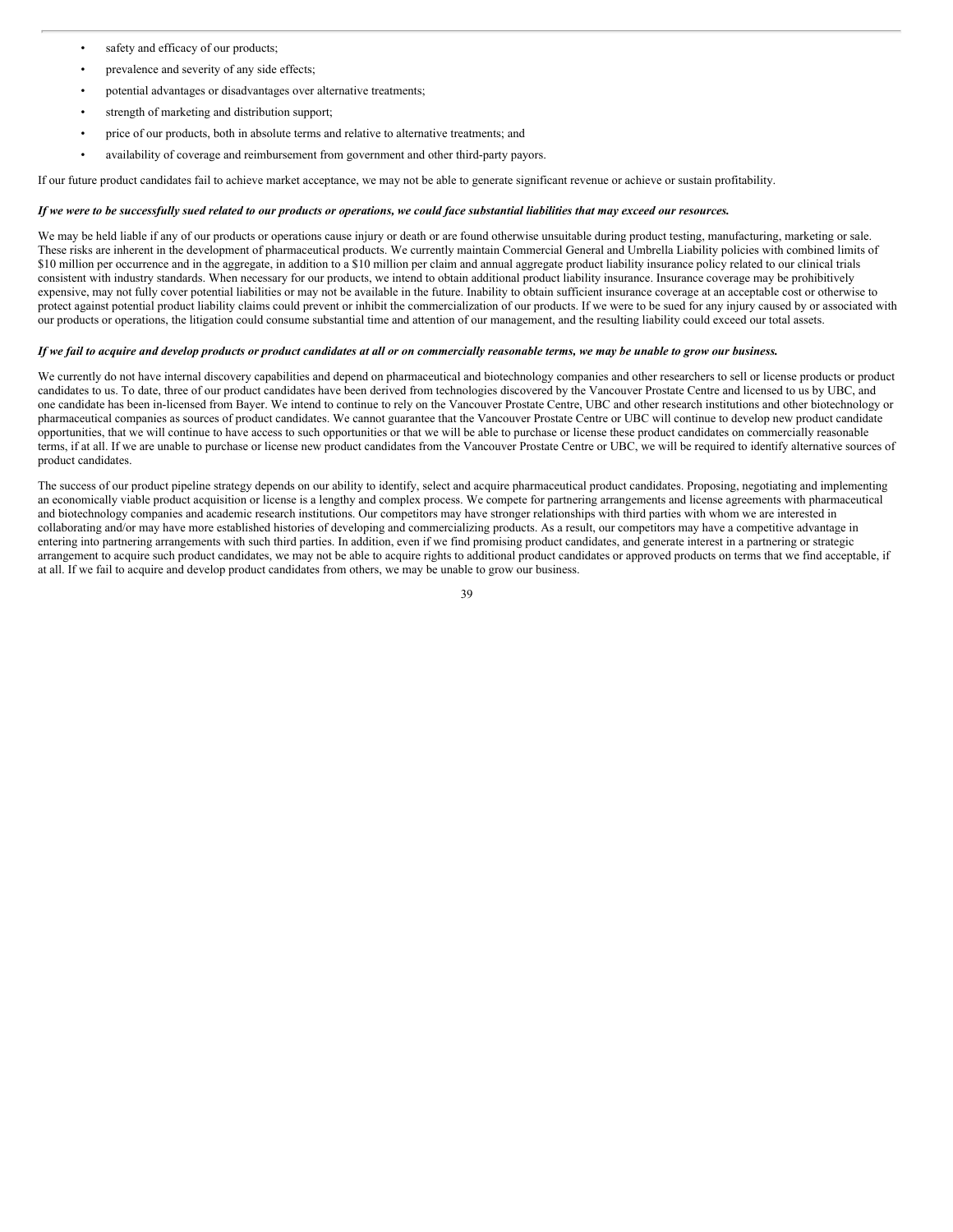We expect that any product candidate that we acquire rights to will require additional development efforts prior to commercial sale, including extensive clinical evaluation and approval by the FDA and non-U.S. regulatory authorities. All product candidates are subject to the risks of failure inherent in pharmaceutical product development, including the possibility that the product candidate will not be shown to be sufficiently safe and effective for approval by regulatory authorities. Even if the product candidates are approved, we can make no assurance that we would be capable of economically producing the product or that the product would be commercially successful.

#### We will need to retain additional personnel and expand our other resources in order to promote custirsen in the event we exercise our co-promotion option and develop our other product candidates. If we fail to effectively expand our operations, including attracting and retaining key management and scientific personnel, we may be unable to successfully develop or commercialize our product candidates and our business may be materially adversely affected.

We will need to expand and effectively manage our managerial, operational, financial, development and other resources in order to successfully pursue our development and commercialization efforts for our existing and future product candidates. Our success depends on our continued ability to attract, retain and motivate highly qualified personnel, such as management, pre-clinical and clinical personnel, including our executive officers Michelle Burris, Scott Cormack, and Cindy Jacobs. In addition, although we have entered into employment agreements with each of Ms. Burris, Mr. Cormack, and Dr. Jacobs, such agreements permit the executive to terminate his or her employment with us at any time, subject to providing us with advance written notice.

Should custirsen receive marketing approval in the United States and Canada, or should we exercise our co-promotion option, we would need to hire a substantial number of specialized personnel, including field-based medical affairs representatives. In turn, we would need to increase our administrative headcount to support such expanded development and commercialization operations with respect to our product candidates. Our ability to attract and retain qualified personnel in the future is subject to intense competition for qualified personnel among biotechnology, pharmaceutical and other businesses and our current financial position. The loss of the services of any of our senior management could delay or prevent the development and commercialization of our product candidates, or have other adverse effects on our business for an indefinite term. In particular, if we lose any members of our current senior management team, we may not be able to find suitable replacements in a timely fashion, if at all and our business may be harmed as a result. If any of such events were to occur, among other things, we may not be able to comply with our contractual obligations to Teva under our Collaboration Agreement or advance our product candidates, which could have a material adverse effect on our business.

We have scientific and clinical advisors who assist us in formulating our development and clinical strategies. These advisors are not our employees and may have commitments to, or consulting or advisory contracts with, other entities that may limit their availability to us. In addition, our advisors may have arrangements with other companies to assist those companies in developing products or technologies that may compete with ours.

#### *We may encounter dif iculties in managing our expected growth and in expanding our operations successfully.*

As we advance our product candidates custirsen, OGX-427 and OGX-225 through development and clinical trials, we will need to develop or expand our development, regulatory, manufacturing, marketing and sales capabilities or contract with third parties to provide these capabilities for us. Maintaining additional relationships and managing our future growth will impose significant added responsibilities on members of our management. We must be able to manage our development efforts effectively, manage our clinical trials effectively, hire, train and integrate additional management, development, administrative and sales and marketing personnel, improve our managerial, development, operational and finance systems, and expand our facilities, all of which may impose a strain on our administrative and operational infrastructure.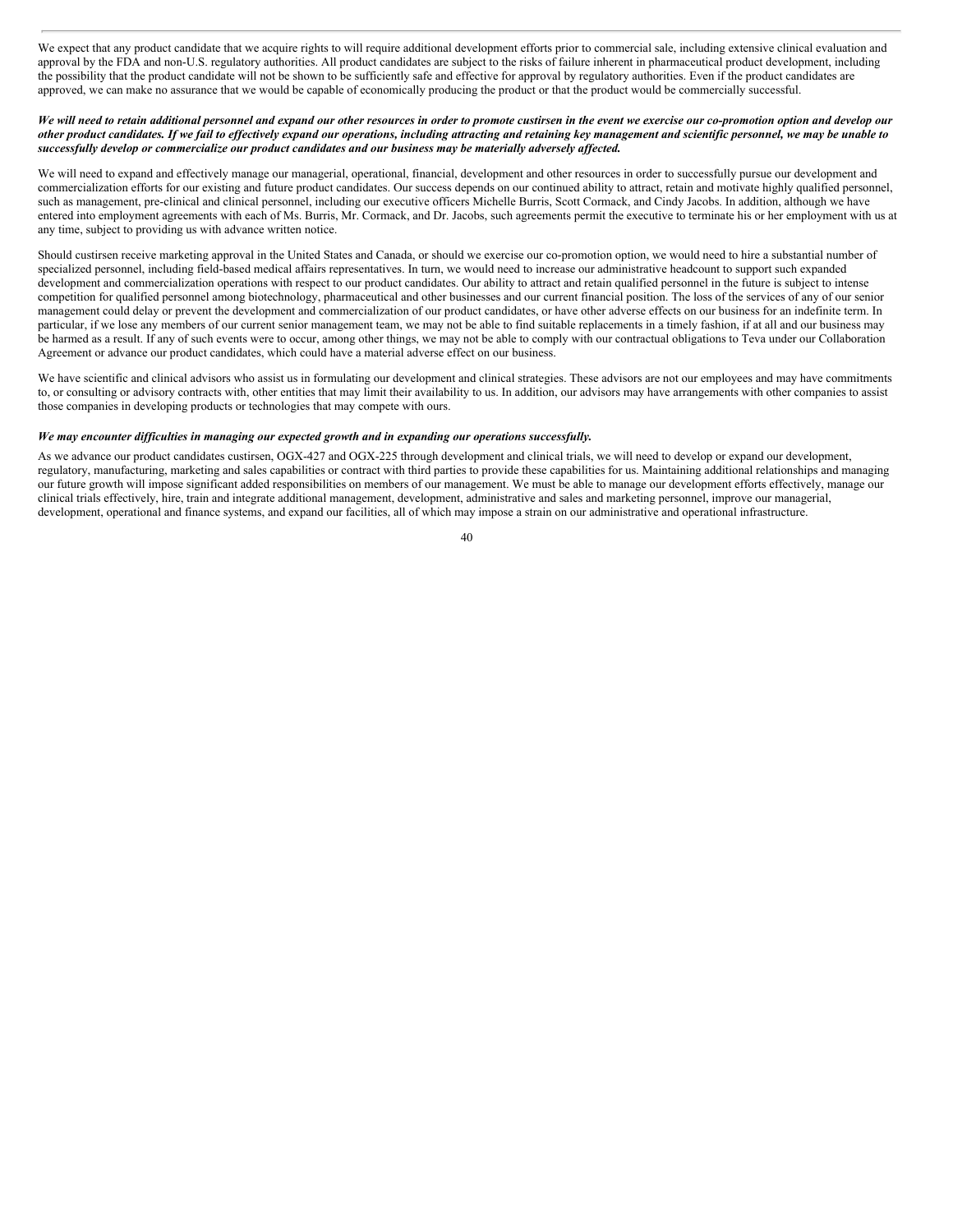Under the Collaboration Agreement, Teva is responsible for the commercialization costs associated with custirsen; however, if we were to exercise our co-promotion option, which we do not anticipate having sufficient funds to do, we would need to expand our marketing and sales capabilities. In addition, as we have primary responsibility for the oversight of the second-line chemotherapy trial in CRPC, we must be able to manage our development responsibilities effectively, which may impose a strain on our administrative and operational infrastructure.

Furthermore, we may acquire additional businesses, products or product candidates that complement or augment our existing business. Integrating any newly acquired business, product or product candidate could be expensive and time-consuming. We may not be able to integrate any acquired business, product or product candidate successfully or operate any acquired business profitably. Our future financial performance will depend, in part, on our ability to manage any future growth effectively and our ability to integrate any acquired businesses. We may not be able to accomplish these tasks, which failure could prevent us from successfully growing our business.

#### *We may be adversely af ected if our controls over external financial reporting fail or are circumvented.*

We regularly review and update our internal controls, disclosure controls and procedures, and corporate governance policies. In addition, we are required under the Sarbanes Oxley Act of 2002 to report annually on our internal control over financial reporting. If it were to be determined that our internal control over financial reporting is not effective, such shortcoming could have an adverse effect on our business and financial results and the price of our common stock could be negatively affected. This reporting requirement could also make it more difficult or more costly for us to obtain certain types of insurance, including director and officer liability insurance, and we may be forced to accept reduced policy limits and coverage or incur substantially higher costs to obtain the same or similar coverage. Any system of internal controls, however well designed and operated, is based in part on certain assumptions and can provide only reasonable, not absolute, assurances that the objectives of the system are met. Any failure or circumvention of the controls and procedures or failure to comply with regulation concerning control and procedures could have a material effect on our business, results of operation and financial condition. Any of these events could result in an adverse reaction in the financial marketplace due to a loss of investor confidence in the reliability of our financial statements, which ultimately could negatively affect the market price of our shares, increase the volatility of our stock price and adversely affect our ability to raise additional funding. The effect of these events could also make it more difficult for us to attract and retain qualified persons to serve on our Board and our Board committees and as executive officers.

#### **Risks Related to Our Intellectual Property**

#### *Our proprietary rights may not adequately protect our technologies and product candidates.*

Our commercial success will depend on our ability to obtain patents and/or regulatory exclusivity and maintain adequate protection for our technologies and product candidates in the United States and other countries. We will be able to protect our proprietary rights from unauthorized use by third parties only to the extent that our proprietary technologies and future product candidates are covered by valid and enforceable patents or are effectively maintained as trade secrets.

We and our collaborators, including Teva, intend to apply for additional patents covering both our technologies and product candidates, as we deem appropriate. We or our collaborators may, however, fail to apply for patents on important technologies or product candidates in a timely fashion, if at all. Our existing patents and any future patents we or our collaborators obtain may not be sufficiently broad to prevent others from practicing our technologies or from developing competing products and technologies. In addition, we do not always control the patent prosecution of subject matter that we license from others. Accordingly, we are sometimes unable to exercise a significant degree of control over such intellectual property as we would over our own.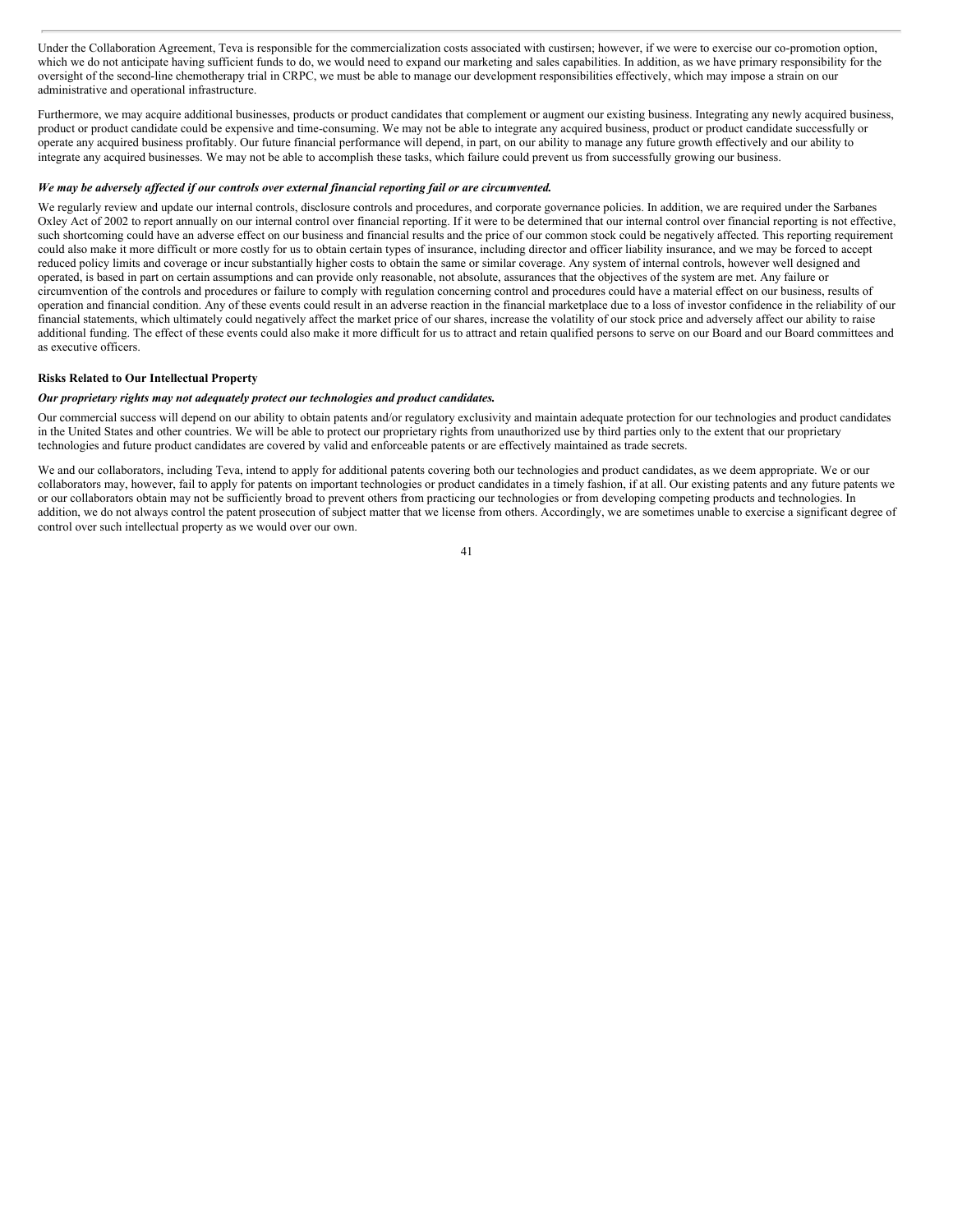Moreover, the patent positions of biopharmaceutical companies are highly uncertain and involve complex legal and factual questions for which important legal principles remain unresolved. As a result, the validity and enforceability of our patents cannot be predicted with certainty. In addition, the U.S. Supreme Court has recently revised certain tests regarding granting patents and assessing the validity of patents to make it more difficult to obtain patents. As a consequence, issued patents may be found to contain invalid claims according to the newly revised standards. Some of our patents or those of our collaborators may be subject to challenge and subsequent invalidation or significant narrowing of claim scope in a re-examination proceeding, or during litigation, under the revised criteria. We cannot guarantee that:

- we or our licensors were the first to make the inventions covered by each of our issued patents and pending patent applications;
- we or our licensors were the first to file patent applications for these inventions;
- others will not independently develop similar or alternative technologies or duplicate any of our technologies;
- any of our or our licensors' pending patent applications will result in issued patents;
- any of our or our licensors' patents will be valid or enforceable;
- any patents issued to us or our licensors and collaboration partners will provide us with any competitive advantages, or will not be challenged by third parties; and
- we will develop additional proprietary technologies that are patentable, or the patents of others will not have an adverse effect on our business.

The actual protection afforded by a patent varies on a product-by-product basis, from country to country and depends on many factors, including the type of patent, the scope of its coverage, the availability of regulatory related extensions, the availability of legal remedies in a particular country and the validity and enforceability of the patents. Our ability or the ability of our collaborators to maintain and solidify our proprietary position for our product candidates will depend on our success in obtaining effective claims and enforcing those claims once granted. Our issued patents and those that may issue in the future, or those licensed to us or our collaborators, may be challenged, invalidated, unenforceable or circumvented, and the rights granted under any issued patents may not provide us with proprietary protection or competitive advantages against competitors with similar products. Due to the extensive amount of time required for the development, testing and regulatory review of a potential product, it is possible that, before any of our product candidates can be commercialized, any related patent may expire or remain in force for only a short period following commercialization, thereby reducing any advantage of the patent.

We and our collaborators, including Teva, also rely on trade secrets to protect some of our technology, especially where it is believed that patent protection is appropriate or obtainable. However, trade secrets are difficult to maintain. While we use reasonable efforts to protect our trade secrets, our or our collaboration partners' employees, consultants, contractors or scientific and other advisors may unintentionally or willfully disclose our proprietary information to competitors. Enforcement of claims that a third party has illegally obtained and is using trade secrets is expensive, time consuming and uncertain. In addition, non-U.S. courts are sometimes less willing than U.S. courts to protect trade secrets. If our competitors independently develop equivalent knowledge, methods and know-how, we would not be able to assert our trade secrets against them and our business could be harmed.

#### We and our collaborators, including Teva, may not be able to protect our intellectual property rights throughout the world.

Filing, prosecuting and defending patents on all of our product candidates and products, when and if we have any, in every jurisdiction would be prohibitively expensive. Competitors may use our technologies in jurisdictions where we or our licensors have not obtained patent protection to develop their own products. These products may compete with our products, when and if we have any, and may not be covered by any of our or our licensors' patent claims or other intellectual property rights.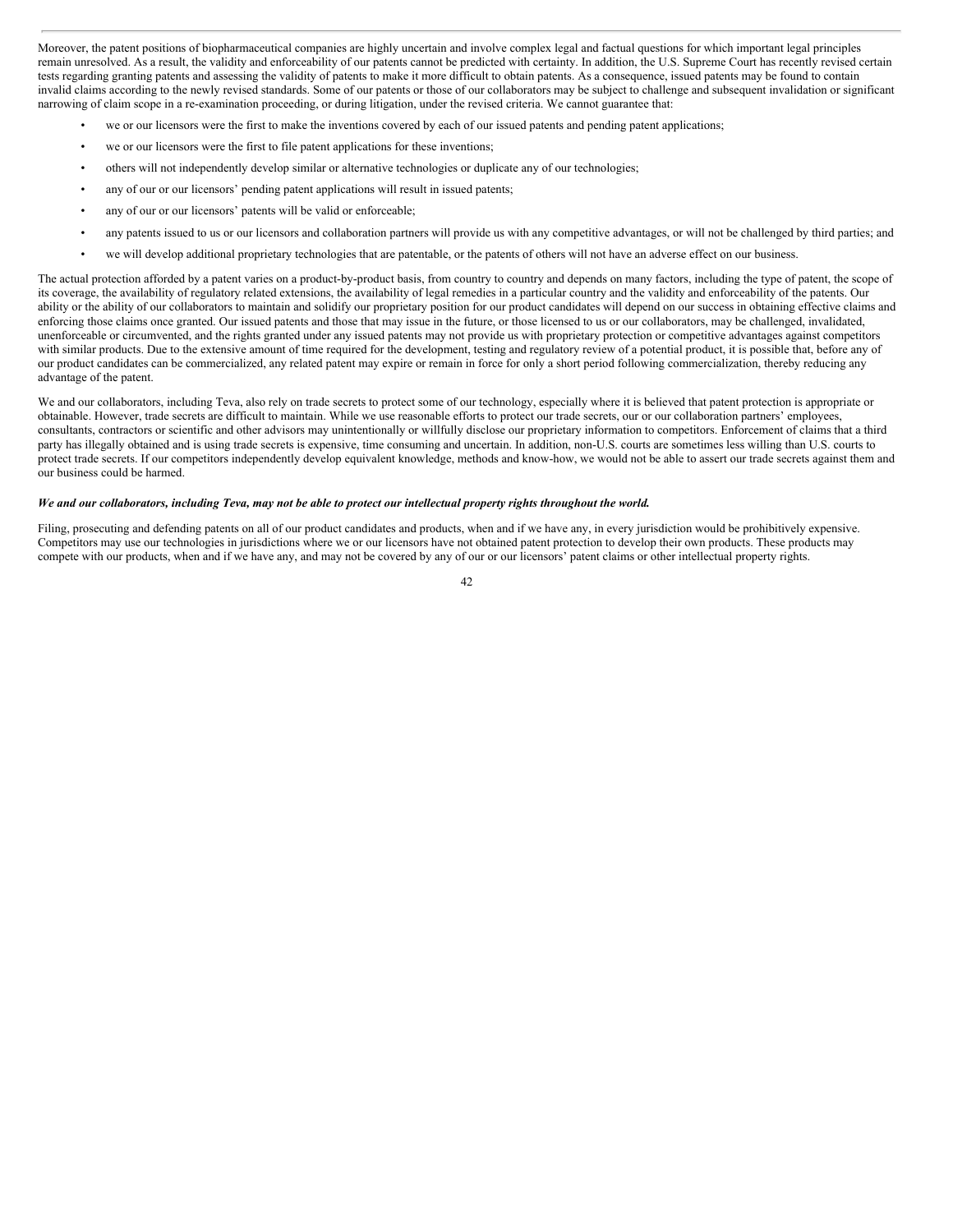The laws of some non-U.S. countries do not protect intellectual property rights to the same extent as the laws of the United States, and many companies have encountered significant problems in protecting and defending such rights in foreign jurisdictions. The legal systems of certain countries, particularly certain developing countries, do not favor the enforcement of patents and other intellectual property protection, particularly those relating to biotechnology and/or pharmaceuticals, which could make it difficult for us to stop the infringement of our patents. Proceedings to enforce our patent rights in foreign jurisdictions could result in substantial cost and divert our efforts and attention from other aspects of our business.

#### *The intellectual property protection for our product candidates depends on third parties.*

With respect to custirsen, OGX-427 and OGX-225, we have exclusively licensed from UBC certain issued patents and pending patent applications covering the respective antisense sequences underlying these product candidates and their commercialization and use and we have licensed from Isis certain issued patents and pending patent applications directed to product compositions and chemical modifications used in product candidates for commercialization, use and the manufacturing thereof, as well as some alternative antisense sequences. We have also received a sublicense from Isis under certain third-party patent portfolios directed to such modifications. We have entered into an exclusive in-licensing agreement with Bayer for development of caspase activators that are presently being evaluated in pre-clinical studies.

The patents and pending patent applications underlying our licenses do not cover all potential product candidates, modifications and uses. In the case of patents and patent applications licensed from Isis, we do not have and have not had any control over the filing, prosecution or enforcement of these patents or patent applications. In the case of patents and patent applications licensed from Bayer, while we did not have any control over the filing of the patents and patent applications before the effective date of the Bayer license, we do have control over the filing and prosecution of these patents and patent applications after the effective date of the Bayer license until the effective date of the termination of the Bayer license, which is 60 days from receipt of notice of termination by Bayer. Under certain circumstances, we also have the right to enforce patents and patent applications licensed from Bayer while the license agreement is effective. We cannot be certain that such prosecution efforts have been or will be conducted in compliance with applicable laws and regulations or will result in valid and enforceable patents. We also cannot be assured that our licensors or their respective licensing partners will agree to enforce any such patent rights at our request or devote sufficient efforts to attain a desirable result. Any failure by our licensors or any of their respective licensing partners to properly protect the intellectual property rights relating to our product candidates could have a material adverse effect on our financial condition and results of operation.

#### We may become involved in disputes with Teva or potential future collaborators over intellectual property ownership, and publications by our research collaborators and scientific advisors could impair our ability to obtain patent protection or protect our proprietary information, which, in either case, could have a significant effect on our *business.*

Inventions discovered under research, material transfer or other such collaborative agreements, including our Collaboration Agreement with Teva, may become jointly owned by us and the other party to such agreements in some cases and the exclusive property of either party in other cases. Under some circumstances, it may be difficult to determine who owns a particular invention, or whether it is jointly owned, and disputes could arise regarding ownership of those inventions. These disputes could be costly and time consuming and an unfavorable outcome could have a significant adverse effect on our business if we were not able to protect or license rights to these inventions. In addition, our research collaborators and scientific advisors generally have contractual rights to publish our data and other proprietary information, subject to our prior review. Publications by our research collaborators and scientific advisors containing such information, either with our permission or in contravention of the terms of their agreements with us, may impair our ability to obtain patent protection or protect our proprietary information, which could significantly harm our business.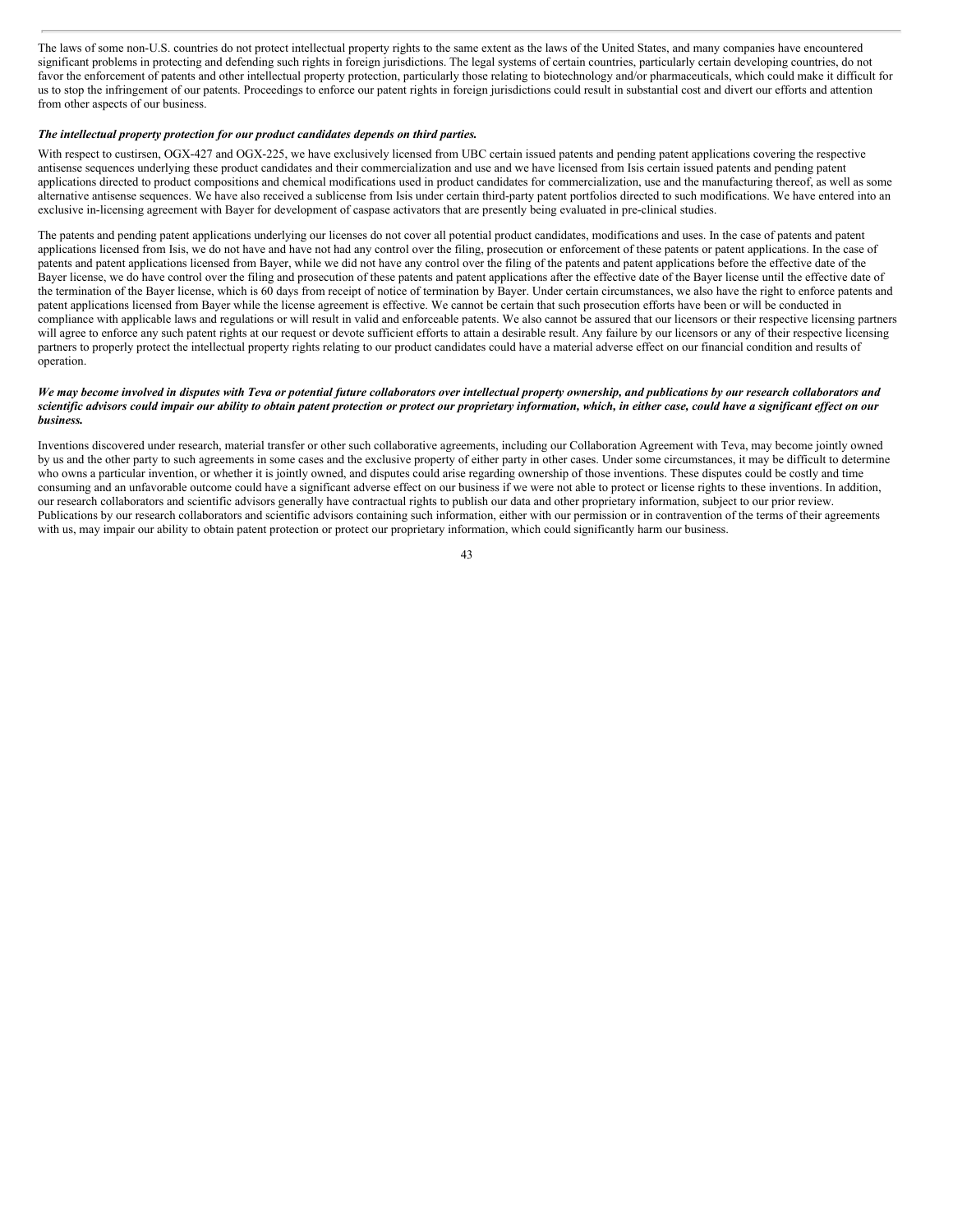#### The patent protection for our product candidates or products may expire before we are able to maximize their commercial value, which may subject us to increased *competition and reduce or eliminate our opportunity to generate product revenue.*

The patents for our product candidates have varying expiration dates and, when these patents expire, we may be subject to increased competition and we may not be able to recover our development costs. For example, certain of the U.S. patents directed to custirsen and its use that have been licensed from UBC are scheduled to expire in 2020 and 2021. In some of the larger economic territories, such as the United States and Europe, patent term extension/restoration may be available to compensate for time taken during aspects of the product candidate's regulatory review. We cannot, however, be certain that an extension will be granted or, if granted, what the applicable time period or the scope of patent protection afforded during any extended period will be. In addition, even though some regulatory agencies may provide some other exclusivity for a product candidate under its own laws and regulations, we may not be able to qualify the product candidate or obtain the exclusive time period.

If we are unable to obtain patent term extension/restoration or some other exclusivity, we could be subject to increased competition and our opportunity to establish or maintain product revenue could be substantially reduced or eliminated. Furthermore, we may not have sufficient time to recover our development costs prior to the expiration of our U.S. and non-U.S. patents.

#### We may incur substantial costs as a result of litigation or other proceedings relating to patent and other intellectual property rights and we may be unable to protect our *rights to, or use of, our technology.*

If we choose to go to court to stop someone else from using the inventions claimed in our patents or our licensed patents, that individual or company has the right to ask the court to rule that these patents are invalid and/or should not be enforced against that third party. These lawsuits are expensive and would consume time and other resources even if we were successful in stopping the infringement of these patents. In addition, there is a risk that the court will decide that these patents are invalid or unenforceable and that we do not have the right to stop the other party from using the inventions. The U.S. Supreme Court has recently revised certain tests regarding granting patents and assessing the validity of patents to make it more difficult to obtain patents. Some of our issued patents may be subject to challenge and subsequent invalidation under the revised criteria. There is also the risk that, even if the validity or unenforceability of these patents is upheld, the court will narrow the scope of our claim or will refuse to stop the other party on the grounds that such other party's activities do not infringe our rights.

If we wish to use the technology or compound claimed in issued and unexpired patents owned by others, we will need to obtain a license from the owner, enter into litigation to challenge the validity or enforceability of the patents or incur the risk of litigation in the event that the owner asserts that we infringed its patents. The failure to obtain a license to technology or the failure to challenge an issued patent that we may require to discover, develop or commercialize our product candidates may have a material adverse effect on us.

If a third party asserts that we infringed its patents or other proprietary rights, we could face a number of risks that could seriously harm our results of operations, financial condition and competitive position, including:

- patent infringement and other intellectual property claims, which would be costly and time consuming to defend, whether or not the claims have merit, and which could delay the regulatory approval process and divert management's attention from our business;
- substantial damages for past infringement, which we may have to pay if a court determines that our product candidates or technologies infringe a competitor's patent or other proprietary rights;
- a court prohibiting us from selling or licensing our technologies or future drugs unless the third party licenses its patents or other proprietary rights to us on commercially reasonable terms, which it is not required to do; and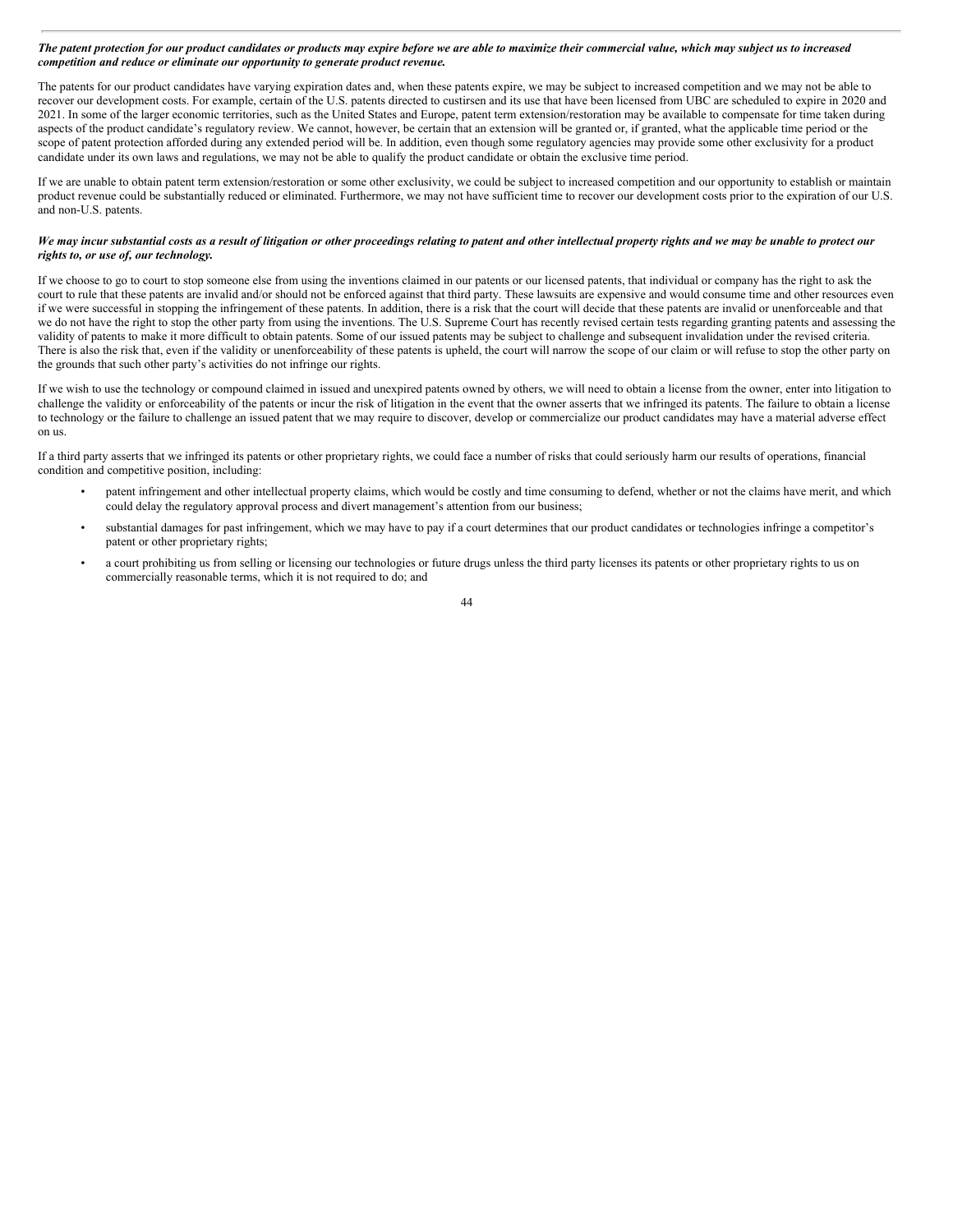• if a license is available from a third party, we may have to pay substantial royalties or lump-sum payments or grant cross licenses to our patents or other proprietary rights to obtain that license.

The biotechnology industry has produced a proliferation of patents, and it is not always clear to industry participants, including us, which patents cover various types of products or methods of use. The coverage of patents is subject to interpretation by the courts, and the interpretation is not always uniform. If we are sued for patent infringement, we would need to demonstrate that our product candidates or methods of use either do not infringe the patent claims of the relevant patent, and/or that the patent claims are invalid, and/or that the patent is unenforceable and we may not be able to do this. Proving invalidity, in particular, is difficult since it requires a showing of clear and convincing evidence to overcome the presumption of validity enjoyed by issued patents.

U.S. patent laws as well as the laws of some foreign jurisdictions provide for provisional rights in published patent applications beginning on the date of publication, including the right to obtain reasonable royalties, if a patent subsequently issues and certain other conditions are met.

Because some patent applications in the United States may be maintained in secrecy until the patents are issued, because patent applications in the United States and many foreign jurisdictions are typically not published until 18 months after filing, and because publications in the scientific literature often lag behind actual discoveries, we cannot be certain that others have not filed patent applications for technology covered by our licensors' issued patents or our pending applications or our licensors' pending applications, or that we or our licensors were the first to invent the technology.

Patent applications filed by third parties that cover technology similar to ours may have priority over our or our licensors' patent applications and could further require us to obtain rights to issued patents covering such technologies. If another party files a U.S. patent application on an invention similar to ours, we may elect to participate in or be drawn into an interference proceeding declared by the U.S. Patent and Trademark Office to determine priority of invention in the United States. The costs of these proceedings could be substantial, and it is possible that such efforts would be unsuccessful, resulting in a loss of our U.S. patent position with respect to such inventions. Some of our competitors may be able to sustain the costs of complex patent litigation more effectively than we can because they have substantially greater resources. In addition, any uncertainties resulting from the initiation and continuation of any litigation could have a material adverse effect on our ability to raise the funds necessary to continue our operations. We cannot predict whether third parties will assert these claims against us or against the licensors of technology licensed to us, or whether those claims will harm our business. If we are forced to defend against these claims, whether they are with or without any merit and whether they are resolved in favor of or against us or our licensors, we may face costly litigation and diversion of management's attention and resources. As a result of these disputes, we may have to develop costly non-infringing technology, or enter into licensing agreements. These agreements, if necessary, may be unavailable on terms acceptable to us, if at all, which could seriously harm our business or financial condition.

#### If we breach any of the agreements under which we license rights to our product candidates or technology from third parties, we could lose license rights that are important to our business. Certain of our license agreements may not provide an adequate remedy for a breach by the licensor.

We license the development and commercialization rights for most of our product candidates, including custirsen, OGX-427 and OGX-225, and we expect to enter into similar licenses in the future. Under such licenses, we are subject to various obligations such as sublicensing, royalty and milestone payments, annual maintenance fees, limits on sublicensing, insurance obligations and the obligation to use commercially reasonable best efforts to develop and exploit the licensed technology. If we fail to comply with any of these obligations or otherwise breach these agreements, our licensors may have the right to terminate the license in whole or in part or to terminate the exclusive nature of the license. Loss of any of these licenses or the exclusivity rights provided by the licenses could harm our financial condition and results of operations. In addition, certain of our license agreements with UBC eliminate our ability to obtain money damages in respect of certain claims against UBC.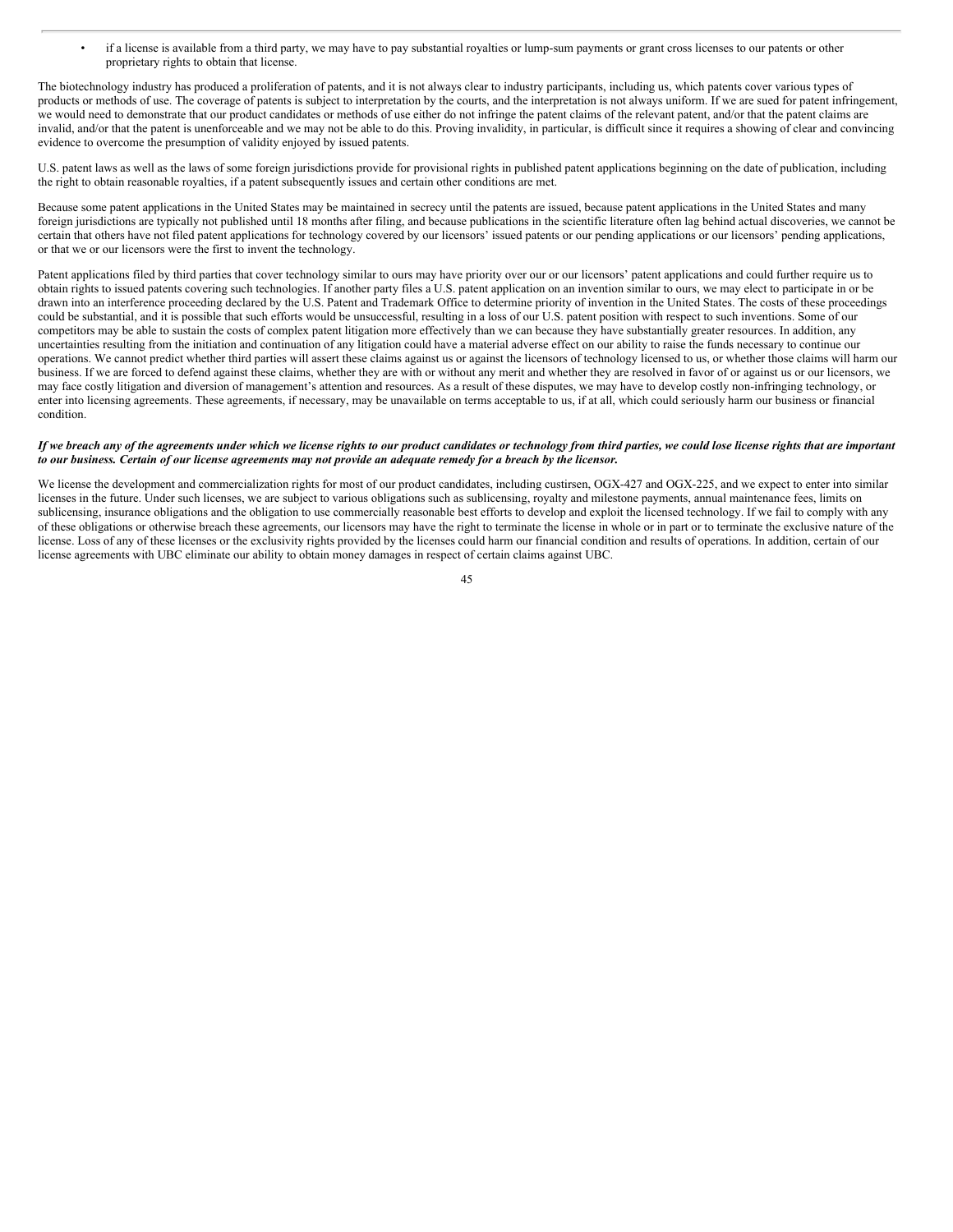Under the terms of our Collaboration Agreement with Teva, we are required to use commercially reasonable efforts to maintain and not to breach in any material manner certain of our third-party license agreements relating to custirsen. If we breach any of these agreements in a material manner, we would be in breach of the Collaboration Agreement, which would allow Teva to terminate the Collaboration Agreement.

#### We may be subject to damages resulting from claims that we, or our employees or consultants, have wrongfully used or disclosed alleged trade secrets of third parties.

Many of our employees were previously employed, and certain of our consultants are currently employed, at universities or biotechnology or pharmaceutical companies, including our competitors or potential competitors. Although we have not received any claim to date, we may be subject to claims that these employees or consultants or we have inadvertently or otherwise used or disclosed trade secrets or other proprietary information of these current or former employers. Litigation may be necessary to defend against these claims. If we fail in defending such claims, in addition to paying monetary damages, we may lose valuable intellectual property rights or personnel. We may be subject to claims that employees of our partners or licensors of technology licensed by us have inadvertently or otherwise used or disclosed trade secrets or other proprietary information of their former employers. We may become involved in litigation to defend against these claims. If we fail in defending such claims, in addition to paying monetary damages, we may lose valuable intellectual property rights or personnel.

## **Risks Related to our Common Stock and Other Securities**

#### *The price for our common stock is volatile.*

The market prices for our common stock and that of emerging growth companies generally have historically been highly volatile. Future announcements concerning us or our competitors may have a significant effect on the market price of our common stock. The stock markets also experience significant price and volume fluctuation unrelated to the operating performance of particular companies. These market fluctuations may also adversely affect the market price of our common stock.

An increase in the market price of our common stock, which is uncertain and unpredictable, may be the sole source of gain from an investment in our common stock. An investment in our common stock may not be appropriate for investors who require dividend income. We have never declared or paid cash dividends on our capital stock and do not anticipate paying any cash dividends on our capital stock in the foreseeable future. We currently intend to retain all available funds and any future earnings to fund the development and growth of our business. As a result, capital appreciation, if any, of our common stock will be the sole source of gain for stockholders for the foreseeable future. Accordingly, an investment in our common stock may not be appropriate for investors who require dividend income.

#### If we raise additional financing, the terms of such transactions may cause dilution to existing stockholders or contain terms that are not favorable to us.

To date, our sources of cash have been limited primarily to proceeds from the private or public placement of our securities and proceeds from the Collaboration Agreement with Teva. In the future, we may seek to raise additional financing through private placements or public offerings of our equity or debt securities. We cannot be certain that additional funding will be available on acceptable terms, if at all. To the extent that we raise additional financing by issuing equity securities, our stockholders may experience significant dilution. Any debt financing, if available, may involve restrictive covenants, such as limitations on our ability to incur additional indebtedness, limitations on our ability to acquire or license intellectual property rights and other operating restrictions that could adversely affect our ability to conduct our business.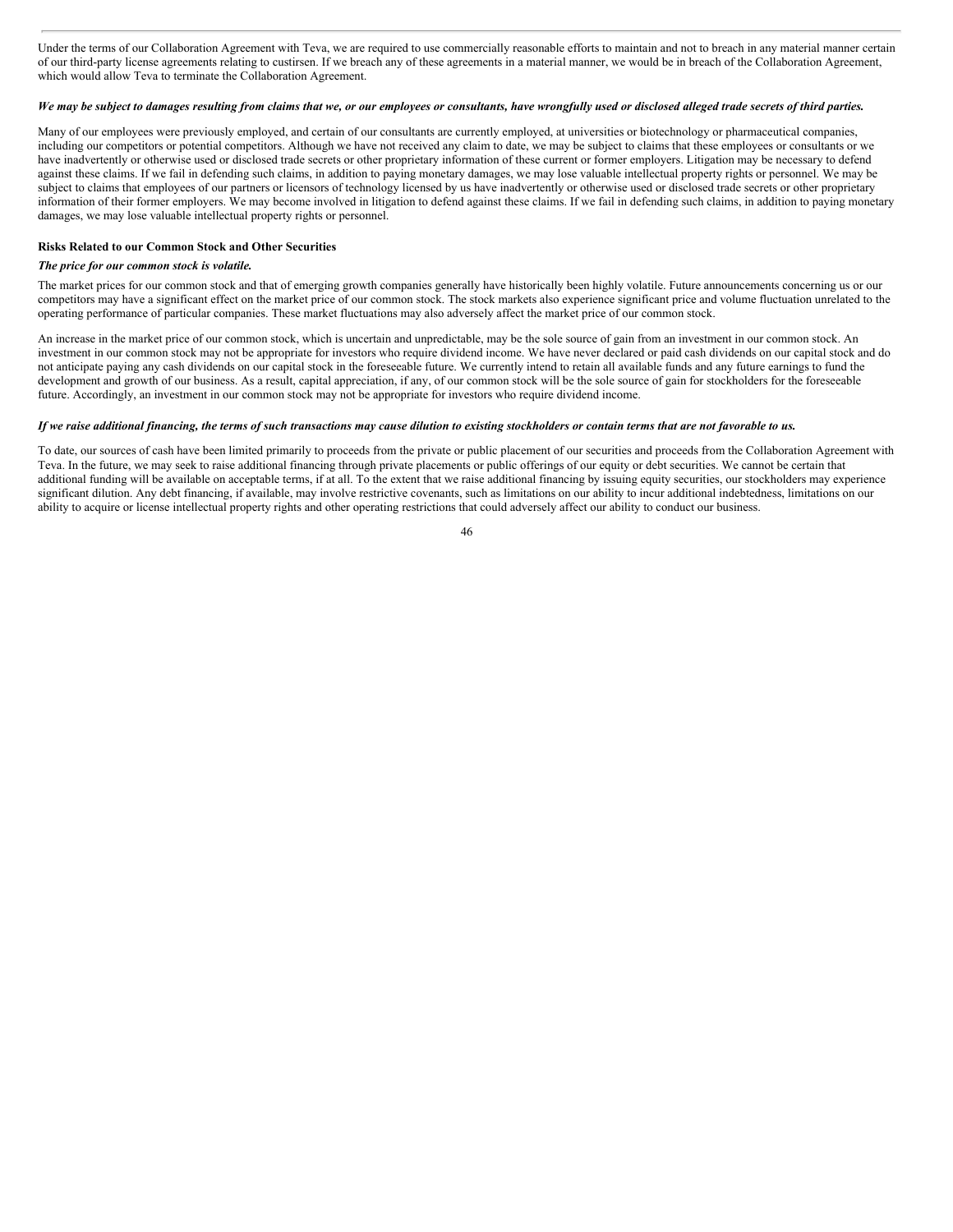#### *We are at risk of securities class action litigation.*

In the past, securities class action litigation has often been brought against a company following a decline in the market price of its securities. This risk is especially relevant for us because our stock price and those of other biotechnology and biopharmaceutical companies have experienced significant stock price volatility in recent years. If we face such litigation, it could result in substantial costs and a diversion of management's attention and resources, which could harm our business.

#### Anti-takeover provisions in our stockholder rights plan, our charter documents and under Delaware law could make a third-party acquisition of us difficult.

We have a stockholder rights plan that may have the effect of discouraging unsolicited takeover proposals. Specifically, the rights issued under the stockholder rights plan could cause significant dilution to a person or group that attempts to acquire us on terms not approved in advance by our Board. In addition, our certificate of incorporation and bylaws contain provisions that may discourage unsolicited takeover proposals that stockholders may consider to be in their best interests. These provisions include the ability of our Board to designate the terms of and issue new series of preferred stock and the ability of our Board to amend our bylaws without stockholder approval. In addition, as a Delaware corporation, we are subject to Section 203 of the Delaware General Corporation Law, which generally prohibits a Delaware corporation from engaging in any business combination with any interested stockholder for a period of three years following the date that the stockholder became an interested stockholder, unless certain specific requirements are met as set forth in Section 203. Collectively, these provisions could make a third-party acquisition of us difficult or could discourage transactions that otherwise could involve payment of a premium over prevailing market prices for our common stock.

#### **Risks Related to Our Industry**

#### The regulatory approval process is expensive, time consuming and uncertain and may prevent us from obtaining approvals for the commercialization of some or all of our *product candidates.*

The research, testing, manufacturing, labeling, approval, selling, marketing and distribution of drug products are subject to extensive regulation by the FDA and non-U.S. regulatory authorities, which regulations differ from country to country. We are not permitted to market our product candidates in the United States until we receive approval of a NDA from the FDA. We have not submitted an application for or received marketing approval for any of our product candidates. Obtaining approval of an NDA can be a lengthy, expensive and uncertain process. In addition, failure to comply with FDA, non-U.S. regulatory authorities' or other applicable United States and non-U.S. regulatory requirements may, either before or after product approval, if any, subject us to administrative or judicially imposed sanctions, including:

- restrictions on the products, manufacturers or manufacturing process;
- warning letters;
- civil and criminal penalties;
- injunctions;
- suspension or withdrawal of regulatory approvals;
- product seizures, detentions or import bans;
- voluntary or mandatory product recalls and publicity requirements;
- total or partial suspension of production;
- imposition of restrictions on operations, including costly new manufacturing requirements; and
- refusal to approve pending NDAs or supplements to approved NDAs.

Regulatory approval of an NDA or NDA supplement is not guaranteed, and the approval process is expensive and may take several years. The FDA also has substantial discretion in the drug approval process. Despite the time and expense exerted, failure can occur at any stage, and we could encounter problems that could cause us to abandon clinical trials or to repeat or perform additional pre-clinical studies and clinical trials. The number of pre-clinical studies and clinical trials that will be required for FDA approval varies depending on the drug candidate, the disease or condition that the drug candidate is designed to address, and the regulations applicable to any particular drug candidate. The FDA can delay, limit or deny approval of a drug candidate for many reasons, including: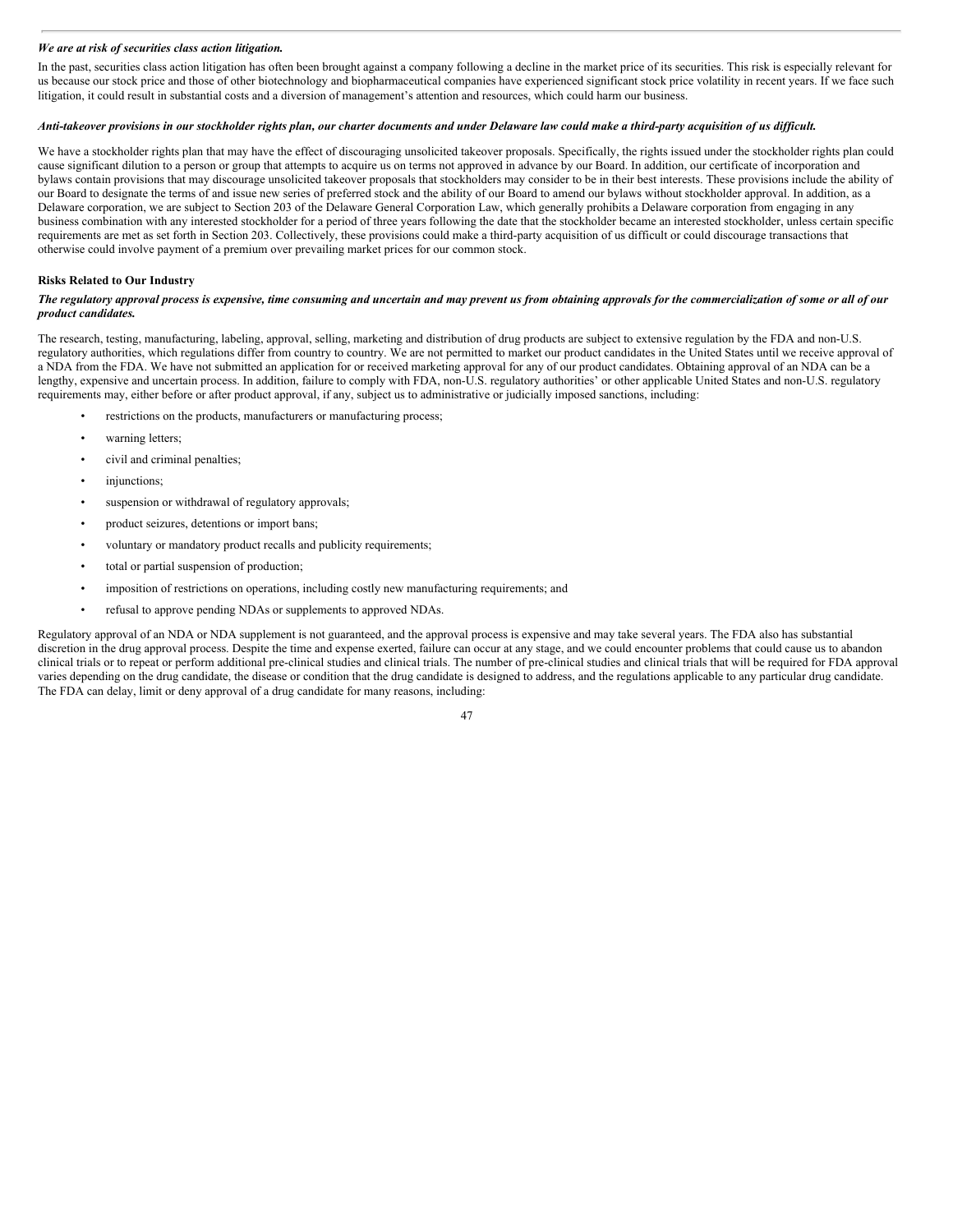- a drug candidate may not be deemed safe or effective;
- the FDA may not find the data from pre-clinical studies and clinical trials sufficient;
- the FDA might not approve our third-party manufacturer's processes or facilities;
- the FDA may change its approval policies or adopt new regulations; and
- third-party products may enter the market and change approval requirements.

#### Even if we obtain regulatory approvals for our product candidates, the terms of approvals and ongoing regulation of our product candidates may limit how we manufacture *and market our product candidates, which could materially af ect our ability to generate revenue.*

If any of our product candidates are approved, the approved product and its manufacturer will be subject to continual review. Any regulatory approval that we receive for a product candidate is likely to be subject to limitations on the indicated uses for which the end product may be marketed, or include requirements for potentially costly postapproval follow-up clinical trials. In addition, if the FDA and/or non-U.S. regulatory authorities approve any of our product candidates, the labeling, packaging, adverse event reporting, storage, advertising and promotion for the end product will be subject to extensive regulatory requirements. We and the manufacturers of our products, when and if we have any, will also be required to comply with cGMP regulations, which include requirements relating to quality control and quality assurance, as well as the corresponding maintenance of records and documentation. Further, regulatory agencies must approve these manufacturing facilities before they can be used to manufacture our products, when and if we have any, and these facilities are subject to ongoing regulatory inspection. If we fail to comply with the regulatory requirements of the FDA and other non-U.S. regulatory authorities, or if previously unknown problems with our products, when and if we have any, manufacturers or manufacturing processes are discovered, we could be subject to administrative or judicially imposed sanctions, including:

- restrictions on the products, manufacturers or manufacturing process;
- warning letters;
- civil or criminal penalties or fines;
- injunctions;
- product seizures, detentions or import bans;
- voluntary or mandatory product recalls and publicity requirements;
- suspension or withdrawal of regulatory approvals;
- total or partial suspension of production;
- imposition of restrictions on operations, including costly new manufacturing requirements; and
- refusal to approve pending NDAs or supplements to approved NDAs.

In addition, the FDA and non-U.S. regulatory authorities may change their policies and additional regulations may be enacted that could prevent or delay regulatory approval of our product candidates. We cannot predict the likelihood, nature or extent of government regulation that may arise from future legislation or administrative action, either in the United States, Canada or abroad. If we are not able to maintain regulatory compliance, we would likely not be permitted to market our future product candidates and we may not achieve or sustain profitability.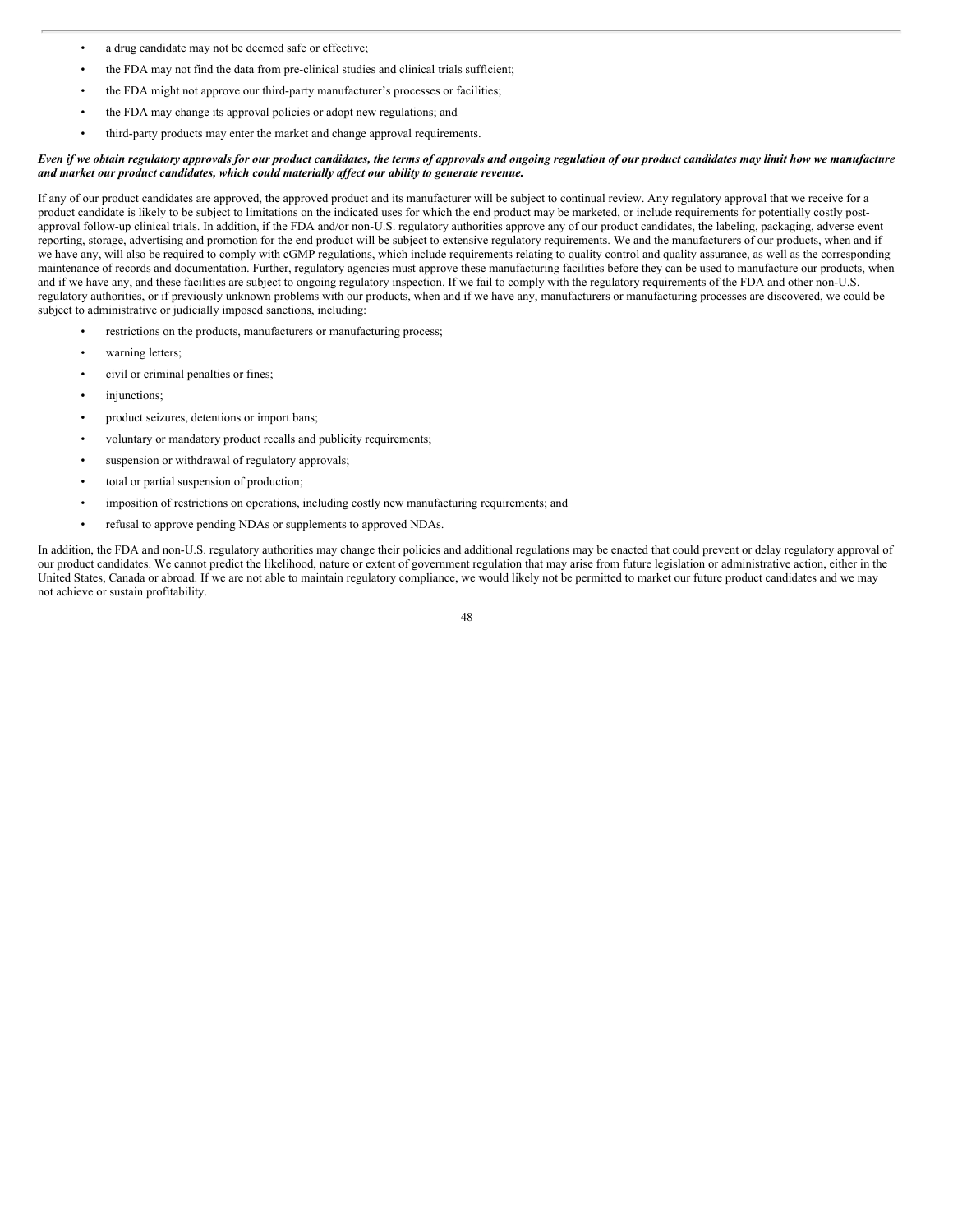#### *There is a high risk that our drug development activities will not result in commercial products.*

Our product candidates are in various stages of development and are prone to the risks of failure inherent in drug development. We will need to complete significant additional clinical trials before we can demonstrate that our product candidates are safe and effective to the satisfaction of the FDA and non-U.S. regulatory authorities. Clinical trials are expensive and uncertain processes that take years to complete. Failure can occur at any stage of the process, and successful early clinical trials do not ensure that later clinical trials will be successful. Product candidates in later-stage clinical trials may fail to show desired efficacy and safety traits despite having progressed through initial clinical trials. A number of companies in the pharmaceutical industry have suffered significant setbacks in advanced clinical trials, even after obtaining promising results in earlier clinical trials. In addition, a clinical trial may prove successful with respect to a secondary objective, but fail to demonstrate clinically significant benefits with respect to a primary objective. Failure to satisfy a primary objective in a phase 3 clinical trial (registration trial) would generally mean that a product candidate would not receive regulatory approval.

#### If government and third-party payors fail to provide coverage and adequate reimbursement rates for our product candidates, our revenue and potential for profitability will *be reduced.*

In the United States and elsewhere, our product revenue will depend principally on the reimbursement rates established by third-party payors, including government health administration authorities, managed-care providers, public health insurers, private health insurers and other organizations. These third-party payors are increasingly challenging the price, and examining the cost-effectiveness, of medical products and services. In addition, significant uncertainty exists as to the reimbursement status, if any, of newly approved drugs, pharmaceutical products or product indications. We may need to conduct post-marketing clinical trials in order to demonstrate the cost-effectiveness of our products, if any. Such clinical trials may require us to commit a significant amount of management time and financial and other resources. If reimbursement of such product is unavailable or limited in scope or amount or if pricing is set at unsatisfactory levels, our revenue could be reduced.

In some countries other than the United States, particularly the countries of the European Union and Canada, the pricing of prescription pharmaceuticals is subject to governmental control. In these countries, obtaining pricing approval from governmental authorities can take six to 12 months or longer after the receipt of regulatory marketing approval of a product for an indication. To obtain reimbursement or pricing approval in some countries, we may be required to conduct a clinical trial that compares the costeffectiveness of one of our product candidates to other available therapies. If reimbursement of such product candidate is unavailable or limited in scope or amount or if pricing is set at unsatisfactory levels, our revenue could be reduced.

Domestic and foreign governments continue to propose and pass legislation designed to reduce the cost of healthcare, including drugs. In the United States, there have been, and we expect that there will continue to be, federal and state proposals to implement similar governmental control. In addition, increasing emphasis on managed care in the United States will continue to put pressure on the pricing of pharmaceutical products. For example, the Medicare Prescription Drug Improvement and Modernization Act of 2003 reforms the way Medicare will cover and reimburse pharmaceutical products. The legislation expands Medicare coverage for drug purchases by the elderly and eventually will introduce a new reimbursement methodology based on average sales prices for certain drugs. In addition, the new legislation provides authority for limiting the number of outpatient drugs that will be covered in any therapeutic class. As a result of the new legislation and the expansion of federal coverage of drug products, we expect that there will be additional pressure to contain and reduce costs. The Medicaid program and state healthcare laws and regulations may also be modified to change the scope of covered products and/or reimbursement methodology. Cost control initiatives could decrease the established reimbursement rates that we receive for any products in the future, which would limit our revenue and profitability. Legislation and regulations affecting the pricing of pharmaceutical products, including custirsen, may change at any time, which could further limit or eliminate reimbursement rates for custirsen or other product candidates.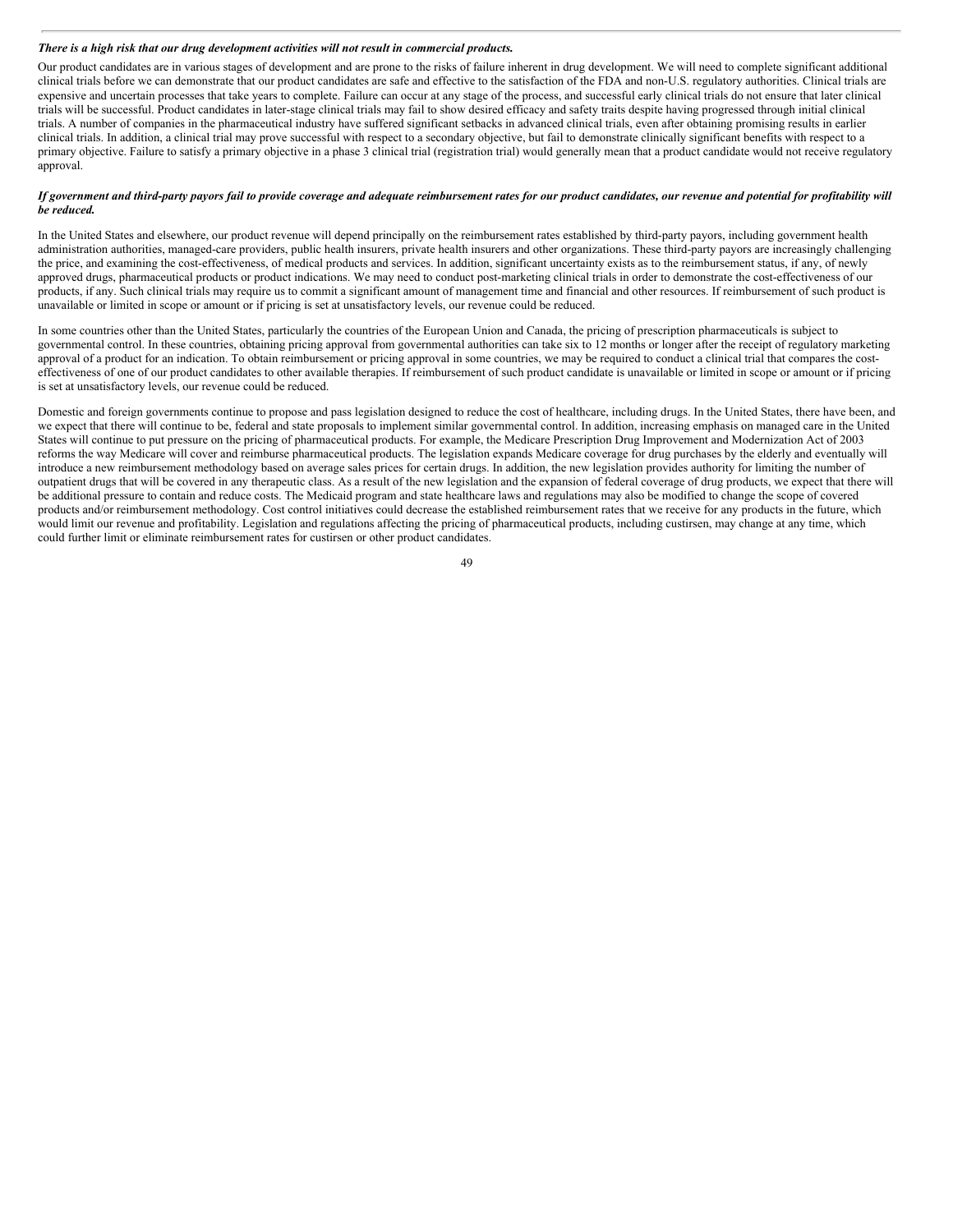#### Failure to obtain regulatory approval outside of the United States and Canada would prevent us or Teva from marketing our product candidates abroad.

We intend to market certain of our existing and future product candidates outside of the United States and Canada. In order to market our existing and future product candidates in the European Union and many other non-North American markets, we must obtain separate regulatory approvals. We have had limited interactions with non-North American regulatory authorities. Approval procedures vary among countries and can involve additional testing, and the time required to obtain approval may differ from that required to obtain FDA approval. Approval by the FDA or other regulatory authorities does not ensure approval by regulatory authorities in other countries, and approval by one or more non-North American regulatory authorities does not ensure approval by regulatory authorities in other countries or by the FDA. The non-North American regulatory approval process may include all of the risks associated with obtaining FDA approval. We may not obtain non-North American regulatory approvals on a timely basis, if at all. We may not be able to file for non-North American regulatory approvals and may not receive necessary approvals to commercialize our existing and future product candidates in any market.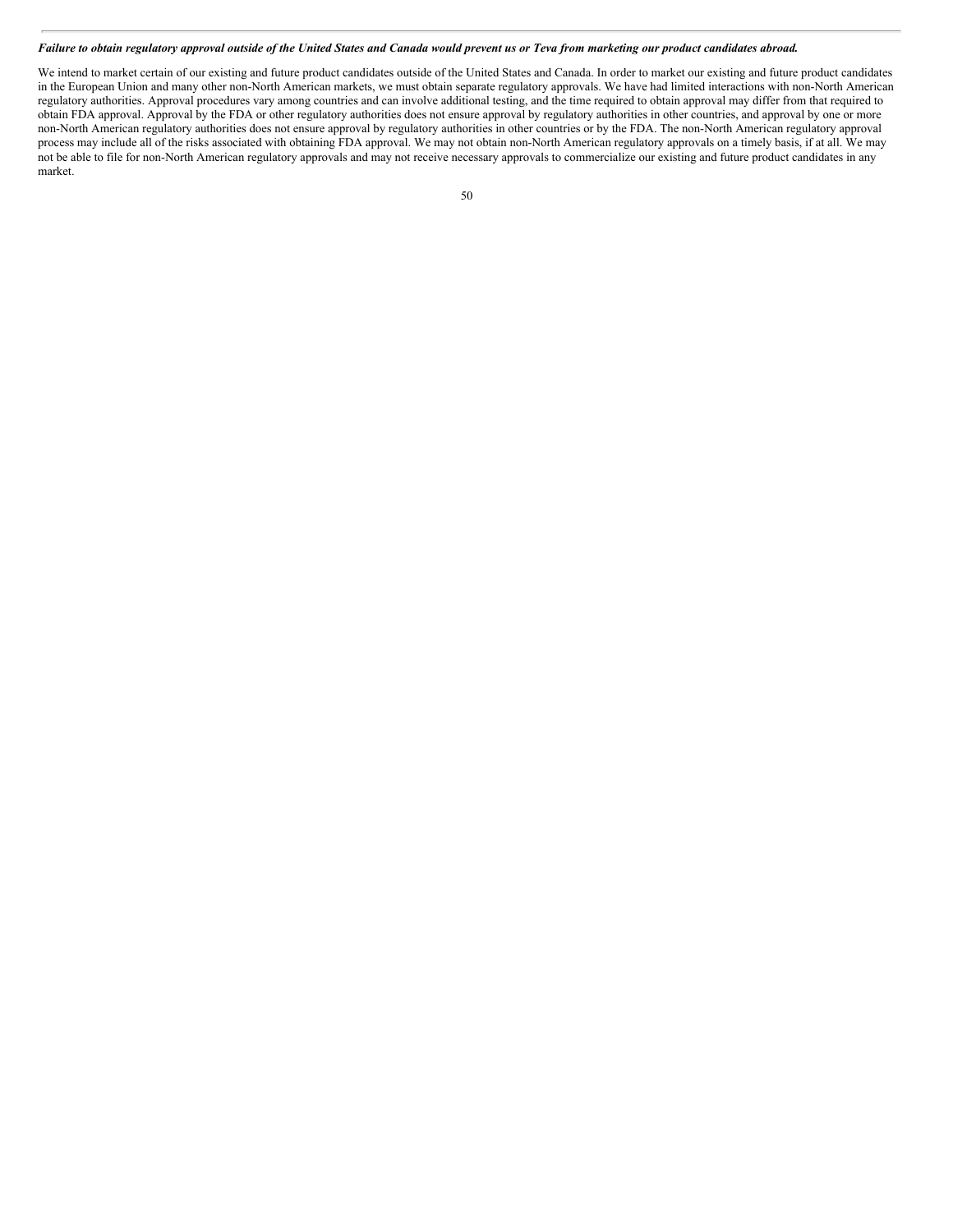## <span id="page-50-0"></span>**Item 6. Exhibits**

| <b>Description</b>                                                                                                                                                                                             |
|----------------------------------------------------------------------------------------------------------------------------------------------------------------------------------------------------------------|
| Amendment to the Collaboration and License Agreement between OncoGenex Technologies Inc. and Teva Pharmaceutical Industries Ltd. dated March 6,<br>2012                                                        |
| Certification of President and Chief Executive Officer pursuant to Rule 13a-14(a) or 15d-14(a) of the Securities Exchange Act of 1934, as adopted pursuant<br>to Section 302 of the Sarbanes-Oxley Act of 2002 |
| Certification of Chief Financial Officer pursuant to Rule 13a-14(a) or 15d-14(a) of the Securities Exchange Act of 1934, as adopted pursuant to Section 302<br>of the Sarbanes-Oxley Act of 2002               |
| Certification of President and Chief Executive Officer pursuant to 18 U.S.C. Section 1350, as adopted pursuant to Section 906 of the Sarbanes-Oxley Act of<br>2002                                             |
| Certification of Chief Financial Officer pursuant to 18 U.S.C. Section 1350, as adopted pursuant to Section 906 of the Sarbanes-Oxley Act of 2002                                                              |
| <b>XBRL Instance Document</b>                                                                                                                                                                                  |
| XBRL Taxonomy Extension Schema Document                                                                                                                                                                        |
| XBRL Taxonomy Extension Calculation Linkbase Document                                                                                                                                                          |
| XBRL Taxonomy Extension Definition Linkbase Document                                                                                                                                                           |
| XBRL Taxonomy Extension Label Linkbase Document                                                                                                                                                                |
| XBRL Taxonomy Extension Presentation Linkbase Document                                                                                                                                                         |
|                                                                                                                                                                                                                |

(1) Incorporated by reference to Exhibit 10.49 to the Company's Annual Report on Form 10-K for the year ended December 31, 2011 (File No. 033-80623), filed with the Securities and Exchange Commission on March 8, 2012.

\* Furnished, not filed.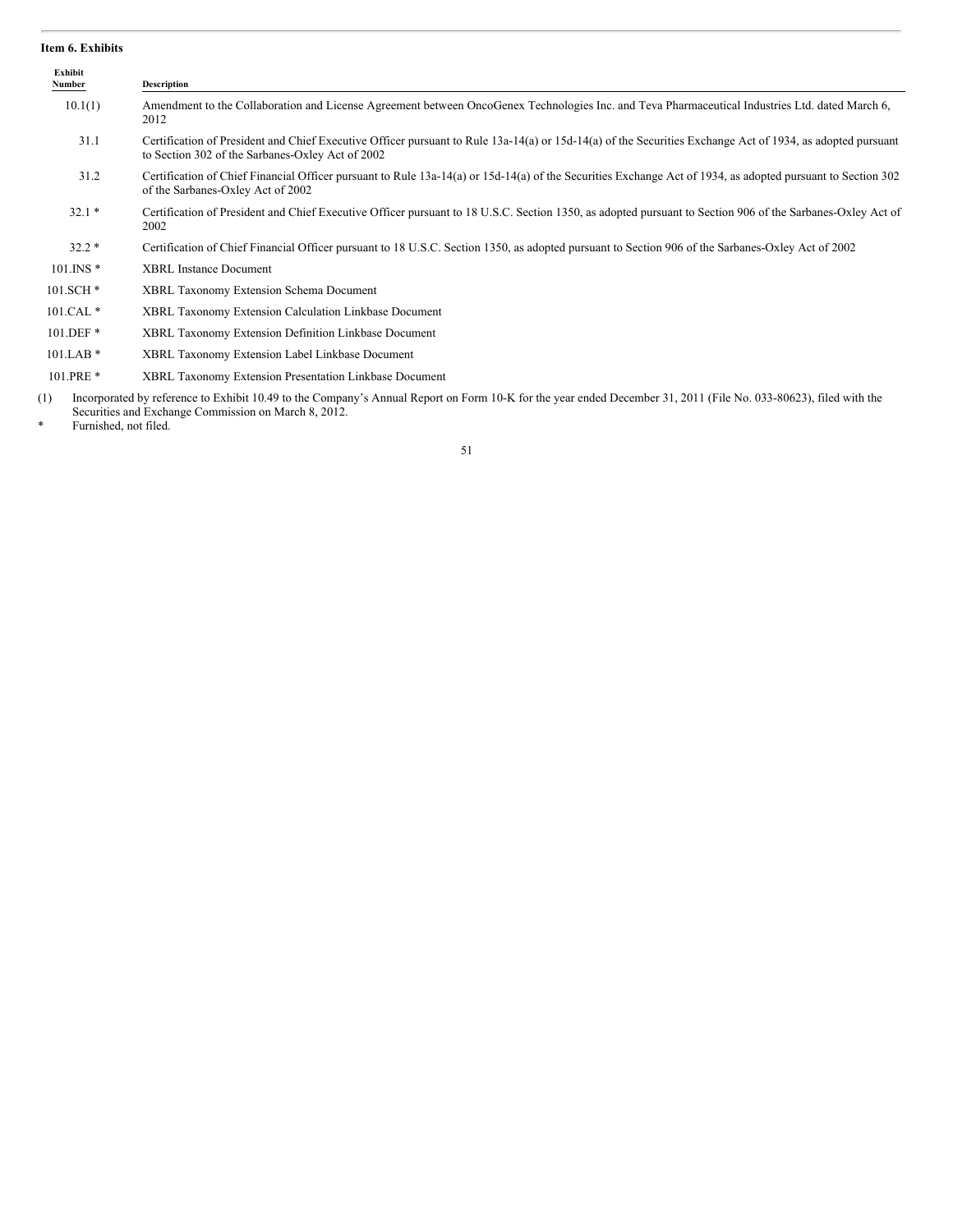## <span id="page-51-0"></span>**SIGNATURES**

Pursuant to the requirements of the Securities Exchange Act of 1934, the registrant has duly caused this report to be signed on its behalf by the undersigned, thereunto duly authorized.

## **ONCOGENEX PHARMACEUTICALS, INC.**

Date: May 3, 2012 By: /s/ Michelle Burris

Michelle Burris Chief Financial Officer (Principal Financial Officer)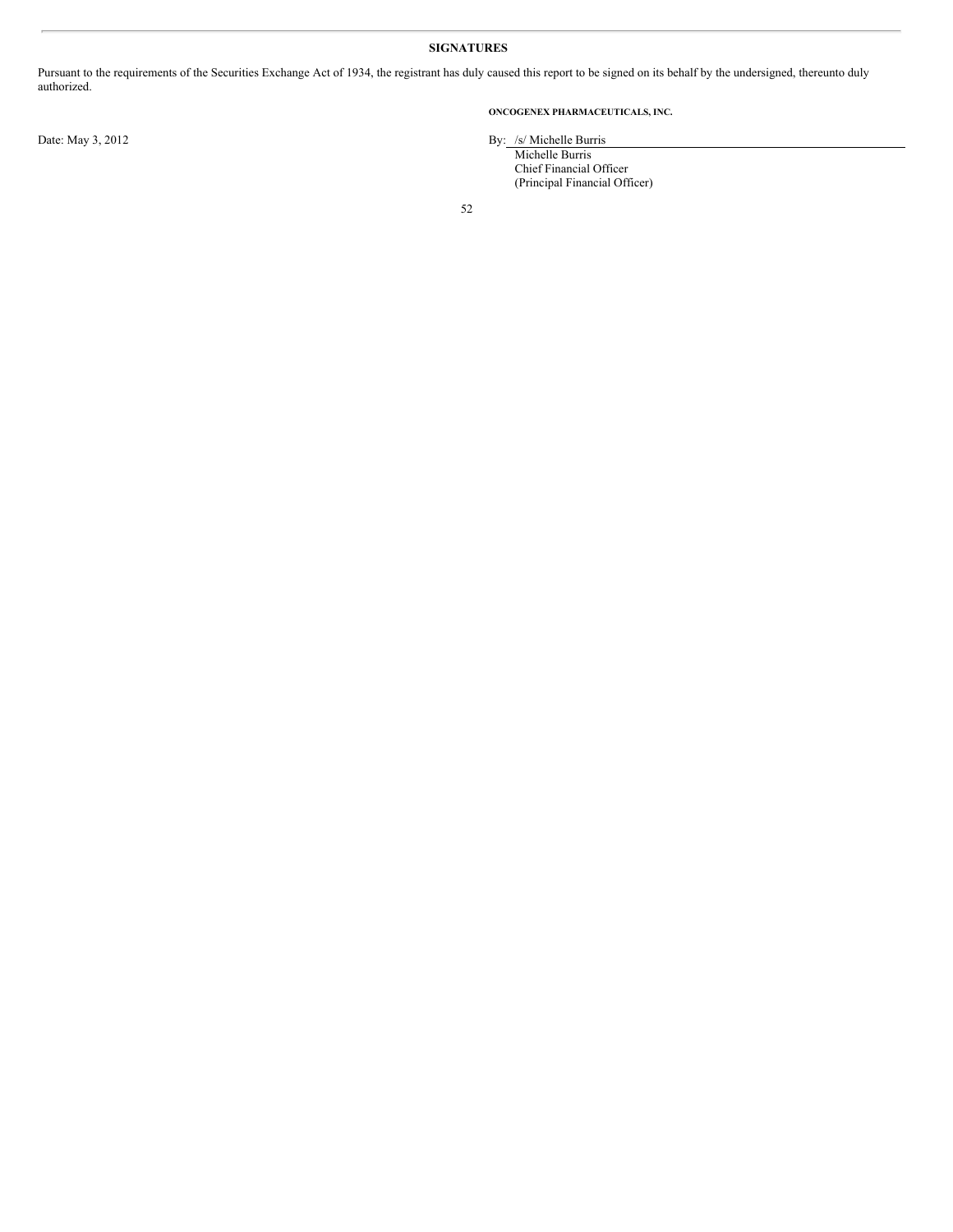## <span id="page-52-0"></span>**EXHIBIT INDEX**

| Exhibit<br>Number | <b>Description</b>                                                                                                                                                                                             |
|-------------------|----------------------------------------------------------------------------------------------------------------------------------------------------------------------------------------------------------------|
| 10.1(1)           | Amendment to the Collaboration and License Agreement between OncoGenex Technologies Inc. and Teva Pharmaceutical Industries Ltd. dated March 6,<br>2012                                                        |
| 31.1              | Certification of President and Chief Executive Officer pursuant to Rule 13a-14(a) or 15d-14(a) of the Securities Exchange Act of 1934, as adopted pursuant<br>to Section 302 of the Sarbanes-Oxley Act of 2002 |
| 31.2              | Certification of Chief Financial Officer pursuant to Rule 13a-14(a) or 15d-14(a) of the Securities Exchange Act of 1934, as adopted pursuant to Section 302<br>of the Sarbanes-Oxley Act of 2002               |
| $32.1*$           | Certification of President and Chief Executive Officer pursuant to 18 U.S.C. Section 1350, as adopted pursuant to Section 906 of the Sarbanes-Oxley Act of<br>2002                                             |
| $32.2*$           | Certification of Chief Financial Officer pursuant to 18 U.S.C. Section 1350, as adopted pursuant to Section 906 of the Sarbanes-Oxley Act of 2002                                                              |
| $101$ . INS $*$   | <b>XBRL Instance Document</b>                                                                                                                                                                                  |
| $101.SCH*$        | XBRL Taxonomy Extension Schema Document                                                                                                                                                                        |
| $101.CAL*$        | XBRL Taxonomy Extension Calculation Linkbase Document                                                                                                                                                          |
| $101.$ DEF $*$    | XBRL Taxonomy Extension Definition Linkbase Document                                                                                                                                                           |
| $101$ .LAB $*$    | XBRL Taxonomy Extension Label Linkbase Document                                                                                                                                                                |
| $101.PRE*$        | XBRL Taxonomy Extension Presentation Linkbase Document                                                                                                                                                         |

(1) Incorporated by reference to Exhibit 10.49 to the Company's Annual Report on Form 10-K for the year ended December 31, 2011 (File No. 033-80623), filed with the Securities and Exchange Commission on March 8, 2012.

\* Furnished, not filed.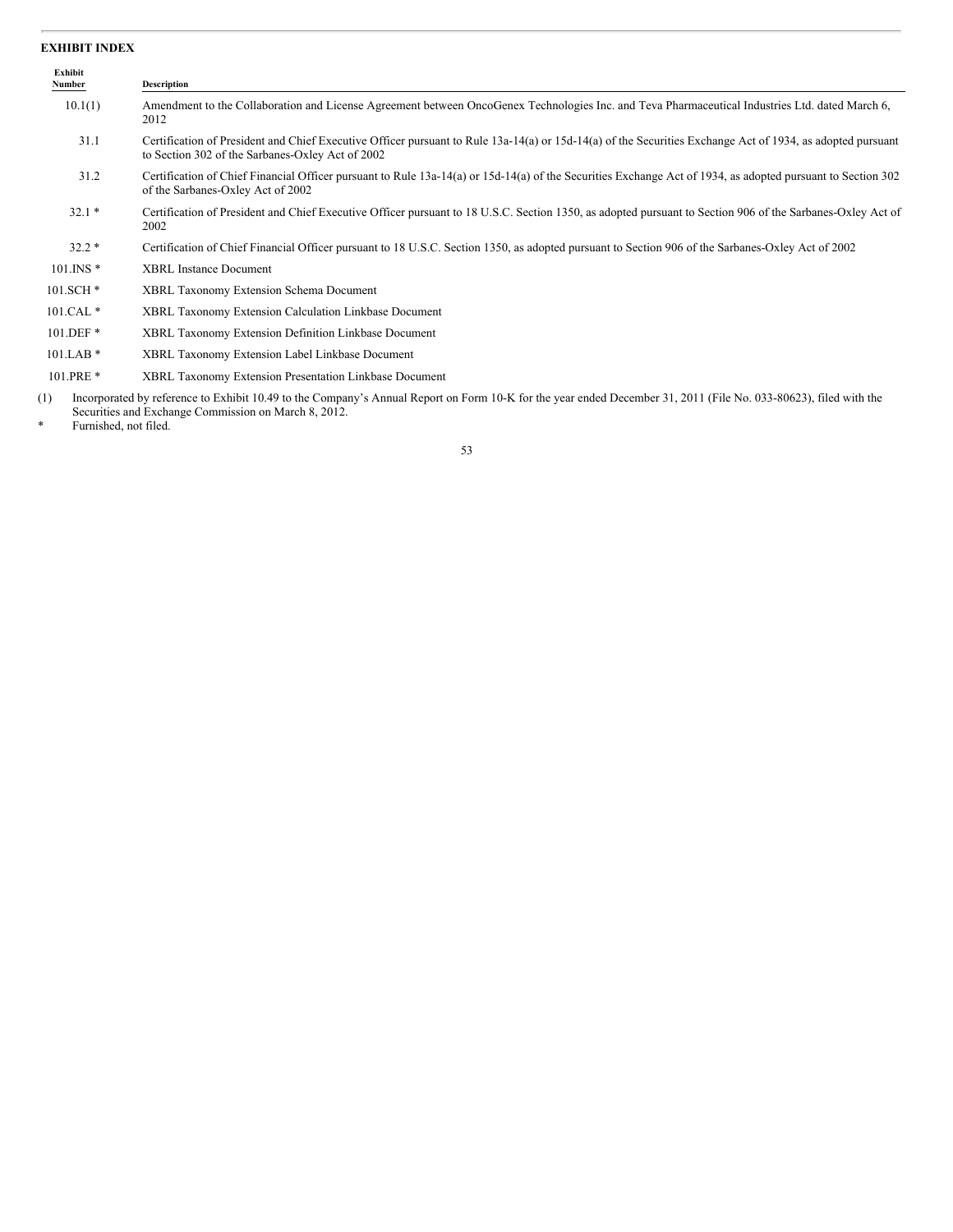#### **Certification Pursuant to Rule 13a-14(a) or Rule 15d-14(a) of the Securities Exchange Act of 1934**

I, Scott Cormack, certify that:

1. I have reviewed this quarterly report on Form 10-Q of OncoGenex Pharmaceuticals, Inc.;

2. Based on my knowledge, this report does not contain any untrue statement of a material fact or omit to state a material fact necessary to make the statements made, in light of the circumstances under which such statements were made, not misleading with respect to the period covered by this report;

3. Based on my knowledge, the financial statements, and other financial information included in this report, fairly present in all material respects the financial condition, results of operations and cash flows of the registrant as of, and for, the periods presented in this report;

4. The registrant's other certifying officer and I are responsible for establishing and maintaining disclosure controls and procedures (as defined in Exchange Act Rules 13a-15(e) and  $15d-15(e)$ ) and internal control over financial reporting (as defined in Exchange Act Rules  $13a-15(f)$  and  $15d-15(f)$ ) for the registrant and have:

(a) Designed such disclosure controls and procedures, or caused such disclosure controls and procedures to be designed under our supervision, to ensure that material information relating to the registrant, including its consolidated subsidiaries, is made known to us by others within those entities, particularly during the period in which this report is being prepared;

(b) Designed such internal control over financial reporting, or caused such internal control over financial reporting to be designed under our supervision, to provide reasonable assurance regarding the reliability of financial reporting and the preparation of financial statements for external purposes in accordance with generally accepted accounting principles;

(c) Evaluated the effectiveness of the registrant's disclosure controls and procedures and presented in this report our conclusions about the effectiveness of the disclosure controls and procedures, as of the end of the period covered by this report based on such evaluation; and

(d) Disclosed in this report any change in the registrant's internal control over financial reporting that occurred during the registrant's most recent fiscal quarter (the registrant's fourth fiscal quarter in the case of an annual report) that has materially affected, or is reasonably likely to materially affect, the registrant's internal control over financial reporting; and

5. The registrant's other certifying officer and I have disclosed, based on our most recent evaluation of internal control over financial reporting, to the registrant's auditors and the audit committee of the registrant's board of directors (or persons performing the equivalent functions):

(a) all significant deficiencies and material weaknesses in the design or operation of internal control over financial reporting which are reasonably likely to adversely affect the registrant's ability to record, process, summarize and report financial information; and

(b) any fraud, whether or not material, that involves management or other employees who have a significant role in the registrant's internal control over financial reporting.

Date: May 3, 2012

/s/ Scott Cormack

Scott Cormack President and Chief Executive Officer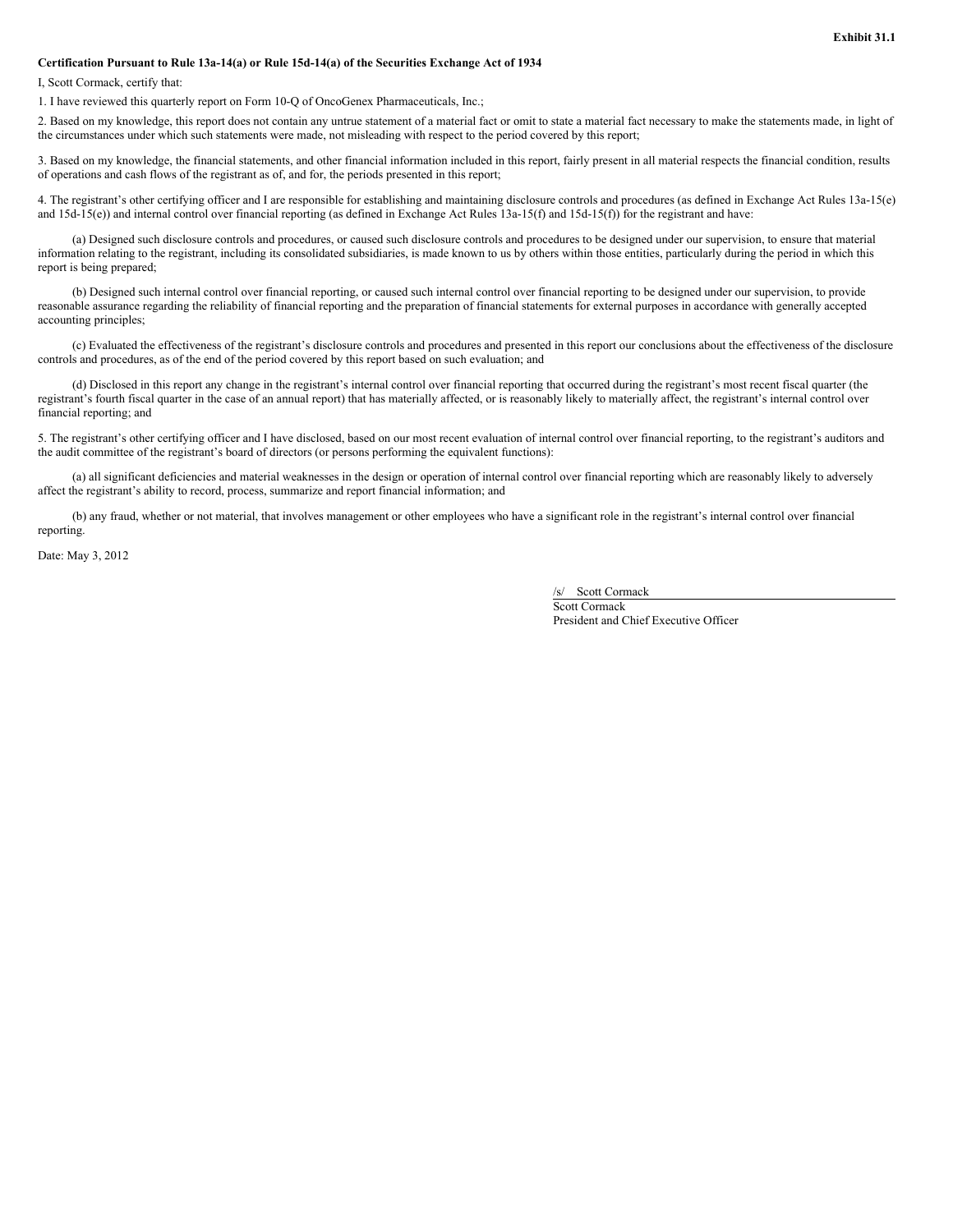#### **Certification Pursuant to Rule 13a-14(a) or Rule 15d-14(a) of the Securities Exchange Act of 1934**

I, Michelle Burris, certify that:

1. I have reviewed this quarterly report on Form 10-Q of OncoGenex Pharmaceuticals, Inc.;

2. Based on my knowledge, this report does not contain any untrue statement of a material fact or omit to state a material fact necessary to make the statements made, in light of the circumstances under which such statements were made, not misleading with respect to the period covered by this report;

3. Based on my knowledge, the financial statements, and other financial information included in this report, fairly present in all material respects the financial condition, results of operations and cash flows of the registrant as of, and for, the periods presented in this report;

4. The registrant's other certifying officer and I are responsible for establishing and maintaining disclosure controls and procedures (as defined in Exchange Act Rules 13a-15(e) and 15d-15(e)) and internal control over financial reporting (as defined in Exchange Act Rules 13a-15(f) and 15d-15(f)) for the registrant and have:

(a) Designed such disclosure controls and procedures, or caused such disclosure controls and procedures to be designed under our supervision, to ensure that material information relating to the registrant, including its consolidated subsidiaries, is made known to us by others within those entities, particularly during the period in which this report is being prepared;

(b) Designed such internal control over financial reporting, or caused such internal control over financial reporting to be designed under our supervision, to provide reasonable assurance regarding the reliability of financial reporting and the preparation of financial statements for external purposes in accordance with generally accepted accounting principles;

(c) Evaluated the effectiveness of the registrant's disclosure controls and procedures and presented in this report our conclusions about the effectiveness of the disclosure controls and procedures, as of the end of the period covered by this report based on such evaluation; and

(d) Disclosed in this report any change in the registrant's internal control over financial reporting that occurred during the registrant's most recent fiscal quarter (the registrant's fourth fiscal quarter in the case of an annual report) that has materially affected, or is reasonably likely to materially affect, the registrant's internal control over financial reporting; and

5. The registrant's other certifying officer and I have disclosed, based on our most recent evaluation of internal control over financial reporting, to the registrant's auditors and the audit committee of the registrant's board of directors (or persons performing the equivalent functions):

(a) all significant deficiencies and material weaknesses in the design or operation of internal control over financial reporting which are reasonably likely to adversely affect the registrant's ability to record, process, summarize and report financial information; and

(b) any fraud, whether or not material, that involves management or other employees who have a significant role in the registrant's internal control over financial reporting.

Date: May 3, 2012

/s/ Michelle Burris

Michelle Burris Chief Financial Officer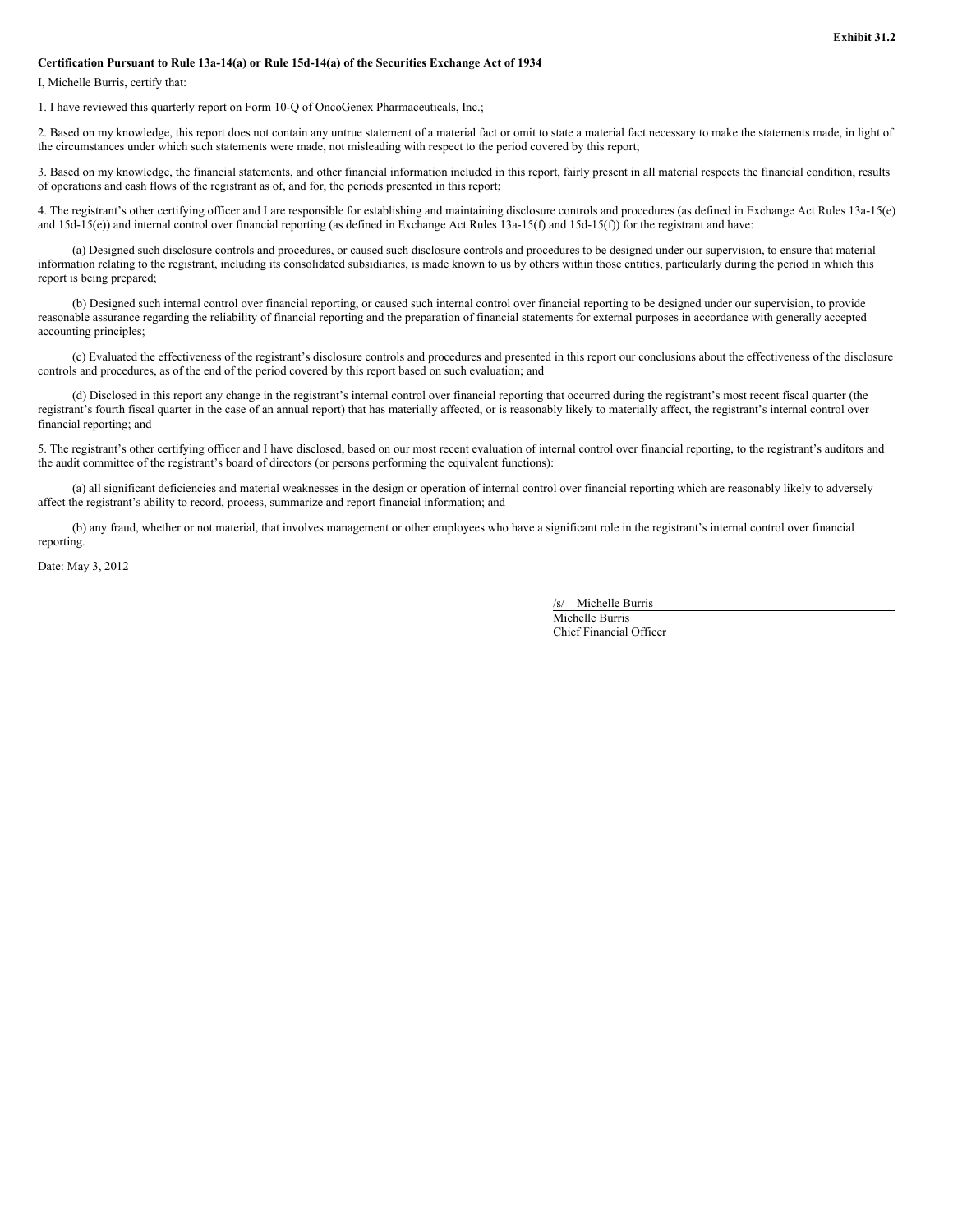## Certification pursuant to 18 U.S.C. Section 1350, as adopted pursuant to Section 906 of the Sarbanes-Oxley Act of 2002

I, Scott Cormack, President and Chief Executive Officer of OncoGenex Pharmaceuticals, Inc. (the "Company"), certify, pursuant to Rule 13a-14(b) or Rule 15d-14(b) of the Securities Exchange Act of 1934 and 18 U.S.C. Section 1350, that:

(1) the Quarterly Report on Form 10-Q of the Company for the quarterly period ended March 31, 2012 (the "Report") fully complies with the requirements of Section 13(a) or 15(d) of the Securities Exchange Act of 1934 (15 U.S.C. 78m or 780(d)); and

(2) the information contained in the Report fairly presents, in all material respects, the financial condition and results of operations of the Company.

Dated: May 3, 2012

/s/ Scott Cormack

Scott Cormack President and Chief Executive Officer